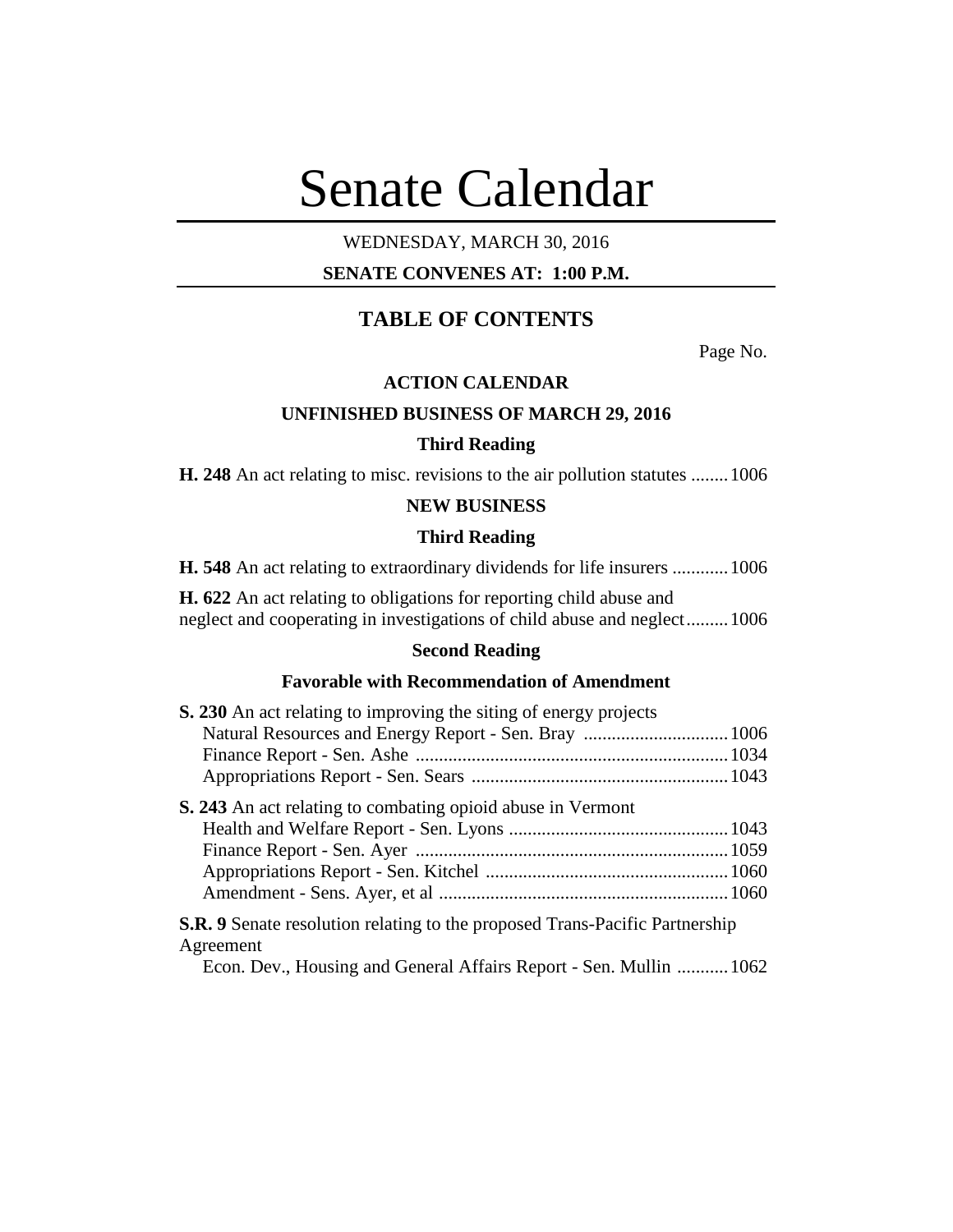## **ORDERS OF THE DAY**

#### **ACTION CALENDAR**

#### **UNFINISHED BUSINESS OF TUESDAY, MARCH 29, 2016**

#### **Third Reading**

# **H. 248.**

An act relating to miscellaneous revisions to the air pollution statutes.

#### **NEW BUSINESS**

#### **Third Reading**

#### **H. 548.**

An act relating to extraordinary dividends for life insurers.

### **H. 622.**

An act relating to obligations for reporting child abuse and neglect and cooperating in investigations of child abuse and neglect.

#### **Second Reading**

## **Favorable with Recommendation of Amendment**

## **S. 230.**

An act relating to improving the siting of energy projects.

## **Reported favorably with recommendation of amendment by Senator Bray for the Committee on Natural Resources & Energy.**

The Committee recommends that the bill be amended by striking out all after the enacting clause and inserting in lieu thereof the following:

\* \* \* Designation \* \* \*

#### Sec. 1. DESIGNATION OF ACT

This act shall be referred to as the Energy Development Improvement Act.

\* \* \* Integration of Energy and Land Use Planning \* \* \*

Sec. 2. 24 V.S.A. § 4302 is amended to read:

§ 4302. PURPOSE; GOALS

\* \* \*

(c) In addition, this chapter shall be used to further the following specific goals: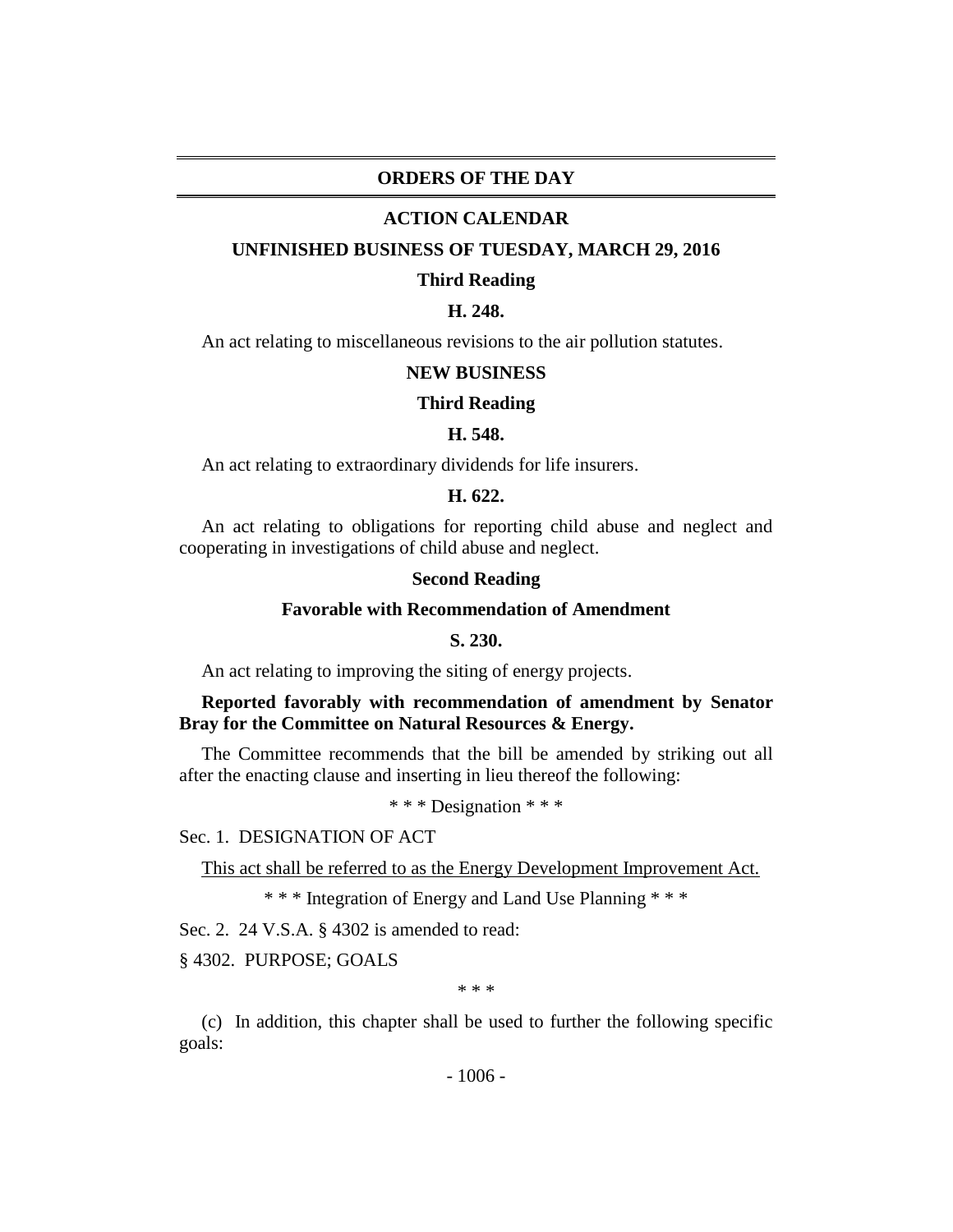(1) To plan development so as to maintain the historic settlement pattern of compact village and urban centers separated by rural countryside.

(A) Intensive residential development should be encouraged primarily in areas related to community centers, and strip development along highways should be discouraged.

(B) Economic growth should be encouraged in locally designated growth areas, employed to revitalize existing village and urban centers, or both, and should be encouraged in growth centers designated under chapter 76A of this title.

(C) Public investments, including the construction or expansion of infrastructure, should reinforce the general character and planned growth patterns of the area.

(D) Development should be undertaken in accordance with smart growth principles as defined in subdivision 2791(13) of this title.

(2) To provide a strong and diverse economy that provides satisfying and rewarding job opportunities and that maintains high environmental standards, and to expand economic opportunities in areas with high unemployment or low per capita incomes.

\* \* \*

(4) To provide for safe, convenient, economic, and energy efficient transportation systems that respect the integrity of the natural environment, including public transit options and paths for pedestrians and bicyclers.

(A) Highways, air, rail, and other means of transportation should be mutually supportive, balanced, and integrated.

(5) To identify, protect, and preserve important natural and historic features of the Vermont landscape, including:

(A) significant natural and fragile areas;

(B) outstanding water resources, including lakes, rivers, aquifers, shorelands, and wetlands;

(C) significant scenic roads, waterways, and views;

(D) important historic structures, sites, or districts, archaeological sites, and archaeologically sensitive areas.

(6) To maintain and improve the quality of air, water, wildlife, and land resources.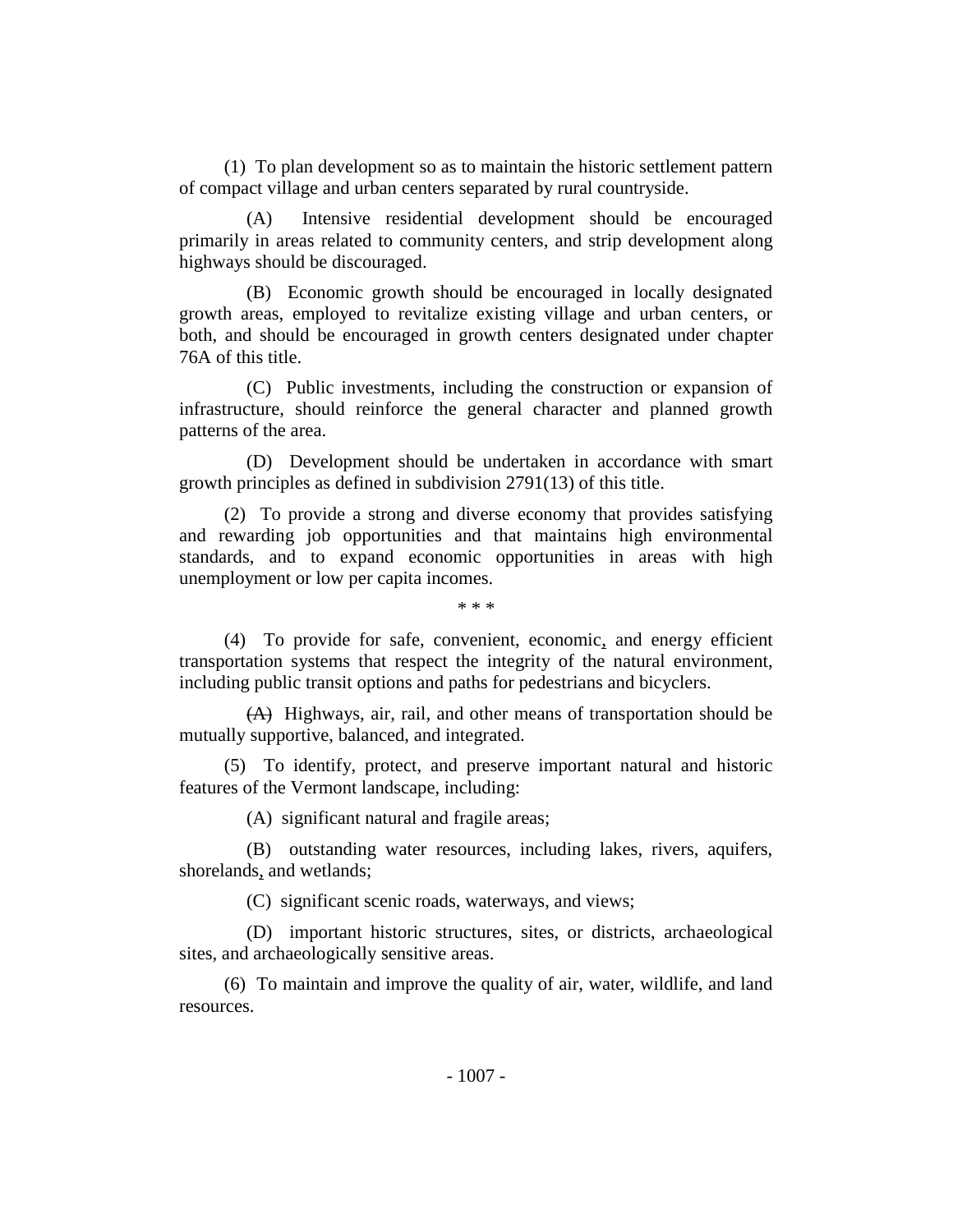(A) Vermont's air, water, wildlife, mineral, and land resources should be planned for use and development according to the principles set forth in 10 V.S.A. § 6086(a).

(B) Vermont's water quality should be maintained and improved according to the policies and actions developed in the basin plans established by the Secretary of Natural Resources under 10 V.S.A. § 1253.

(7) To encourage the efficient use of energy and the development of renewable energy resources, consistent with the following:

(A) Vermont's greenhouse gas reduction goals under 10 V.S.A.  $§ 578(a);$ 

(B) Vermont's 25 by 25 goal for renewable energy under 10 V.S.A. § 580;

(C) Vermont's building efficiency goals under 10 V.S.A. § 581;

(D) State energy policy under 30 V.S.A. § 202a and the specific recommendations identified in the State energy plans adopted pursuant to 30 V.S.A. §§ 202 and 202b pertaining to the efficient use of energy and the siting and development of renewable energy resources; and

(E) the distributed renewable generation and energy transformation categories of resources to meet the requirements of the Renewable Energy Standard under 30 V.S.A. §§ 8004 and 8005.

\* \* \*

(9) To encourage and strengthen agricultural and forest industries.

(A) Strategies to protect long-term viability of agricultural and forest lands should be encouraged and should include maintaining low overall density.

(B) The manufacture and marketing of value-added agricultural and forest products should be encouraged.

(C) The use of locally-grown food products should be encouraged.

(D) Sound forest and agricultural management practices should be encouraged.

(E) Public investment should be planned so as to minimize development pressure on agricultural and forest land.

\* \* \*

Sec. 3. 24 V.S.A. § 4345 is amended to read: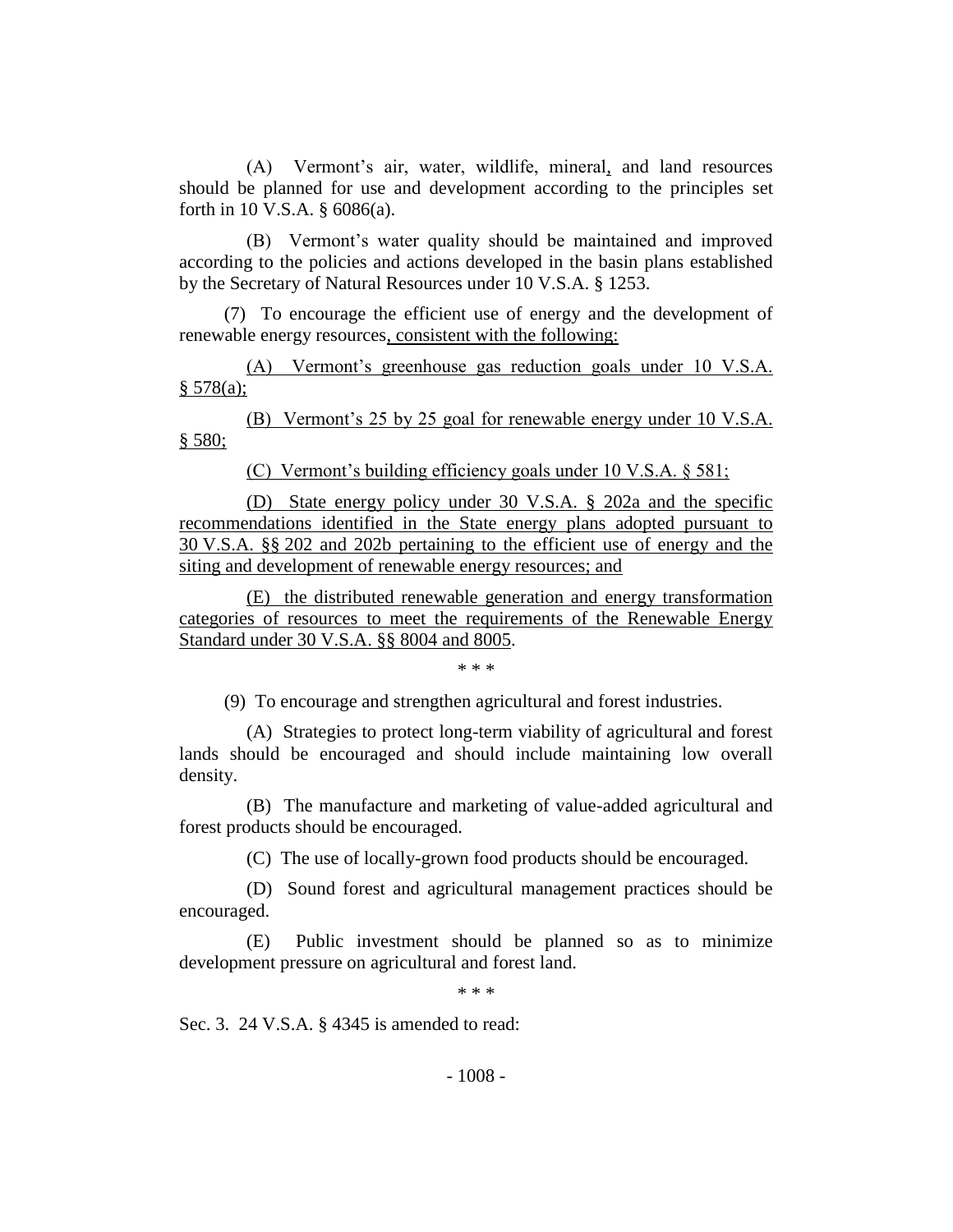## § 4345. OPTIONAL POWERS AND DUTIES OF REGIONAL PLANNING **COMMISSIONS**

Any regional planning commission created under this chapter may:

\* \* \*

(6) Undertake studies and make recommendations on land development, urban renewal, transportation, economic, industrial, commercial, and social development, urban beautification and design improvements, historic and scenic preservation, the conservation of energy and the development of renewable energy resources, State capital investment plans, and wetland protection.

\* \* \*

Sec. 4. 24 V.S.A. § 4345a is amended to read:

#### § 4345a. DUTIES OF REGIONAL PLANNING COMMISSIONS

A regional planning commission created under this chapter shall:

\* \* \*

(14) Appear before the Public Service Board to aid the Board in making determinations under 30 V.S.A. § 248 and shall have the right to appear and participate in proceedings under that statute.

\* \* \*

(19) Undertake studies and make recommendations on the conservation of energy and the development of renewable energy resources.

Sec. 5. CLARIFICATION OF EXISTING LAW

Sec. 4 of this act, amending 24 V.S.A. § 4345a(14) (participation in Section 248 proceedings), clarifies existing law.

Sec. 6. 24 V.S.A. § 4348a is amended to read:

§ 4348a. ELEMENTS OF A REGIONAL PLAN

(a) A regional plan shall be consistent with the goals established in section 4302 of this title and shall include the following:

(1) A statement of basic policies of the region to guide the future growth and development of land and of public services and facilities, and to protect the environment.

(2) A land use element, which shall consist of a map and statement of present and prospective land uses: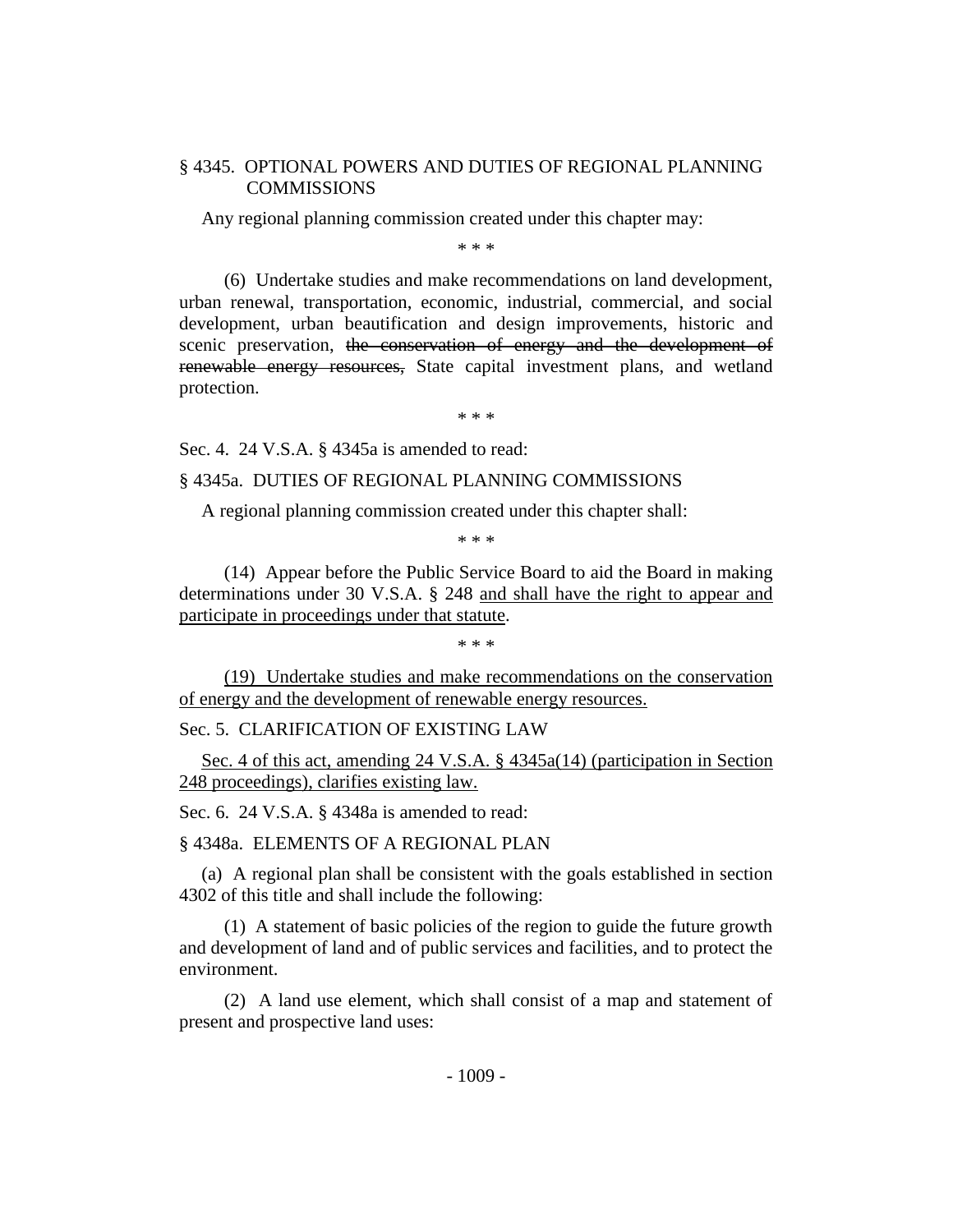(A) indicating those areas proposed for forests, recreation, agriculture (using the agricultural lands identification process established in 6 V.S.A. § 8), residence, commerce, industry, public, and semi-public uses, open spaces, and areas identified by the State, regional planning commissions or municipalities, which require special consideration for aquifer protection, wetland protection, or for other conservation purposes;

(B) indicating those areas within the region that are likely candidates for designation under sections 2793 (downtown development districts), 2793a (village centers), 2793b (new town centers), and 2793c (growth centers) of this title;

(C) indicating locations proposed for developments with a potential for regional impact, as determined by the regional planning commission, including flood control projects, surface water supply projects, industrial parks, office parks, shopping centers and shopping malls, airports, tourist attractions, recreational facilities, private schools, public or private colleges, and residential developments or subdivisions;

(D) setting forth the present and prospective location, amount, intensity, and character of such land uses and the appropriate timing or sequence of land development activities in relation to the provision of necessary community facilities and services;

(E) indicating those areas that have the potential to sustain agriculture and recommendations for maintaining them which may include transfer of development rights, acquisition of development rights, or farmer assistance programs.

(3) An energy element, which may include an a comprehensive analysis of energy resources, needs, scarcities, costs, and problems within the region, across all energy sectors, including electric, thermal, and transportation; a statement of policy on the conservation and efficient use of energy and the development and siting of distributed and utility-scale renewable energy resources, and; a statement of policy on patterns and densities of land use and control devices likely to result in conservation of energy; and a statement of policy on and identification of potential areas for the development and siting of renewable energy resources and areas that are inappropriate for siting those resources or particular categories or sizes of those resources.

(4) A transportation element, which may consist of a statement of present and prospective transportation and circulation facilities, and a map showing existing and proposed highways, including limited access highways, and streets by type and character of improvement, and where pertinent, anticipated points of congestion, parking facilities, transit routes, terminals,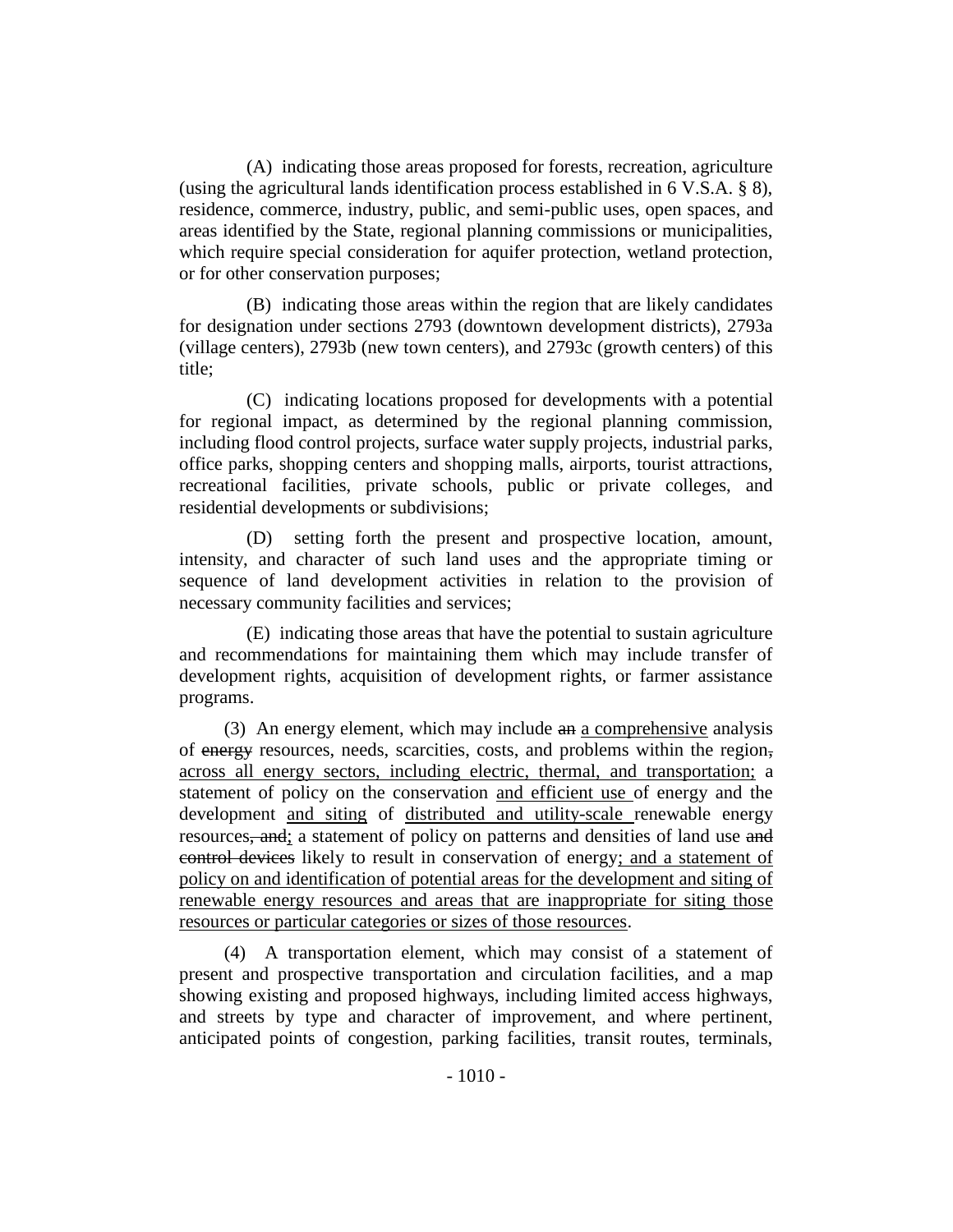bicycle paths and trails, scenic roads, airports, railroads and port facilities, and other similar facilities or uses, and recommendations to meet future needs for such facilities, with indications of priorities of need, costs, and method of financing.

\* \* \*

#### Sec. 7. 24 V.S.A. § 4352 is added to read:

# § 4352. CERTIFICATION OF ENERGY COMPLIANCE; REGIONAL AND MUNICIPAL PLANS

(a) Regional plan certification. A regional planning commission may submit its adopted regional plan to the Commissioner of Public Service appointed under 30 V.S.A. § 1 for a certification of energy compliance. The Commissioner shall issue such a certification on finding that the regional plan is consistent with the statutes, goals, and policies listed in subdivision  $4302(c)(7)$  of this title.

(b) Municipal plan certification. If the Commissioner of Public Service has certified a regional plan that is in effect, a municipal legislative body within the region may submit its adopted municipal plan to the regional planning commission for a certification of energy compliance. Such a submission may be made separately from or at the same time as a request for review and approval of the municipal plan under section 4350 of this title. The regional planning commission shall issue such a certification on finding that the regional plan is consistent with the statutes, goals, and policies listed in subdivision  $4302(c)(7)$  of this title and the portions of the regional plan that implement those statutes, goals, and policies.

(c) Standards. In determining whether to issue a certification of energy compliance under this section, the Commissioner or regional planning commission shall employ the standards for issuing such a certification developed pursuant to 30 V.S.A.  $\S$ § 202(b)(6) and 202b(a)(3).

(d) Process. Review of whether to issue a certification under this section shall include a public hearing noticed at least 15 days in advance by direct mail to the requesting regional planning commission or municipal legislative body, posting on the website of the entity from which the certification is requested, and publication in a newspaper of general publication in the region or municipality affected. The Commissioner or regional planning commission shall grant or deny certification within two months of the receipt of a request for certification. If certification is denied, the Commissioner or regional planning commission shall state the reasons for denial in writing and, if appropriate, suggest acceptable modifications. Submissions for certification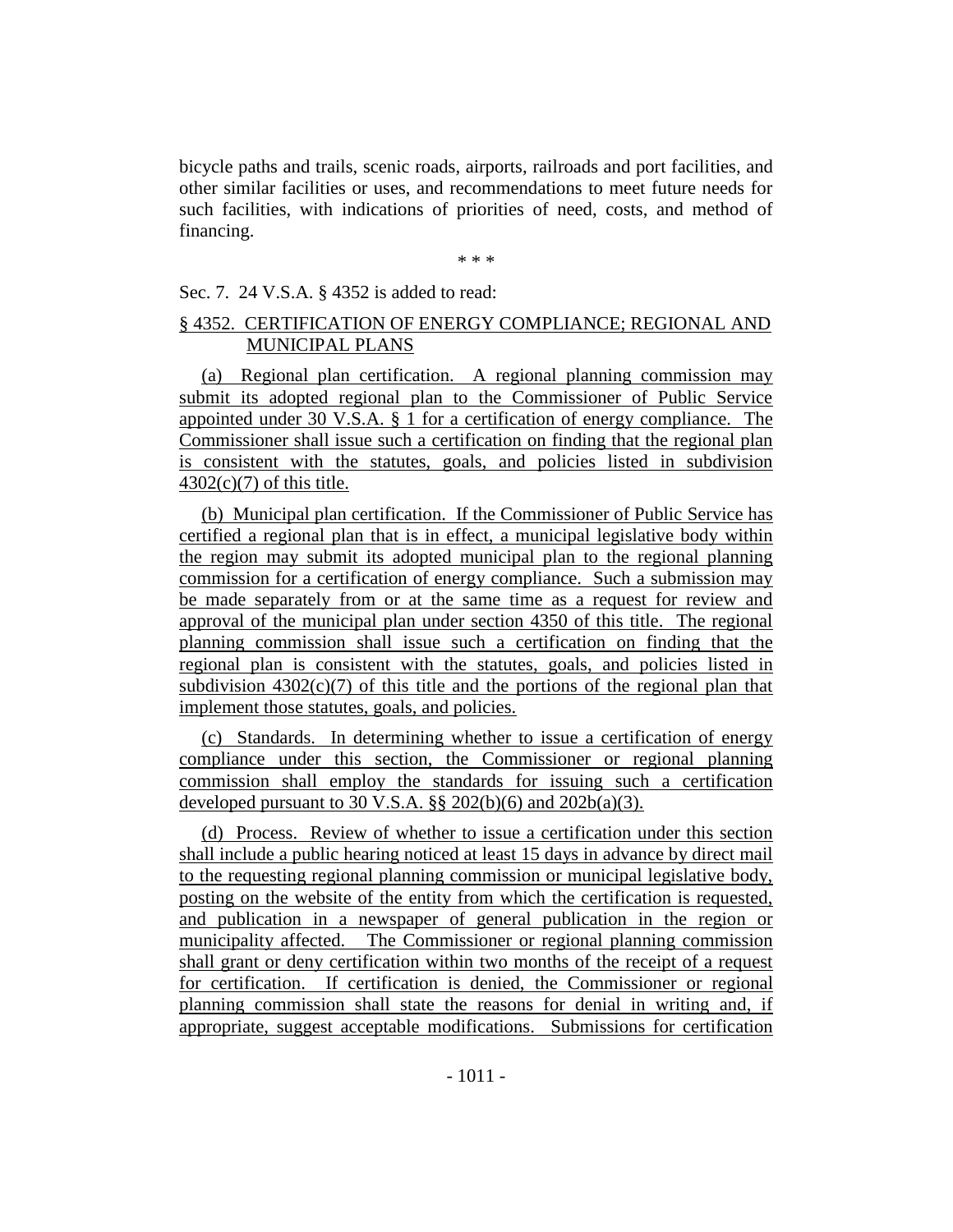that follow a denial shall receive a grant or denial of certification within 45 days.

Sec. 8. 24 V.S.A. § 4382 is amended to read:

#### § 4382. THE PLAN FOR A MUNICIPALITY

(a) A plan for a municipality may shall be consistent with the goals established in section 4302 of this title and compatible with approved plans of other municipalities in the region and with the regional plan and shall include the following:

(1) A statement of objectives, policies, and programs of the municipality to guide the future growth and development of land, public services, and facilities, and to protect the environment.

(2) A land use plan:

(A) consisting of a map and statement of present and prospective land uses, indicating those areas proposed for forests, recreation, agriculture (using the agricultural lands identification process established in 6 V.S.A. § 8), residence, commerce, industry, public, and semi-public uses and open spaces reserved for flood plain, wetland protection, or other conservation purposes;

(B) setting forth the present and prospective location, amount, intensity, and character of such land uses and the appropriate timing or sequence of land development activities in relation to the provision of necessary community facilities and service; and

(C) identifying those areas, if any, proposed for designation under chapter 76A of this title, together with, for each area proposed for designation, an explanation of how the designation would further the plan's goals and the goals of section 4302 of this title, and how the area meets the requirements for the type of designation to be sought.

(3) A transportation plan, consisting of a map and statement of present and prospective transportation and circulation facilities showing existing and proposed highways and streets by type and character of improvement, and where pertinent, parking facilities, transit routes, terminals, bicycle paths and trails, scenic roads, airports, railroads, and port facilities, and other similar facilities or uses, with indications of priority of need.

(4) A utility and facility plan, consisting of a map and statement of present and prospective community facilities and public utilities showing existing and proposed educational, recreational and other public sites, buildings and facilities, including hospitals, libraries, power generating plants and transmission lines, water supply, sewage disposal, refuse disposal, storm drainage, and other similar facilities and activities, and recommendations to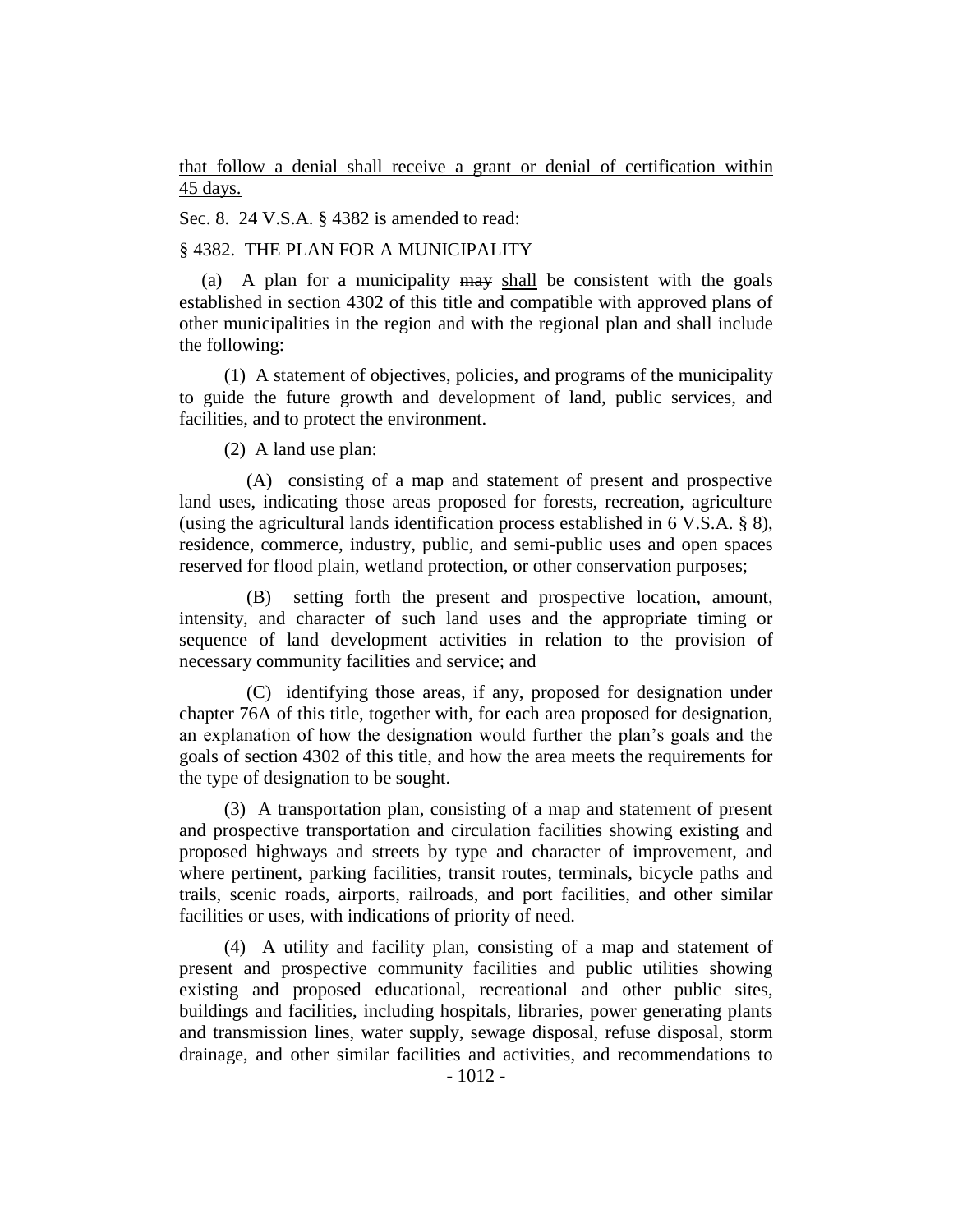meet future needs for community facilities and services, with indications of priority of need, costs and method of financing.

(5) A statement of policies on the preservation of rare and irreplaceable natural areas, and scenic and historic features and resources.

\* \* \*

(9) An energy plan, including an a comprehensive analysis of energy resources, needs, scarcities, costs, and problems within the municipality, across all energy sectors, including electric, thermal, and transportation; a statement of policy on the conservation and efficient use of energy, including programs, such as thermal integrity standards for buildings, to implement that policy,; a statement of policy on the development and siting of distributed and utility-scale renewable energy resources,; a statement of policy on patterns and densities of land use likely to result in conservation of energy and a statement of policy on and identification of potential areas for the development and siting of renewable energy resources and areas that are inappropriate for siting those resources or particular categories or sizes of those resources.

\* \* \*

Sec. 9. 30 V.S.A. § 202 is amended to read:

#### § 202. ELECTRICAL ENERGY PLANNING

(a) The Department of Public Service, through the Director for Regulated Utility Planning, shall constitute the responsible utility planning agency of the State for the purpose of obtaining for all consumers in the State proper utility service at minimum cost under efficient and economical management consistent with other public policy of the State. The Director shall be responsible for the provision of plans for meeting emerging trends related to electrical energy demand, supply, safety, and conservation.

(b) The Department, through the Director, shall prepare an electrical energy plan for the State. The Plan shall be for a 20-year period and shall serve as a basis for State electrical energy policy. The Electric Energy Plan shall be based on the principles of "least cost integrated planning" set out in and developed under section 218c of this title. The Plan shall include at a minimum:

(1) an overview, looking 20 years ahead, of statewide growth and development as they relate to future requirements for electrical energy, including patterns of urban expansion, statewide and service area economic growth, shifts in transportation modes, modifications in housing types, and design, conservation, and other trends and factors which, as determined by the Director, will significantly affect State electrical energy policy and programs;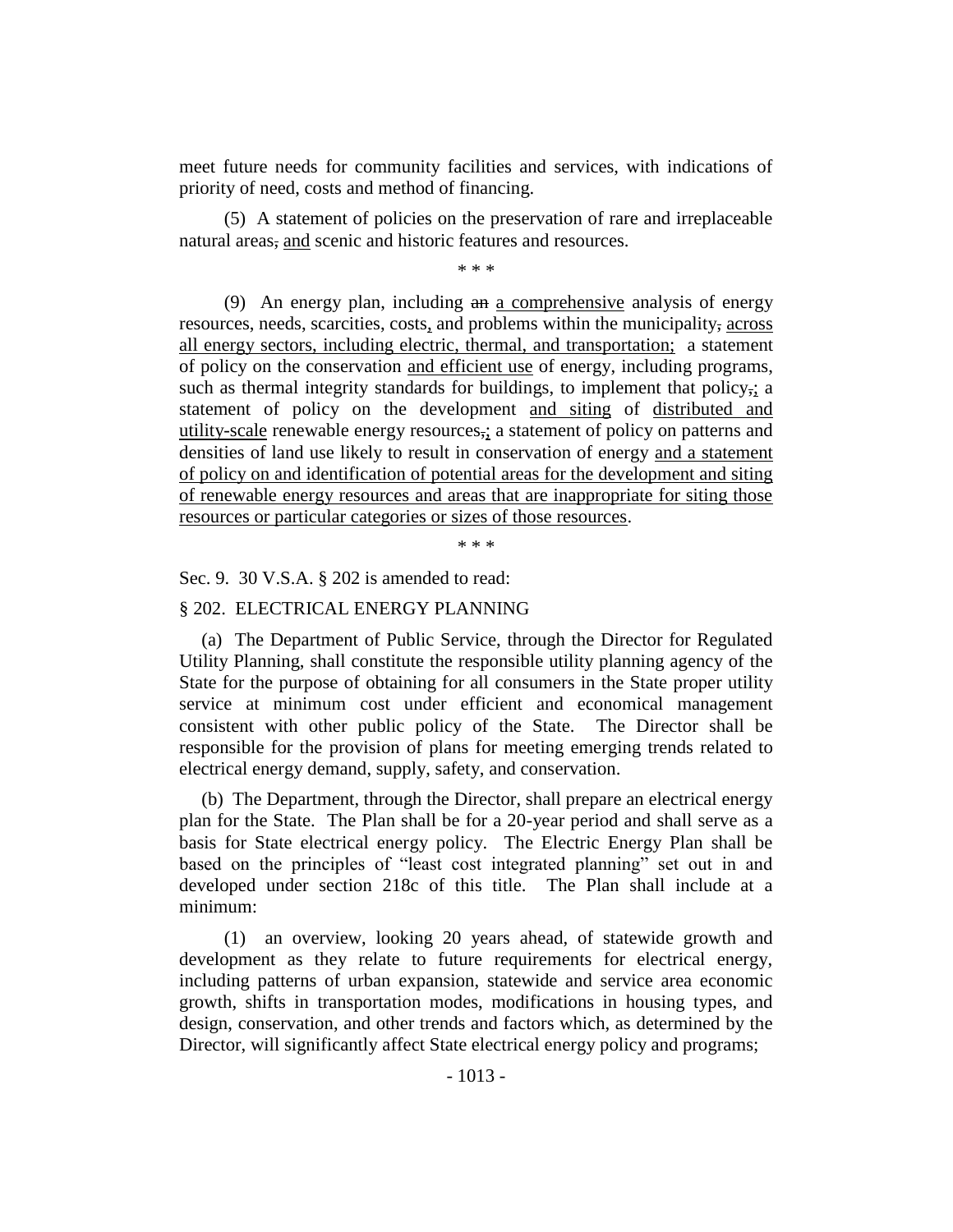(2) an assessment of all energy resources available to the State for electrical generation or to supply electrical power, including, among others, fossil fuels, nuclear, hydro-electric, biomass, wind, fuel cells, and solar energy and strategies for minimizing the economic and environmental costs of energy supply, including the production of pollutants, by means of efficiency and emission improvements, fuel shifting, and other appropriate means;

(3) estimates of the projected level of electrical energy demand;

(4) a detailed exposition, including capital requirements and the estimated cost to consumers, of how such demand shall be met based on the assumptions made in subdivision (1) of this subsection and the policies set out in subsection (c) of this section; and

(5) specific strategies for reducing electric rates to the greatest extent possible in Vermont over the most immediate six-year period, for the next succeeding six-year period, and long-term sustainable strategies for achieving and maintaining the lowest possible electric rates over the full 20-year planning horizon consistent with the goal of maintaining a financially stable electric utility industry in Vermont; and

(6) the following for use as guidance to municipal and regional planning commissions in preparing municipal and regional plans under 24 V.S.A. chapter 117 that are consistent with the statutes listed in 24 V.S.A.  $§$  4302(c)(7) and with the Plan and in obtaining a certification of energy compliance under that chapter:

(A) specific recommendations on the conservation and efficient use of electric energy and the development and siting of renewable electric generation, developed in accordance with 24 V.S.A. § 4302(c)(7); and

(B) based on 24 V.S.A. § 4302(c)(7) and the recommendations developed under subdivision (A) of this subdivision (6), a list of standards for use in determining whether municipal and regional plans should receive a certificate of energy compliance under 24 V.S.A. § 4352.

(c) In developing the Plan, the Department shall take into account the protection of public health and safety; preservation of environmental quality; the goals of 24 V.S.A. § 4302; the potential for reduction of rates paid by all retail electricity customers; the potential for reduction of electrical demand through conservation, including alternative utility rate structures; use of load management technologies; efficiency of electrical usage; utilization of waste heat from generation; and utility assistance to consumers in energy conservation.

(d) In establishing plans, the Director shall: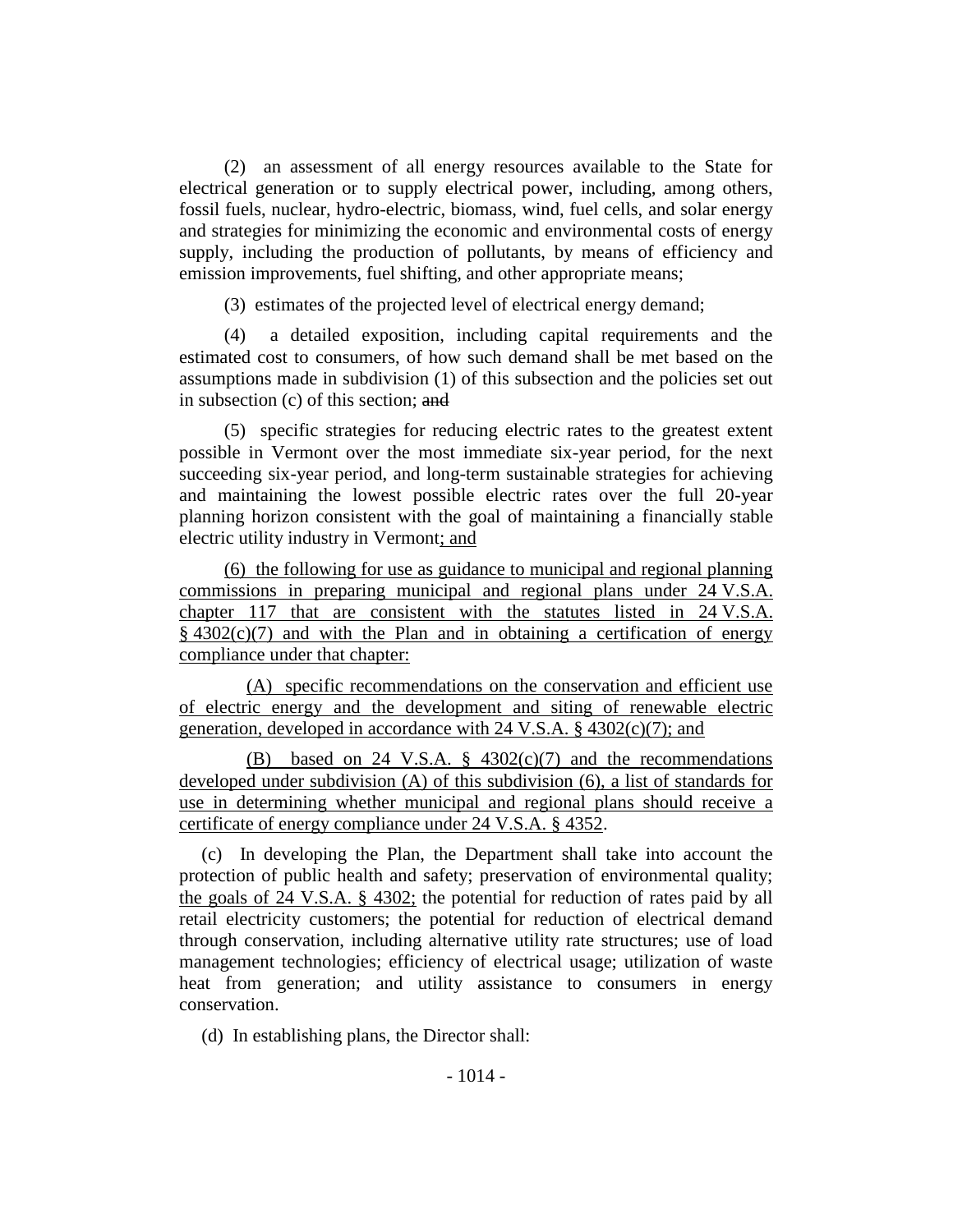(1) Consult with:

(A) the public;

(B) Vermont municipal utilities and planning commissions;

(C) Vermont cooperative utilities;

(D) Vermont investor-owned utilities;

(E) Vermont electric transmission companies;

(F) environmental and residential consumer advocacy groups active in electricity issues;

(G) industrial customer representatives;

(H) commercial customer representatives;

(I) the Public Service Board;

(J) an entity designated to meet the public's need for energy efficiency services under subdivision  $218c(a)(2)$  of this title;

(K) other interested State agencies; and

(L) other energy providers; and

(M) the regional planning commissions.

\* \* \*

(h) The Plans adopted under this section shall become the electrical energy portion of the State Energy Plan.

\* \* \*

Sec. 10. 30 V.S.A. § 202b is amended to read:

§ 202b. STATE COMPREHENSIVE ENERGY PLAN

(a) The Department of Public Service, in conjunction with other State agencies designated by the Governor, shall prepare a State Comprehensive Energy Plan covering at least a 20-year period. The Plan shall seek to implement the State energy policy set forth in section 202a of this title and shall be consistent with the goals of 24 V.S.A. § 4302. The Plan shall include:

(1) a comprehensive analysis and projections regarding the use, cost, supply, and environmental effects of all forms of energy resources used within Vermont; and

(2) recommendations for State implementation actions, regulation, legislation, and other public and private action to carry out the comprehensive energy plan; and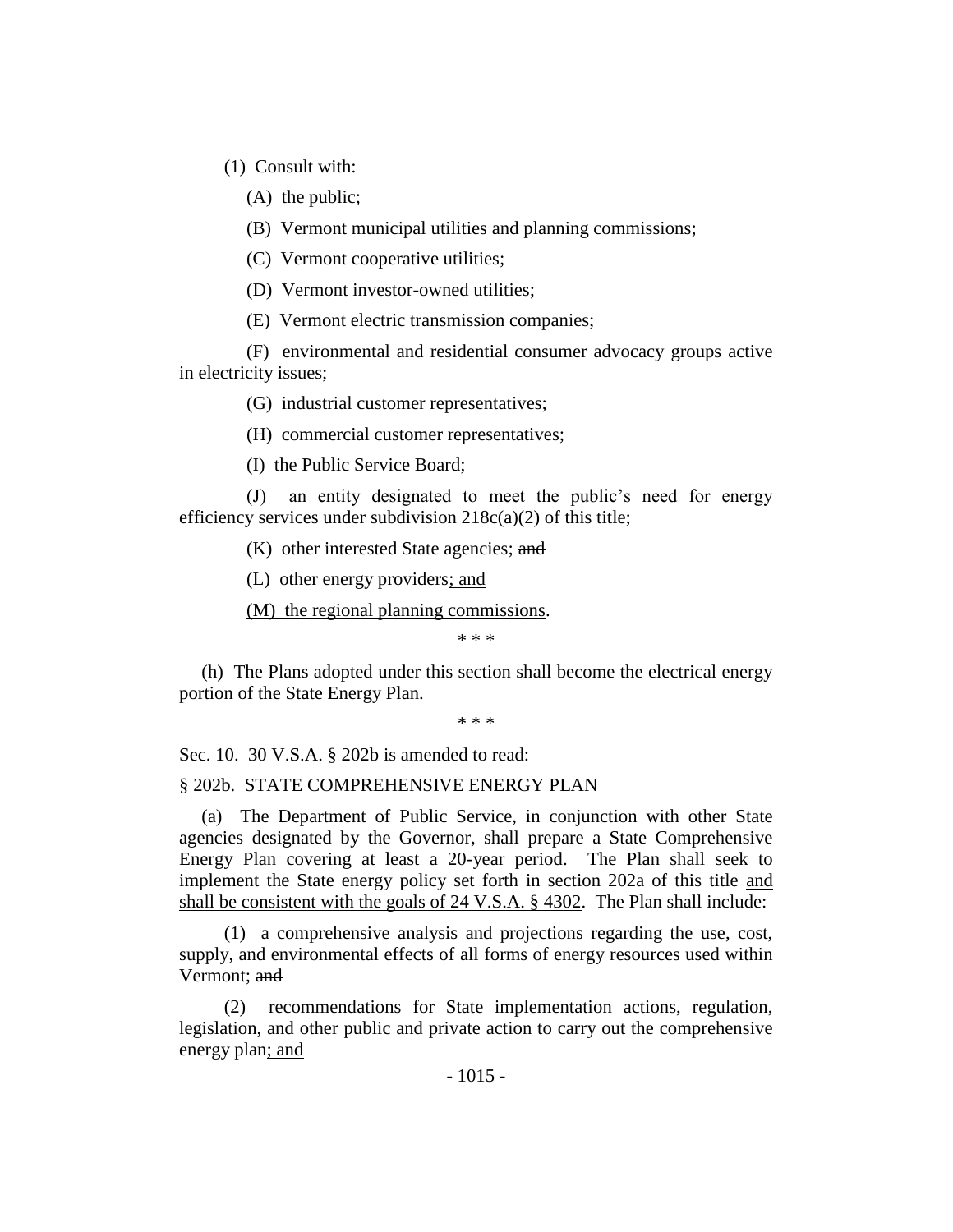(3) the following for use as guidance to municipal and regional planning commissions in preparing municipal and regional plans under 24 V.S.A. chapter 117 that are consistent with the statutes listed in 24 V.S.A.  $§$  4302(c)(7) and with the Plan and in obtaining a certification of energy compliance under that chapter:

(A) specific recommendations on the conservation and efficient use of energy and the development and siting of energy facilities, developed in accordance with 24 V.S.A.  $\S$  4302(c)(7); and

(B) based on 24 V.S.A.  $\S$  4302(c)(7) and the policies developed under subdivision (A) of this subdivision (3), a list of standards for use in determining whether municipal and regional plans should receive a certificate of energy compliance under 24 V.S.A. § 4352.

(b) In developing or updating the Plan's recommendations, the Department of Public Service shall seek public comment by holding public hearings in at least five different geographic regions of the State on at least three different dates, and by providing notice through publication once a week and at least seven days apart for two or more successive weeks in a newspaper or newspapers of general circulation in the regions where the hearings will be held, and by delivering notices to all licensed commercial radio and television stations with transmitting facilities within the State, plus Vermont Public Radio and Vermont Educational Television.

(c) The Department shall adopt a State Energy Plan on or before January 1, 2016 and shall readopt the Plan by every sixth January 1 thereafter. On adoption or readoption, the Plan shall be submitted to the General Assembly. The provisions of 2 V.S.A. § 20(d)(expiration of required reports) shall not apply to such submission.

(1) Upon adoption of the Plan, analytical portions of the Plan may be updated and published biennially.

(2) Every fourth year after the adoption or readoption of a Plan under this section, the Department shall publish the manner in which the Department will engage the public in the process of readopting the Plan under this section.

(3) The publication requirements of subdivisions (1) and (2) of this subsection may be met by inclusion of the subject matter in the Department's biennial report.

(4) The Plan's implementation recommendations shall be updated by the Department no less frequently than every six years. These recommendations shall be updated prior to the expiration of six years if the General Assembly passes a joint resolution making a request to that effect. If the Department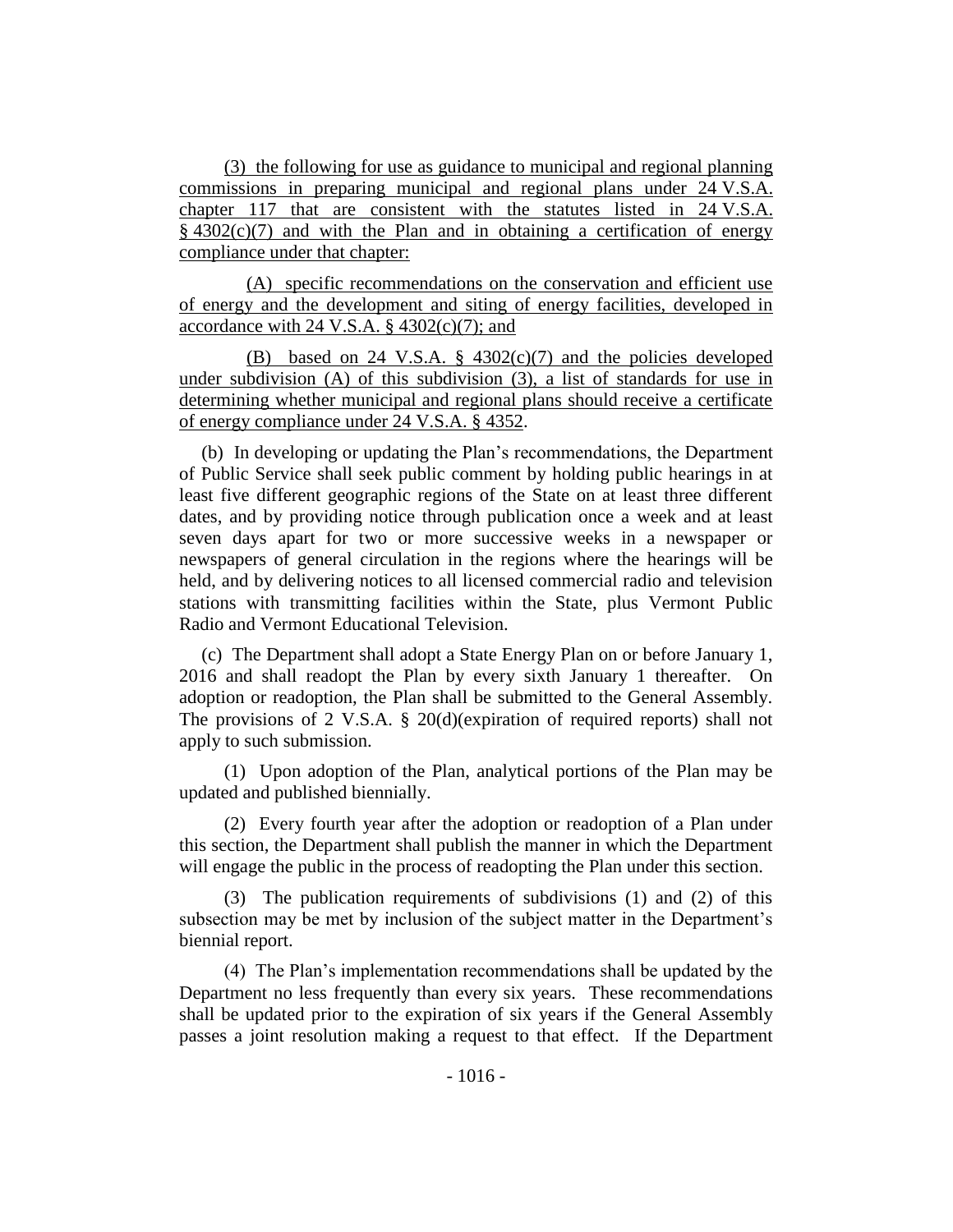proposes or the General Assembly requests the revision of implementation recommendations, the Department shall hold public hearings on the proposed revisions.

(d) Distribution of the Plan to members of the General Assembly shall be in accordance with the provisions of 2 V.S.A.  $\S 20(a)-(c)$ .

## Sec. 11. INITIAL IMPLEMENTATION; CERTIFICATION **STANDARDS**

(a) On or before October 1, 2016, the Department of Public Service shall publish specific recommendations and standards in accordance with 30 V.S.A.  $\S$ § 202(b)(6) and 202b(a)(3) as enacted by Secs. 8 and 10 of this act. Prior to issuing these recommendations and standards, the Department shall post on its website a draft set of initial recommendations and standards and provide notice and an opportunity to comment and request a public hearing to all persons listed in 30 V.S.A. § 202(d)(1). The Commissioner may elect to hold one or more public hearings on the Commissioner's own initiative.

(b) On publication under subsection (a) of this section, the specific recommendations and standards shall be considered an appendix to the currently adopted plans under 30 V.S.A. §§ 202 and 202b. After this publication, the Department may revise these policies and procedures in accordance with the procedures for adopting and revising plans under those statutes.

Sec. 12. 30 V.S.A. § 248(b) is amended to read:

(b) Before the Public Service Board issues a certificate of public good as required under subsection (a) of this section, it shall find that the purchase, investment, or construction:

(1) With respect to an in-state facility, will not unduly interfere with the orderly development of the region with due consideration having been given to the recommendations of the municipal and regional planning commissions, the recommendations of the municipal legislative bodies, and the land conservation measures contained in the plan of any affected municipality. However:

(A) with With respect to a natural gas transmission line subject to Board review, the line shall be in conformance with any applicable provisions concerning such lines contained in the duly adopted regional plan; and, in addition, upon application of any party, the Board shall condition any certificate of public good for a natural gas transmission line issued under this section so as to prohibit service connections that would not be in conformance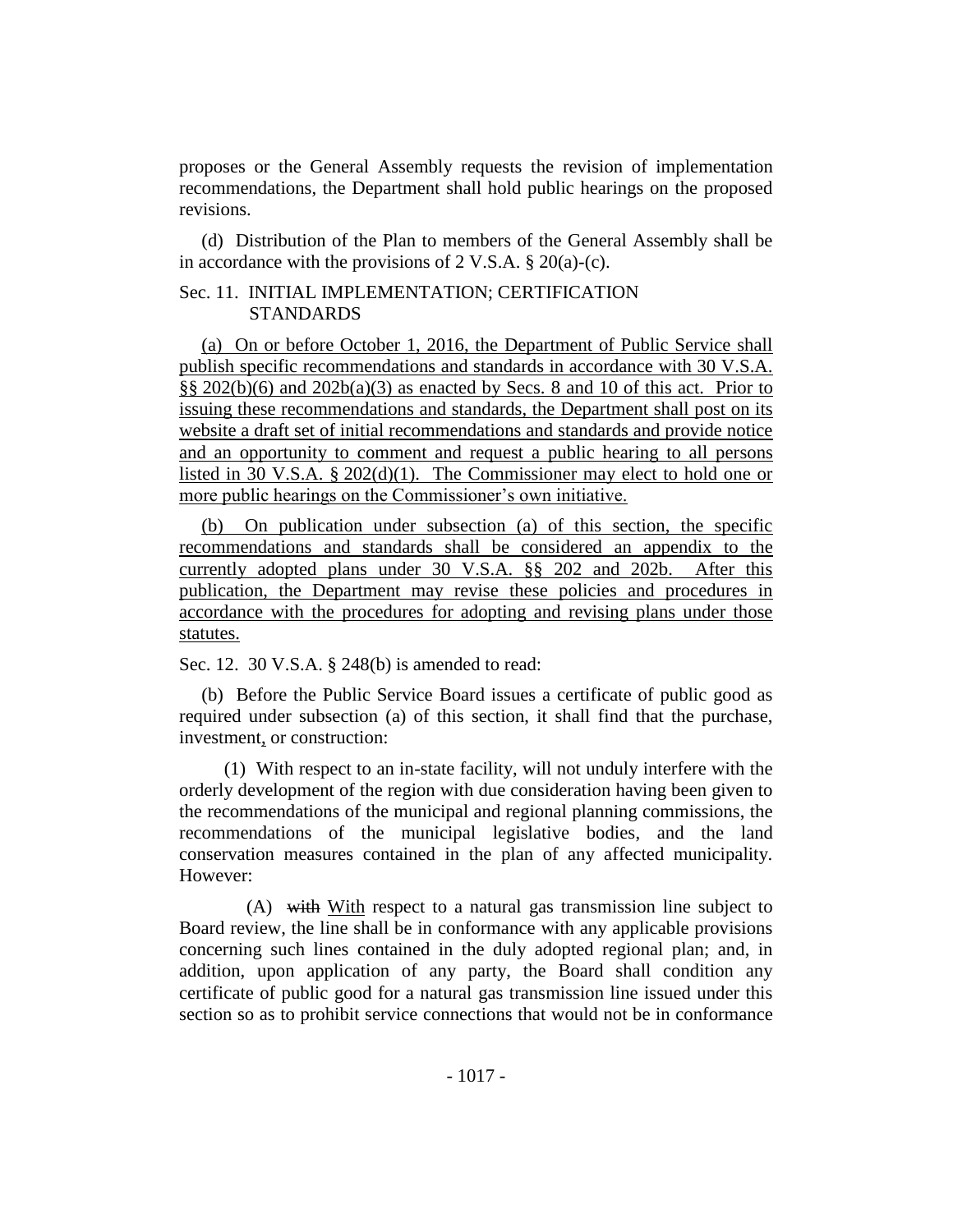with the adopted municipal plan in any municipality in which the line is located; and.

(B) with With respect to a ground-mounted solar electric generation facility, the facility shall comply with the screening requirements of a municipal bylaw adopted under 24 V.S.A. § 4414(15) or a municipal ordinance adopted under 24 V.S.A. § 2291(28), and the recommendation of a municipality applying such a bylaw or ordinance, unless the Board finds that requiring such compliance would prohibit or have the effect of prohibiting the installation of such a facility or have the effect of interfering with the facility's intended functional use.

(C) With respect to an in-state electric generation facility, the Board shall give substantial deference to the land conservation measures and specific policies contained in a duly adopted regional and municipal plan that has received a certificate of energy compliance under 24 V.S.A. § 4352. In this subdivision (C), "substantial deference" means that a land conservation measure or specific policy shall be applied in accordance with its terms unless there is a clear and convincing demonstration that other factors affecting the general good of the State outweigh the application of the measure or policy.

\* \* \*

\* \* \* Regulatory and Financial Incentives; Preferred Locations \* \* \*

Sec. 13. 30 V.S.A. § 8002(30) is added to read:

(30) "Preferred location" means a site within the State on which a renewable energy plant will be located that is one of the following:

(A) A new or existing structure, including a commercial or residential building, a parking lot, or parking lot canopy, whose primary use is not the generation of electricity or providing support for the placement of equipment that generates electricity.

(B) A tract previously developed for a use other than siting a plant on which a structure or impervious surface was lawfully in existence and use prior to January 1 of the year in which an application for a certificate of public good under section 248 of this title for the plant is filed or in which the plant seeks an award of a contract under the standard offer program under section 8005a of this title, whichever is earlier. To qualify under this subdivision (B), the limits of disturbance of a proposed renewable energy plant must include either the existing structure or impervious surface and shall not include any headwaters, streams, shorelines, floodways, rare and irreplaceable natural areas, necessary wildlife habitat, wetlands, endangered species, productive forestlands, and primary agricultural soils, all of which are as defined in 10 V.S.A. chapter 151.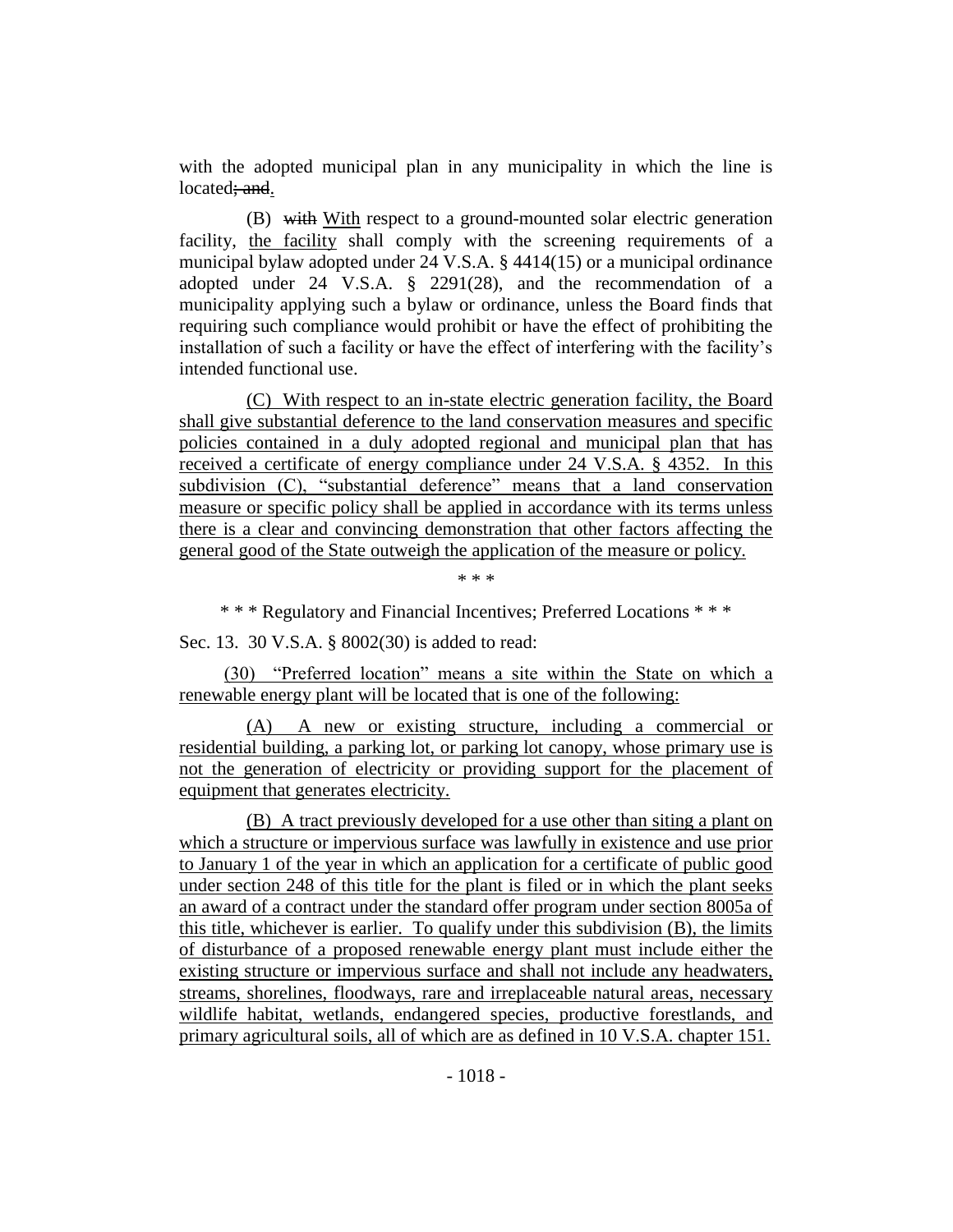(C) Land certified by the Secretary of Natural Resources to be a brownfield site as defined under 10 V.S.A. § 6642.

(D) A sanitary landfill as defined in 10 V.S.A. § 6602, provided that the Secretary of Natural Resources certifies that the land constitutes such a landfill and is suitable for the development of the plant.

(E) The disturbed portion of a gravel pit, quarry, or similar site for the extraction of a mineral resource, provided that all activities pertaining to site reclamation required by applicable law or permit condition are satisfied prior to the installation of the plant.

(F) A specific location designated in a duly adopted municipal plan under 24 V.S.A. chapter 117 for the siting of a renewable energy plant or specific type or size of renewable energy plant, provided that the plant meets any siting criteria recommended in the plan for the location. On or after January 1, 2019, to qualify under this subdivision (F), the plan must be certified under 24 V.S.A. § 4352.

(G) If the plant constitutes a net metering system, then in addition to subdivisions (A) through (F) of this subdivision (30), a site designated by Board rule as a preferred location.

Sec. 14. 30 V.S.A. § 8004(g) is added to read:

(g) Preferred locations. With respect to a renewable energy plant to be located in the State whose energy or environmental attributes may be used to satisfy the requirements of the RES, the Board shall exercise its authority under this section and sections 8005 and 8006 of this title to promote siting such a plant in a preferred location.

Sec. 15. 30 V.S.A. § 8005a is amended to read:

## § 8005a. STANDARD OFFER PROGRAM

(a) Establishment. A standard offer program is established. To achieve the goals of section 8001 of this title, the Board shall issue standard offers for renewable energy plants that meet the eligibility requirements of this section. The Board shall implement these standard offers by rule, order, or contract and shall appoint a Standard Offer Facilitator to assist in this implementation. For the purpose of this section, the Board and the Standard Offer Facilitator constitute instrumentalities of the State.

(b) Eligibility. To be eligible for a standard offer under this section, a plant must constitute a qualifying small power production facility under 16 U.S.C. § 796(17)(C) and 18 C.F.R. part 292, must not be a net metering system under section 219a of this title, and must be a new standard offer plant. In this section, "new standard offer plant" means a renewable energy plant that is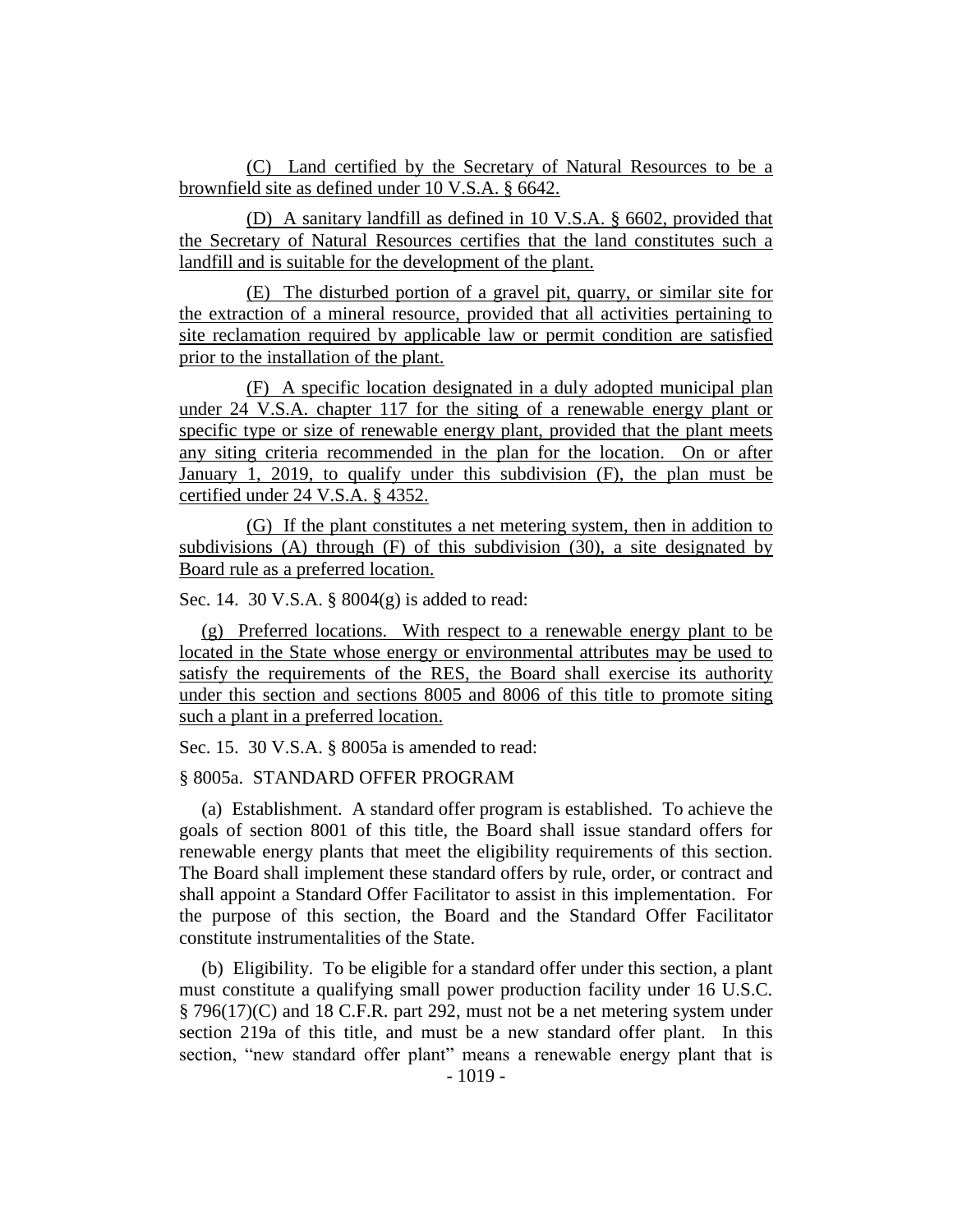located in Vermont, that has a plant capacity of 2.2 MW or less, and that is commissioned on or after September 30, 2009.

(c) Cumulative capacity. In accordance with this subsection, the Board shall issue standard offers to new standard offer plants until a cumulative plant capacity amount of 127.5 MW is reached.

(1) Pace. Annually commencing April 1, 2013, the Board shall increase the cumulative plant capacity of the standard offer program (the annual increase) until the 127.5-MW cumulative plant capacity of this subsection is reached.

(A) Annual amounts. The amount of the annual increase shall be five MW for the three years commencing April 1, 2013, 7.5 MW for the three years commencing April 1, 2016, and 10 MW commencing April 1, 2019.

(B) Blocks. Each year, a portion of the annual increase shall be reserved for new standard offer plants proposed by Vermont retail electricity providers (the provider block), and the remainder shall be reserved for new standard offer plants proposed by persons who are not providers (the independent developer block).

(i) The portion of the annual increase reserved for the provider block shall be 10 percent for the three years commencing April 1, 2013, 15 percent for the three years commencing April 1, 2016, and 20 percent commencing April 1, 2019.

(ii) If the provider block for a given year is not fully subscribed, any unsubscribed capacity within that block shall be added to the annual increase for each following year until that capacity is subscribed and shall be made available to new standard offer plants proposed by persons who are not providers.

(iii) If the independent developer block for a given year is not fully subscribed, any unsubscribed capacity within that block shall be added to the annual increase for each following year until that capacity is subscribed and:

(I) shall be made available to new standard offer plants proposed by persons who are not providers; and

(II) may be made available to a provider following a written request and specific proposal submitted to and approved by the Board.

(C) Adjustment; greenhouse gas reduction credits. The Board shall adjust the annual increase to account for greenhouse gas reduction credits by multiplying the annual increase by one minus the ratio of the prior year's greenhouse gas reduction credits to that year's statewide retail electric sales.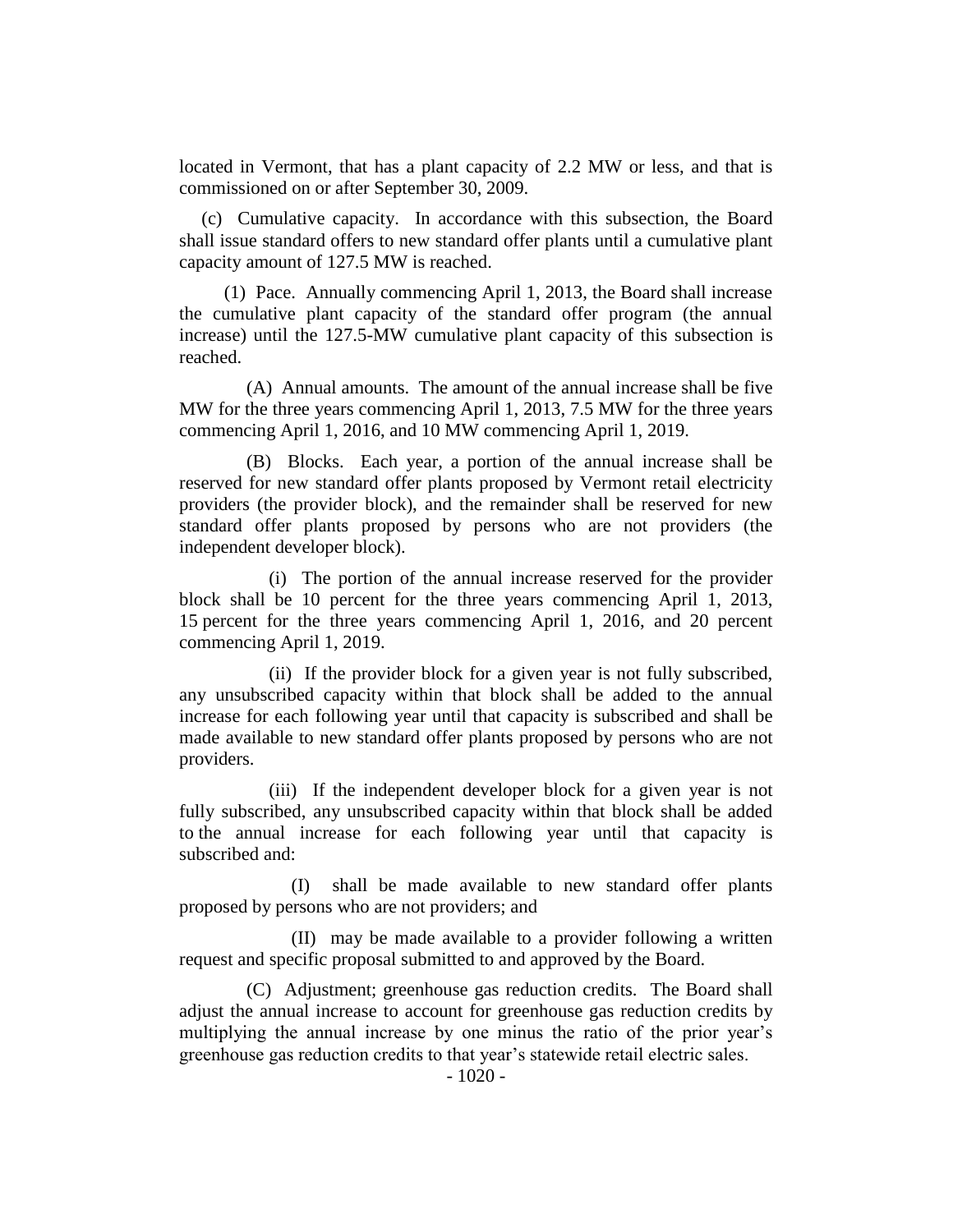(i) The amount of the prior year's greenhouse gas reduction credits shall be determined in accordance with subdivision 8006a(a) of this title.

(ii) The adjustment in the annual increase shall be applied proportionally to the independent developer block and the provider block.

(iii) Greenhouse gas reduction credits used to diminish a provider's obligation under section 8004 of this title may be used to adjust the annual increase under this subsection (c).

(D) Pilot project; preferred locations. For a period of three years commencing on January 1, 2017:

(i) The Board shall allocate the following portions of the annual increase to new standard offer plants that will be wholly located in one or more preferred locations other than parking lots or parking lot canopies:

(I) one-sixth of the annual increase, during the first year;

(II) one-quarter of the annual increase, during the second year; and

(III) one-third of the annual increase, during the third year.

(ii) The Board separately shall allocate the following portions of the annual increase to new standard offer plants that will be wholly located on parking lots or parking lot canopies:

(I) one-sixth of the annual increase, during the first year;

(II) one-quarter of the annual increase, during the second year; and

(III) one-third of the annual increase, during the third year.

(iii) To qualify for these allocations, the plant shall not require the construction of a new substation by the interconnecting retail electricity provider or by increasing the capacity of one or more of the provider's existing facilities.

(iv) These allocations shall apply proportionally to the independent developer block and provider block.

(v) If in a given year an allocation under this pilot project is not fully subscribed, the Board in the same year shall allocate the unsubscribed capacity to new standard offer plants outside the pilot project.

(2) Technology allocations. The Board shall allocate the 127.5-MW cumulative plant capacity of this subsection among different categories of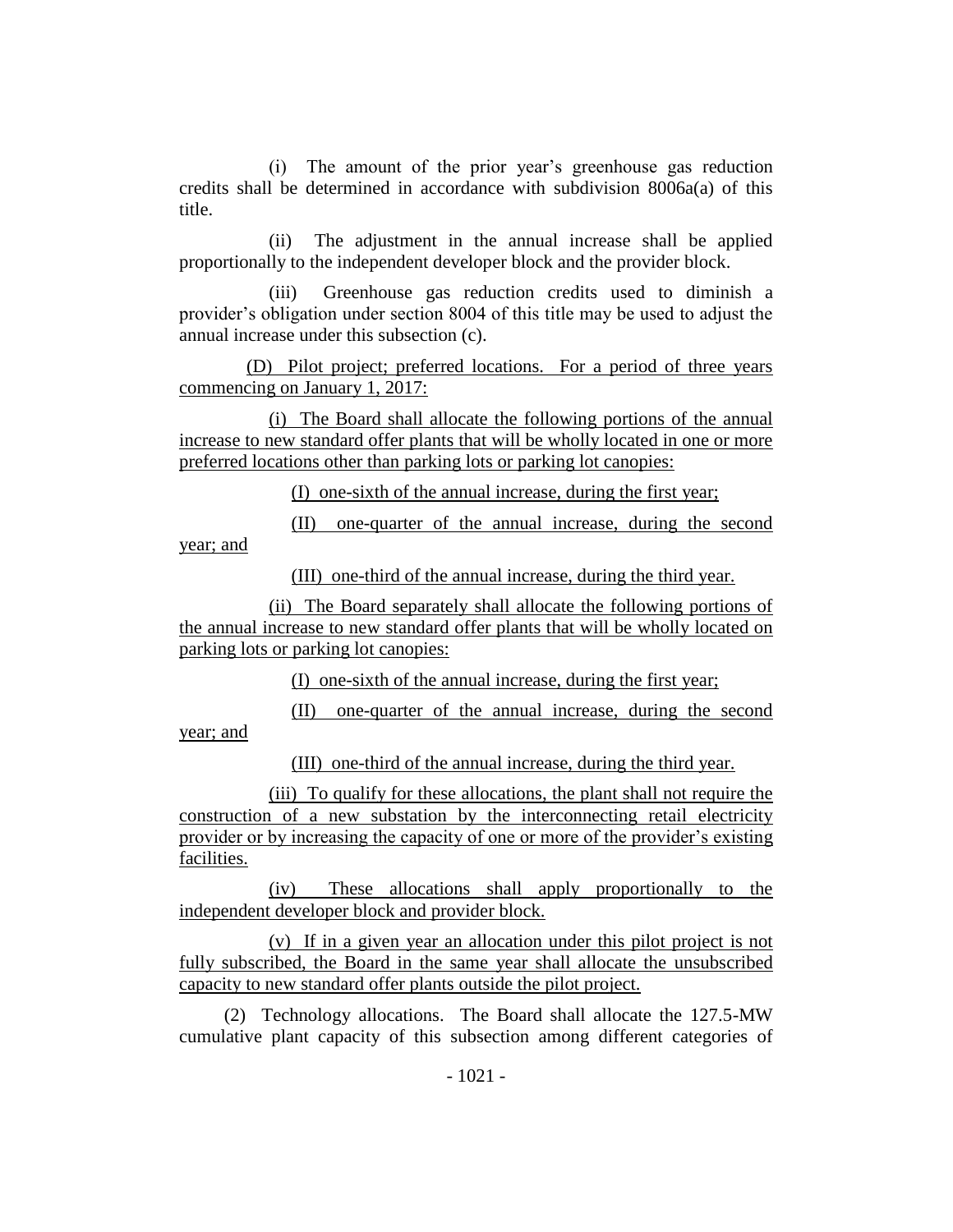renewable energy technologies. These categories shall include at least each of the following: methane derived from a landfill; solar power; wind power with a plant capacity of 100 kW or less; wind power with a plant capacity greater than 100 kW; hydroelectric power; and biomass power using a fuel other than methane derived from an agricultural operation or landfill.

\* \* \*

(f) Price. The categories of renewable energy for which the Board shall set standard offer prices shall include at least each of the categories established pursuant to subdivision (c)(2) of this section. The Board by order shall determine and set the price paid to a plant owner for each kWh generated under a standard offer required by this section, with a goal of ensuring timely development at the lowest feasible cost. The Board shall not be required to make this determination as a contested case under 3 V.S.A. chapter 25.

(1) Market-based mechanisms. For new standard offer projects, the Board shall use a market-based mechanism, such as a reverse auction or other procurement tool, to obtain up to the authorized amount of a category of renewable energy, if it first finds that use of the mechanism is consistent with:

(A) applicable federal law; and

(B) the goal of timely development at the lowest feasible cost.

(2) Avoided cost.

(A) The price paid for each category of renewable energy shall be the avoided cost of the Vermont composite electric utility system if the Board finds either of the following:

Use of the pricing mechanism described in subdivision (1)(market-based mechanisms) of this subsection (f) is inconsistent with applicable federal law.

(ii) Use of the pricing mechanism described in subdivision (1)(market-based mechanisms) of this subsection (f) is reasonably likely to result in prices higher than the prices that would apply under this subdivision  $(2)$ .

(B) For the purpose of As used in this subsection (f), the term "avoided cost" means the incremental cost to retail electricity providers of electric energy or capacity or both, which, but for the purchase through the standard offer, such providers would obtain from distributed renewable generation that uses the same generation technology as the category of renewable energy for which the Board is setting the price. For the purpose of As used in this subsection (f), the term "avoided cost" also includes the Board's consideration of each of the following: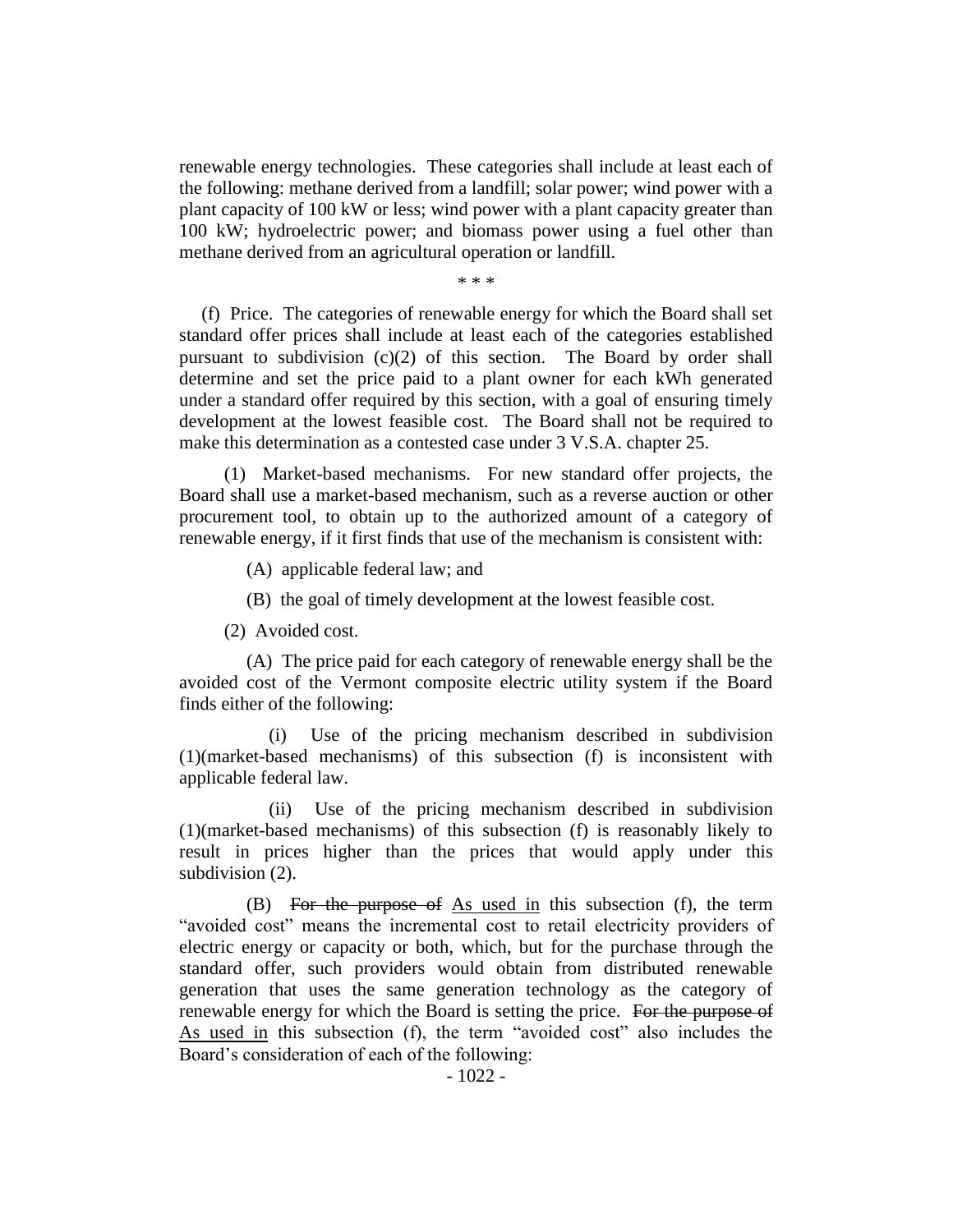(i) The relevant cost data of the Vermont composite electric utility system.

(ii) The terms of the contract, including the duration of the obligation.

(iii) The availability, during the system's daily and seasonal peak periods, of capacity or energy purchased through the standard offer, and the estimated savings from mitigating peak load.

(iv) The relationship of the availability of energy or capacity purchased through the standard offer to the ability of the Vermont composite electric utility system or a portion thereof to avoid costs.

(v) The costs or savings resulting from variations in line losses and other impacts to the transmission or distribution system from those that would have existed in the absence of purchases through the standard offer.

(vi) The supply and cost characteristics of plants eligible to receive the standard offer.

\* \* \*

(5) Price; preferred location pilots. For the period during which the Board allocates capacity to new standard offer plants that will be wholly located in one or more preferred locations as set forth in subdivision  $(c)(1)(D)$ of this section, the following shall apply to the price paid to such a plant:

(A) In using a market-based mechanism such as a reverse auction to determine this price for each of the two allocations of capacity, the Board shall compare only the proposals of plants that qualify for the allocation.

(B) In using avoided costs to determine this price for each of the two allocations of capacity, the Board shall derive the incremental cost from distributed renewable generation that is sited on a location that qualifies for the allocation and uses the same generation technology as the category of renewable energy for which the Board is setting the price.

# Sec. 16. STANDARD OFFER PILOT; REPORT

On or before January 15, 2018, the Public Service Board shall file a report with the House Committee on Commerce and Economic Development, the Senate Committee on Finance, and the House and Senate Committees on Natural Resources and Energy on the progress of the standard offer pilot project on preferred locations authorized in Sec. 15 of this act. This report shall itemize the size, type of preferred location, generation technology, and cost per kilowatt hour of each application received under the pilot project and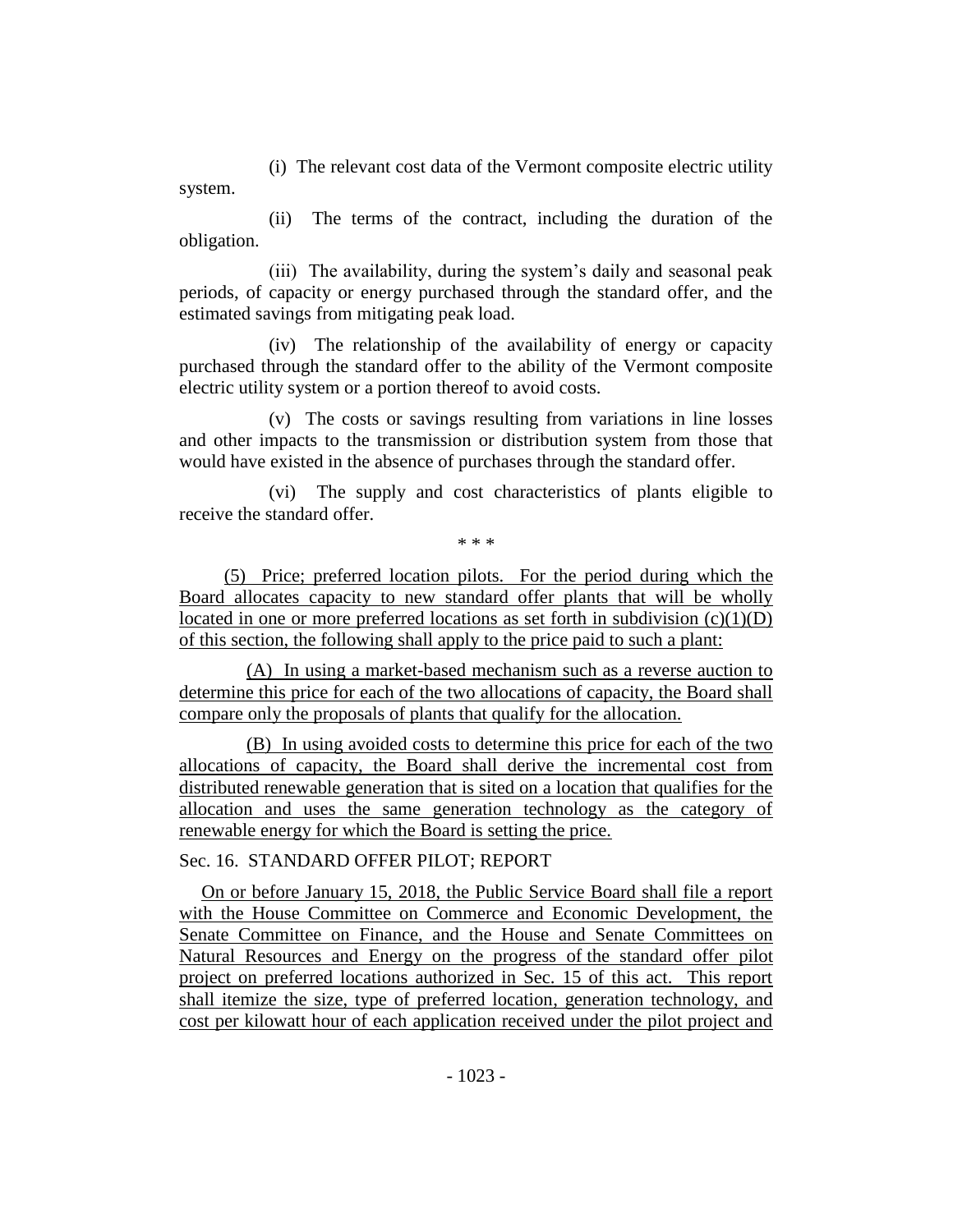shall identify each generation facility approved under the pilot and the bill credit per kilowatt hour awarded to each such facility.

Sec. 17. 30 V.S.A. § 8010 is amended to read:

§ 8010. SELF-GENERATION AND NET METERING

\* \* \*

(c) In accordance with this section, the Board shall adopt and implement rules that govern the installation and operation of net metering systems.

(1) The rules shall establish and maintain a net metering program that:

\* \* \*

(G) accounts for changes over time in the cost of technology; and

(H) allows a customer to retain ownership of the environmental attributes of energy generated by the customer's net metering system and of any associated tradeable renewable energy credits or to transfer those attributes and credits to the interconnecting retail provider, and:

(i) if the customer retains the attributes, reduces the value of the credit provided under this section for electricity generated by the customer's net metering system by an appropriate amount; and

(ii) if the customer transfers the attributes to the interconnecting provider, requires the provider to retain them for application toward compliance with sections 8004 and 8005 of this title; and

## (I) promotes the siting of net metering systems in preferred locations.

\* \* \*

(3) The rules shall establish standards and procedures governing application for and issuance or revocation of a certificate of public good for net metering systems under the provisions of section 248 of this title. In establishing these standards and procedures, the rules:

(A) The rules may waive the requirements of section 248 of this title that are not applicable to net metering systems, including criteria that are generally applicable to public service companies as defined in this title;.

(B) The rules may modify notice and hearing requirements of this title as the Board considers appropriate;.

(C) The rules shall seek to simplify the application and review process as appropriate; and.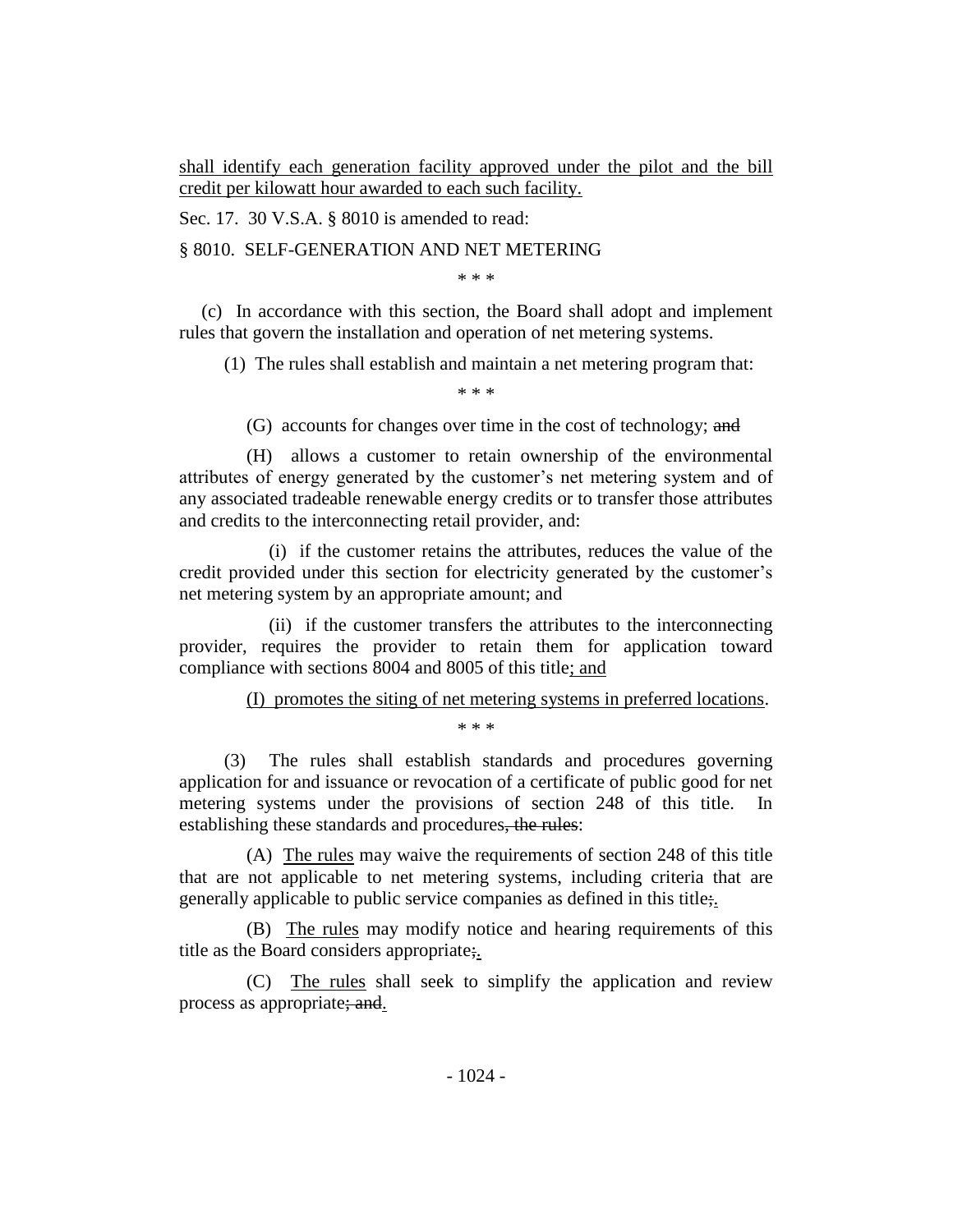(D) with With respect to net metering systems that exceed 150 kW in plant capacity, shall apply the so-called "Quechee" test for aesthetic impact as described by the Vermont Supreme Court in the case of In re Halnon, 174 Vt. 515 (2002) (mem.). The rules and application form shall state the components of this test.

(E) With respect to a net metering system exceeding 15 kW in plant capacity, the rules shall not waive or include provisions that are less stringent than the following, notwithstanding any contrary provision of law:

(i) the requirement of subdivision  $248(a)(4)(C)$  of this title to provide a copy of the application to the Agencies of Agriculture, Food and Markets and of Natural Resources; the Department of Public Service; the Division for Historic Preservation; the municipal legislative body; and the municipality and regional planning commissions; and

(ii) the requirements of subdivision  $248(a)(4)(J)$  (required information) and subsections 248(f) (preapplication submittal) and (t) (aesthetic mitigation) and, with respect to a net metering system exceeding 150 kW in plant capacity, of subsection (u) (decommissioning) of this title.

\* \* \*

\* \* \* Regulatory Process; Public Assistance Officer \* \* \*

Sec. 18. 30 V.S.A. § 3 is amended to read:

#### § 3. PUBLIC SERVICE BOARD

(a) The public service board Public Service Board shall consist of a chairperson chair and two members. The chairperson Chair and each member shall not be required to be admitted to the practice of law in this state State.

\* \* \*

(g) The chairperson Chair shall have general charge of the offices and employees of the board Board.

(h) The Board shall employ a Public Assistance Officer (PAO) in accordance with this subsection.

(1) The PAO shall provide guidance to and answer questions from parties and members of the public on all matters under this title concerning the siting and construction of facilities in the State that generate or transmit electricity, constitute a meteorological station as defined in section 246 of this title, or constitute a natural gas facility as defined in subdivision 248(a)(3) of this title. As used in this section:

(A) "Contested case" has the same meaning as in 3 V.S.A. § 801.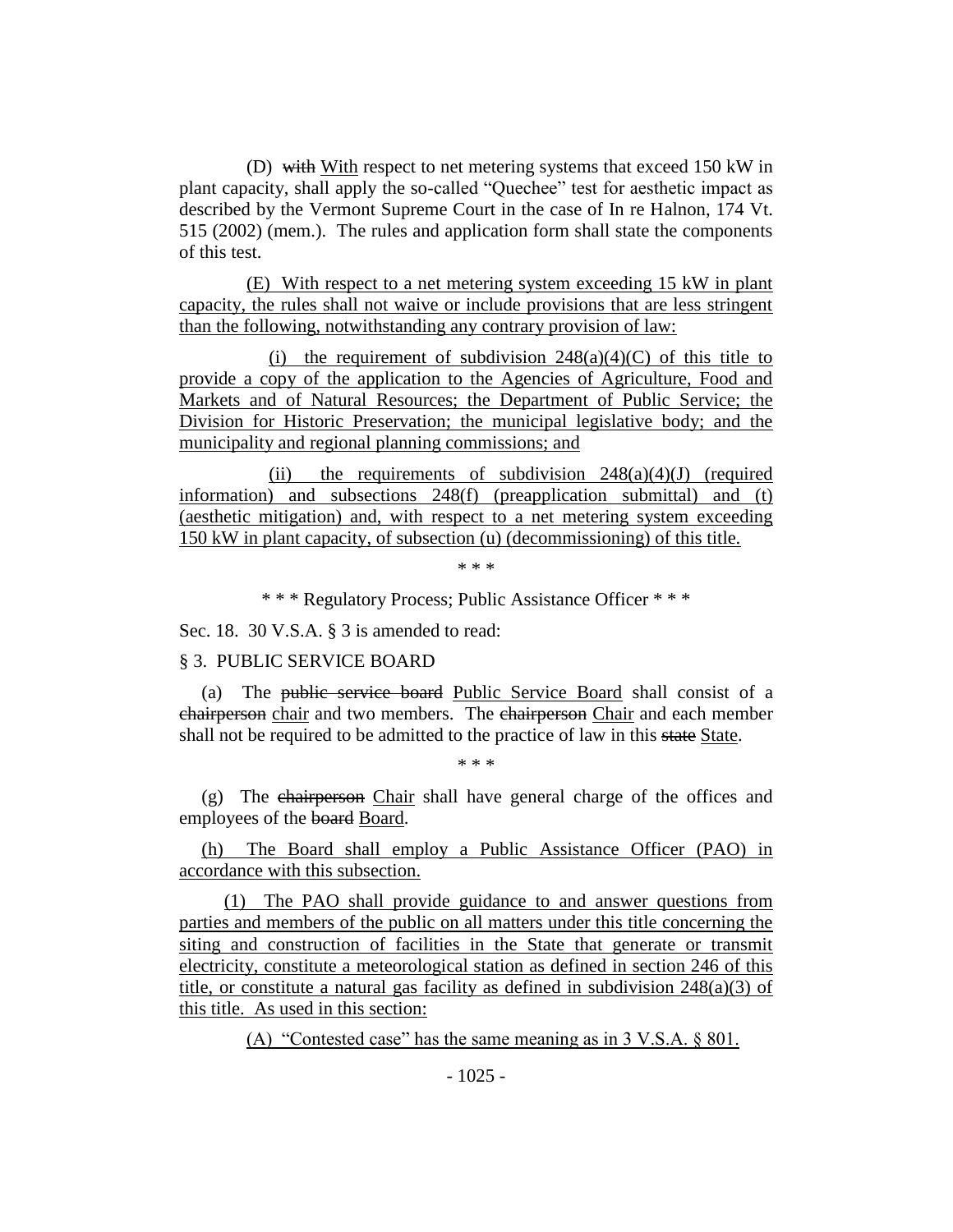(B) "Matter" means any proceeding before or by the Board, including an application for a certificate of public good, a petition for condemnation, rulemaking, and the issuance of guidance or procedures.

(2) Guidance and information to be provided by the PAO shall include the following:

(A) An explanation of the proceeding, including its purpose; its type, such as rulemaking or contested case; and the restrictions or lack of restrictions applicable to the type of proceeding, such as whether ex parte communications are prohibited.

(B) Answers to procedural questions and direction to the statutes and rules applicable to the proceeding.

(C) How to participate in the proceeding including, if necessary for participation, how to file to a motion to intervene and how to submit prefiled testimony. The Board shall create forms and templates for motions to intervene, prefiled testimony, and other types of documents commonly filed with the Board, which the PAO shall provide to a person on request. The Board shall post these forms and templates on the Board's website.

(D) The responsibilities of intervenors and other parties.

(E) The status of the proceeding. Examples of a proceeding's status include: a petition has been filed; the proceeding awaits scheduling a prehearing conference or hearing; parties are conducting discovery or submitting prefiled testimony; hearings are concluded and parties are preparing briefs; and the proceeding is under submission to the Board and awaits a decision. For each proceeding in which the next action constitutes the issuance of an order, decision, or proposal for decision by the Board or a hearing officer, the Chair or assigned hearing officer shall provide the PAO with an expected date of issuance and the PAO shall provide this expected date to requesting parties or members of the public.

(3) For each proceeding within the scope of subdivision (1) of this subsection, the Board shall post, on its website, electronic copies of all filings and submissions to the Board and all orders of the Board.

(4) The Board shall adopt rules or procedures to ensure that the communications of the PAO with the Board's members and other employees concerning contested cases do not contravene the requirements of the Administrative Procedure Act applicable to such cases.

(5) The PAO shall have a duty to provide requesting parties and members of the public with information that is accurate to the best of the PAO's ability. The Board and its other employees shall have a duty to transmit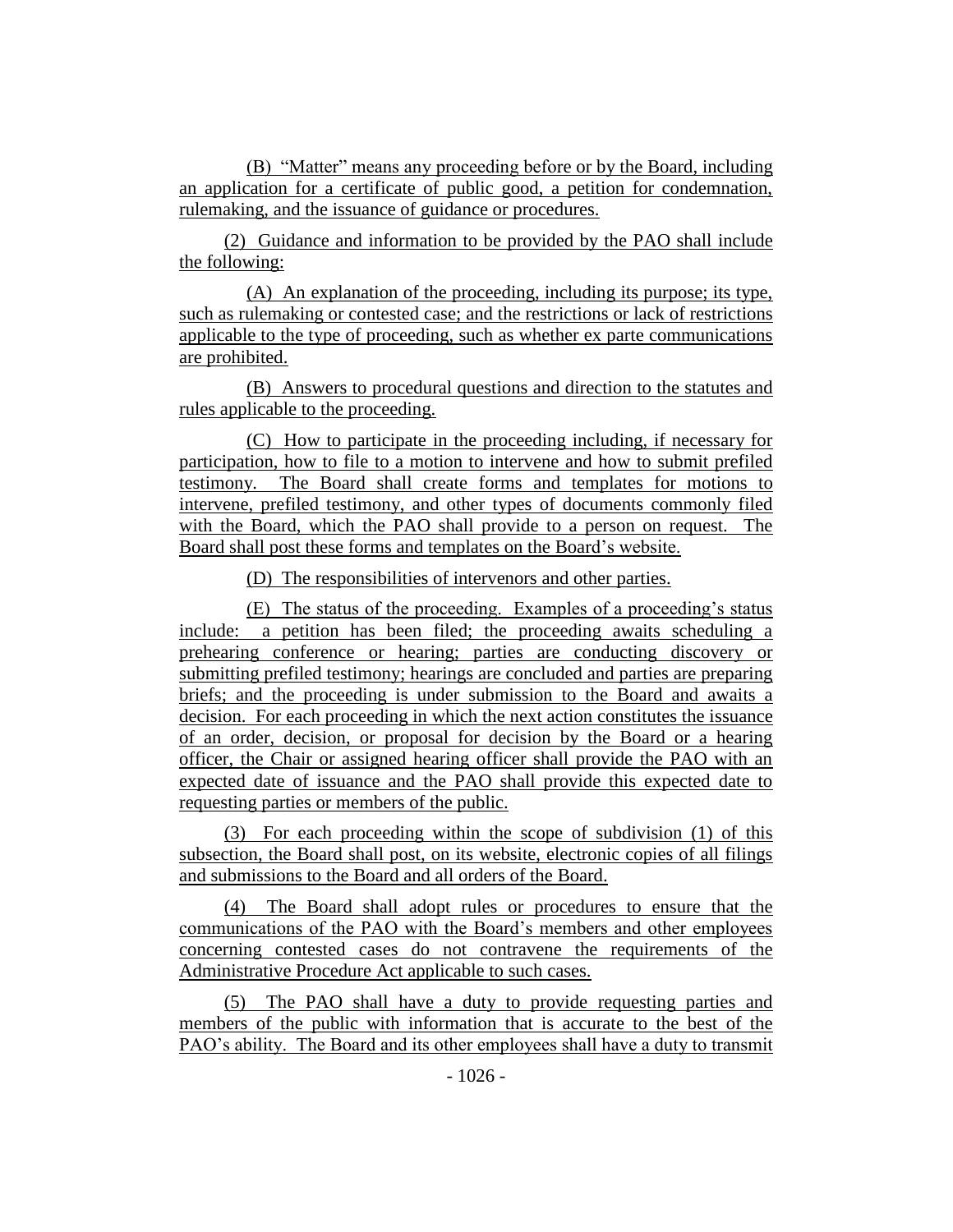accurate information to the PAO. However, the Board and any assigned hearing officer shall not be bound by statements of the PAO.

(6) The PAO shall not be an advocate for any person and shall not have a duty to assist a person in the actual formation of the person's position or arguments before the Board or the actions necessary to advance the person's position or arguments such as the actual preparation of motions, memoranda, or prefiled testimony.

(7) The Board may assign secondary duties to the PAO that do not conflict with the PAO's execution of his or her duties under this subsection.

## Sec. 19. POSITION; APPROPRIATION

The following classified position is created in the Public Service Board one permanent, full-time Public Assistance Officer—for the purpose of Sec. 2 of this act. There is appropriated to the Public Service Board for fiscal year 2017 from the special fund described in 30 V.S.A. § 22 the amount of \$100,000.00 for the purpose of this position.

Sec. 20. 30 V.S.A. § 248(a)(4) is amended to read:

(4)(A) With respect to a facility located in the State, the Public Service Board shall hold a nontechnical public hearing on each petition for such finding and certificate in at least one county in which any portion of the construction of the facility is proposed to be located.

(B) The Public Service Board shall hold technical hearings at locations which it selects.

(C) At the time of filing its application with the Board, copies shall be given by the petitioner to the Attorney General and the Department of Public Service, and, with respect to facilities within the State, the Department of Health, Agency of Natural Resources, Historic Preservation Division, Agency of Transportation, Agency of Agriculture, Food and Markets, and to the chair or director of the municipal and regional planning commissions and the municipal legislative body for each town and city in which the proposed facility will be located.

(D) Notice of the public hearing shall be published and maintained on the Board's website for at least 12 days before the day appointed for the hearing. Notice of the public hearing shall be published once in a newspaper of general circulation in the county or counties in which the proposed facility will be located, and the notice shall include an Internet address where more information regarding the proposed facility may be viewed.

(E) The Agency of Natural Resources shall appear as a party in any proceedings held under this subsection, shall provide evidence and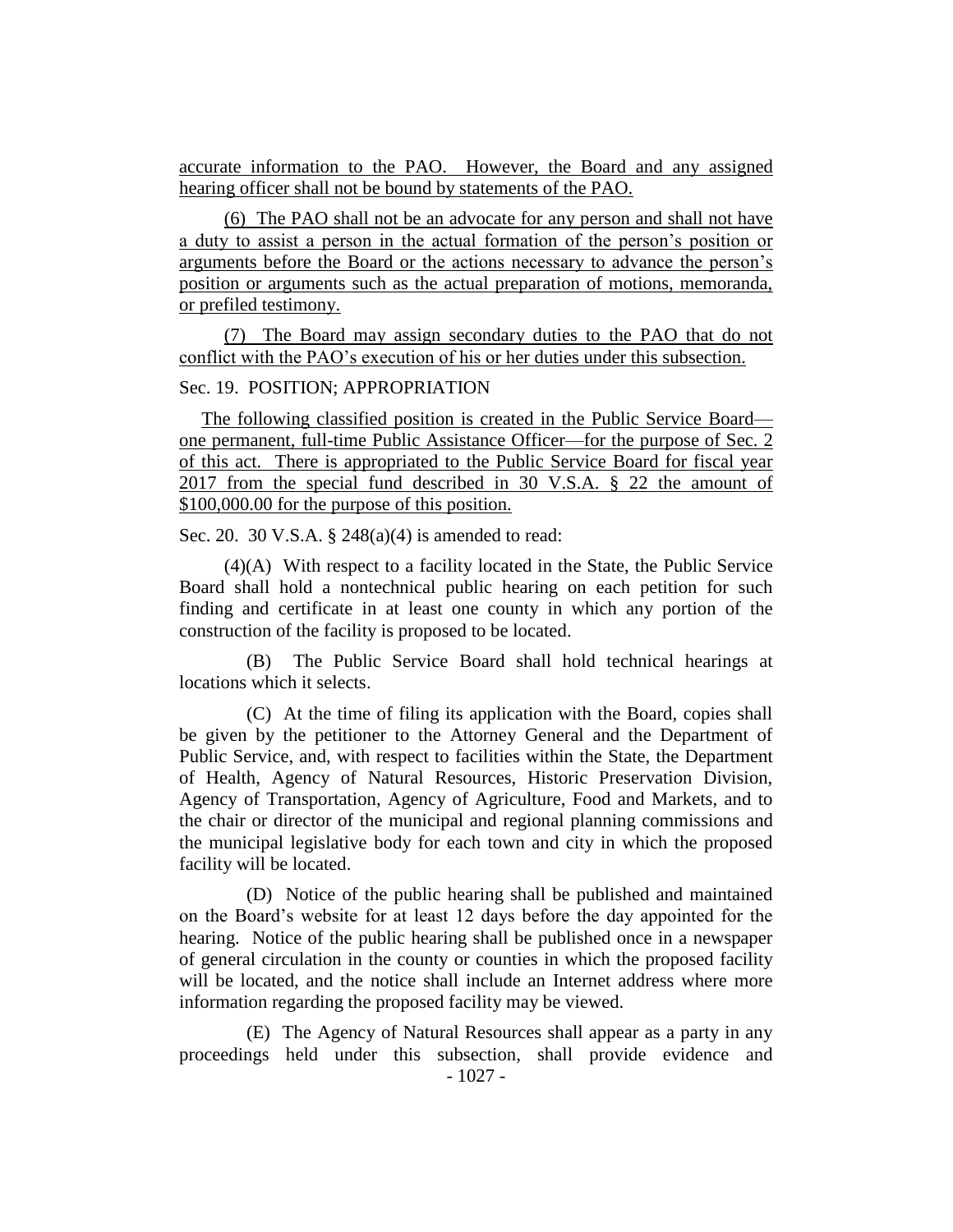recommendations concerning any findings to be made under subdivision (b)(5) of this section, and may provide evidence and recommendations concerning any other matters to be determined by the Board in such a proceeding.

(F) The Agency of Agriculture, Food and Markets shall have the right to appear as a party in any proceedings held under this subsection.

(G) The regional planning commission for the region in which the facility is located shall have the right to appear as a party in any proceedings held under this subsection. The regional planning commission of an adjacent region shall have the same right if the facility is located within 500 feet of the boundary of that planning commission.

(H) The legislative body and the planning commission for the municipality in which a facility is located shall have the right to appear as a party in any proceedings held under this subsection. The legislative body and planning commission of an adjacent municipality shall have the same right if the facility is located within 500 feet of the boundary of that adjacent municipality.

(I) When a person has the right to appear and participate in a proceeding before the Board under this chapter, the person may activate this right by filing a letter with the Board stating that the person appears through the person's duly authorized representative, signed by that representative.

(J) With respect to an application for an electric generation facility with a capacity that is greater than 15 kilowatts, and in addition to any other information required by the Board, the application shall include information that delineates:

(i) the full limits of physical disturbance due to the construction and operation of the facility and related infrastructure, including areas disturbed due to the creation or modification of access roads and utility lines and the clearing or management of vegetation;

(ii) the presence and total acreage of primary agricultural soils as defined in 10 V.S.A. § 6001 on each tract to be physically disturbed in connection with the construction and operation of the facility and the amount of those soils to be disturbed;

(iii) all visible infrastructure associated with the facility; and

(iv) all impacts of the facility's construction and operation under subdivision (b)(5) of this section, including impacts due to the creation or modification of access roads and utility lines and the clearing or management of vegetation.

Sec. 21. 30 V.S.A. § 248(f) is amended to read: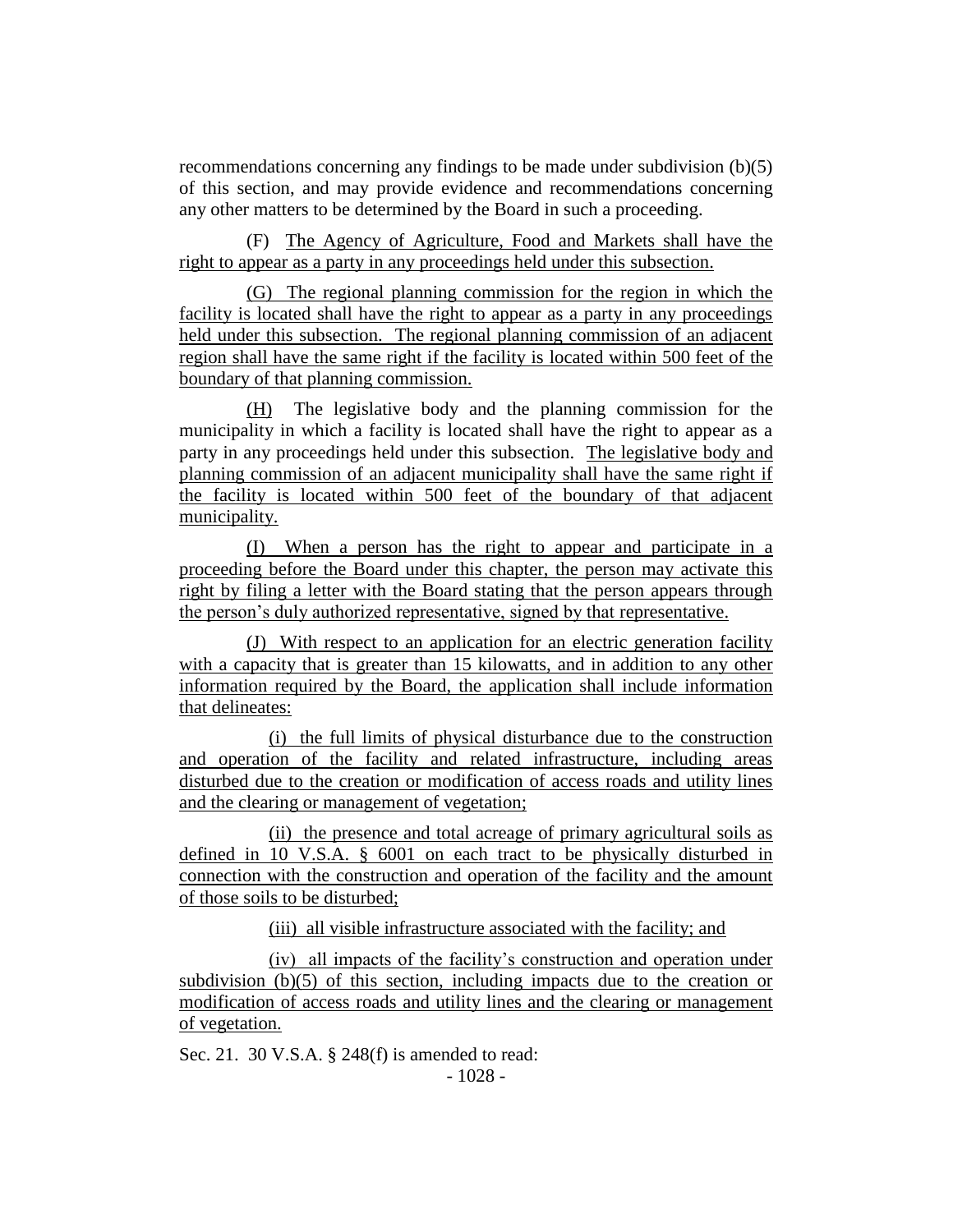(f) However, plans for the construction of such a facility within the State must be submitted by the petitioner to the municipal and regional planning commissions no less than 45 days prior to application for a certificate of public good under this section, unless the municipal and regional planning commissions shall waive such requirement.

(1) Such municipal or regional planning commission may hold a public hearing on the proposed plans. Such commissions shall make recommendations, if any, to the Public Service Board and to the petitioner at least seven days prior to filing of the petition with the Public Service Board.

(2) The petitioner's application shall address the substantive written comments related to the criteria of subsection (b) of this section received by the petitioner within 45 days of the submittal made under this subsection and the substantive oral comments related to those criteria made at a public hearing under subdivision (1) of this subsection.

\* \* \* CPG Conditions: Aesthetics Mitigation and Decommissioning \* \* \*

Sec. 22. 30 V.S.A. § 248(t) and (u) are added to read:

(t) A certificate under this section for an in-state facility shall require the following with respect to all measures to be undertaken to mitigate the impacts of the facility on aesthetics and scenic beauty:

(1) The certificate holder shall obtain a certification from a qualified expert that all required mitigation measures have been undertaken and all required plantings have been installed.

(2) The certificate holder shall have control over all vegetation used to demonstrate that the facility will not have an undue adverse effect on aesthetics and all locations on which mitigation plantings are required to be installed. As used in this subdivision, "control" means that the certificate holder has an enforceable right to install and maintain plantings and to manage vegetation.

(3) For three years after installation of all required plantings, the certificate holder annually shall submit documentation by a qualified expert that the plantings have been maintained in accordance with the approved plans.

(4) The certificate holder shall have an ongoing duty to maintain the plantings in accordance with the approved plans and replace dead or diseased plantings as soon as seasonably possible.

(5) The Board shall approve each qualified expert employed to issue a certification under this subsection. However, a qualified expert retained by the Department of Public Service shall be the one to make the certification if the Department has retained such an expert during the course of the proceeding leading to issuance of the certificate.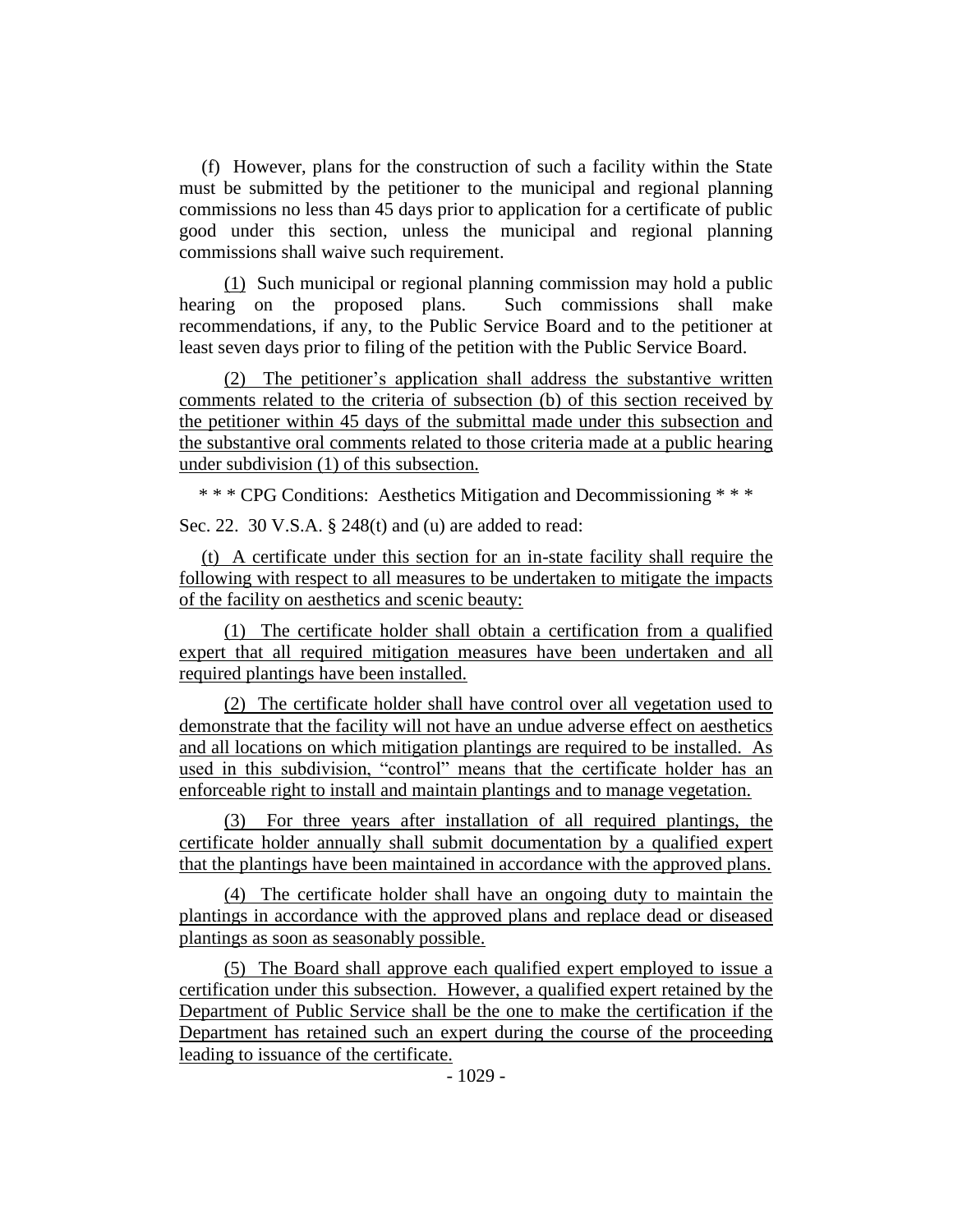(u) A certificate under this section for an in-state electric generation facility with a capacity that is greater than 150 kilowatts shall require the decommissioning or dismantling of the facility and ancillary improvements at the end of the facility's useful life and the posting of a bond or other security acceptable to the Board that is sufficient to finance the decommissioning or dismantling activities in full.

\* \* \* Greenhouse Gases; Life Cycle Analysis \* \* \*

Sec. 23. 30 V.S.A. § 248(v) is added to read:

(v) A petition under this section for an in-state facility that is not a net metering system as defined in this title shall include a life cycle analysis of the greenhouse gas impacts of the facility that the Board shall consider in issuing findings under subdivisions  $(b)(2)$  and  $(5)$  of this section. In this subsection, "facility" includes all generating equipment, poles, wires, substations, structures, roads, and infrastructure, and all other associated land development. This analysis shall include:

(1) emissions embodied in all facility components;

(2) emissions associated with the transportation of all such components to the site or sites at which they will be installed;

(3) emissions associated with site preparation, including the clearing of forested areas and reductions in future carbon sequestration potential from the facility site or sites;

(4) emissions associated with the construction of all facility components;

(5) emissions associated with the operation of the facility;

(6) emissions associated with the decommissioning of the facility; and

(7) for facilities that employ renewable energy as defined under section 8002 of this title, the reduction in greenhouse gas emissions achieved by the facility as compared to alternative generation facilities that do not employ renewable energy.

\* \* \* Sound Standards Docket; Energy Facilities \* \* \*

## Sec. 24. SOUND STANDARDS DOCKET; COMPLETION DATE

On or before September 1, 2016, the Public Service Board shall issue a final order in its pending Docket 8167, Investigation into the potential establishment of standards related to sound levels from the operation of generation, transmission, and distribution equipment by entities subject to Public Service Board jurisdiction.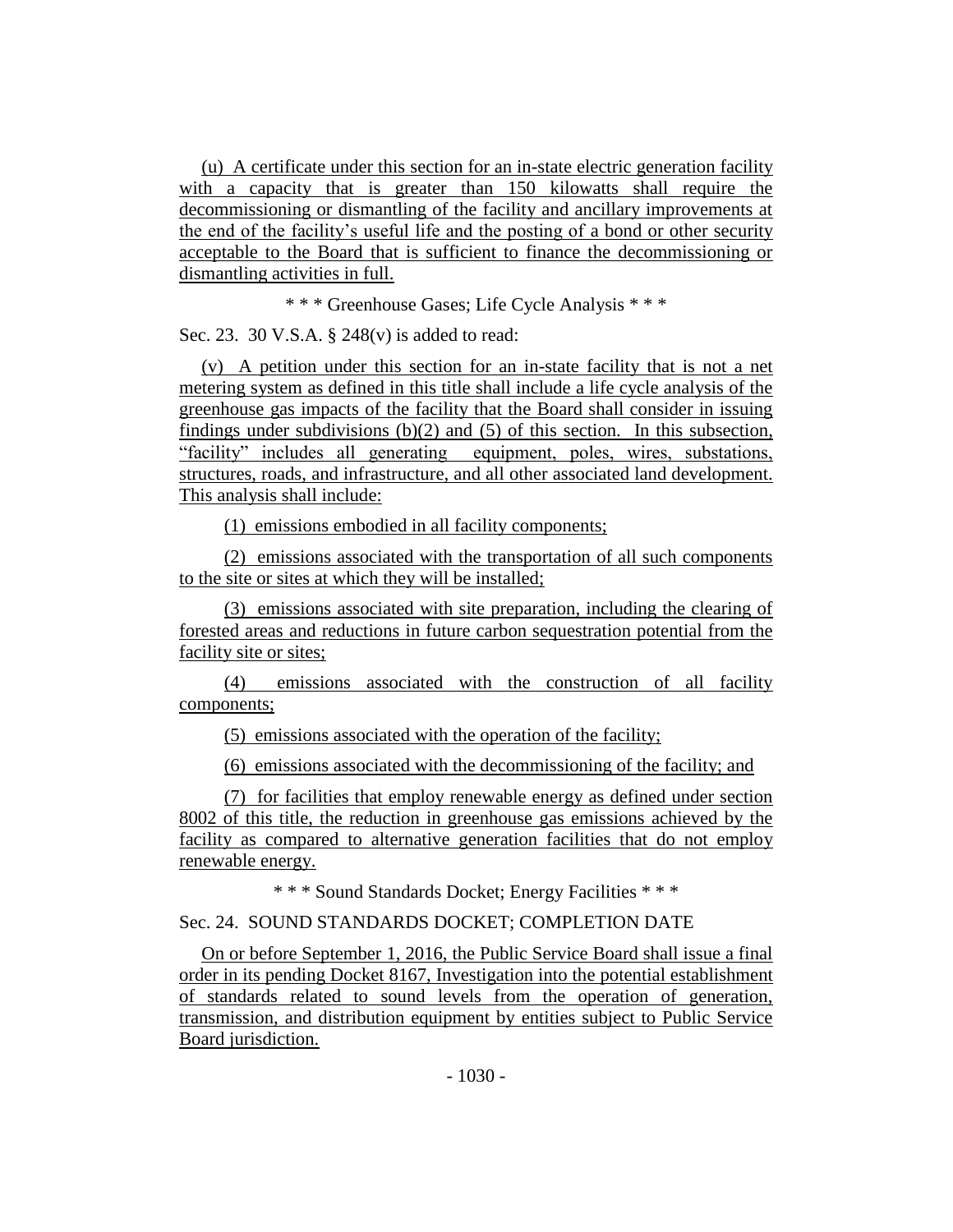\* \* \* Agency of Agriculture, Food and Markets; Fees; Billback \* \* \*

Sec. 25. 30 V.S.A. § 248c is added to read:

## § 248c. FEES; AGENCY OF AGRICULTURE, FOOD AND MARKETS; PARTICIPATION IN ENERGY SITING PROCEEDINGS

(a) Establishment. This section establishes fees for the purpose of supporting the role of the Agency of Agriculture, Food and Markets (the Agency) in reviewing applications for in-state facilities under section 248 of this title. These fees are in addition to the fees under section 248b of this title.

(b) Payment. The applicant shall pay the fee into the State Treasury at the time the application for a certificate of public good under section 248 of this title is filed with the Public Service Board in an amount determined in accordance with this section. The fee shall be credited to a special fund that shall be established and managed pursuant to 32 V.S.A. chapter 7, subchapter 5, and which shall be available to the Agency to offset the cost of participation in proceedings under section 248 of this title.

(c) Application. The fee established under this section shall apply only if any generation equipment, utility lines, roads, or other improvements associated with an in-state facility seeking a certificate of public good under section 248 of this title will be located on a tract of land that contains primary agricultural soils as defined in 10 V.S.A. § 6001.

(c) Amount. The fee shall be 10 percent of the amount calculated in accordance with subsection 248b(d) of this title.

\* \* \* Allocation of AAFM Costs \* \* \*

Sec. 26. 30 V.S.A. §§ 20 and 21 are amended to read:

§ 20. PARTICULAR PROCEEDINGS; PERSONNEL

(a)(1) The Board or Department may authorize or retain legal counsel, official stenographers, expert witnesses, advisors, temporary employees, and other research services:

\* \* \*

(2) The Agency of Natural Resources may authorize or retain legal counsel, official stenographers, expert witnesses, advisors, temporary employees, other research, scientific, or engineering services to:

(A) Assist the Agency of Natural Resources in any proceeding under section 248 of this title.

(B) Monitor compliance with an order issued under section 248 of this title.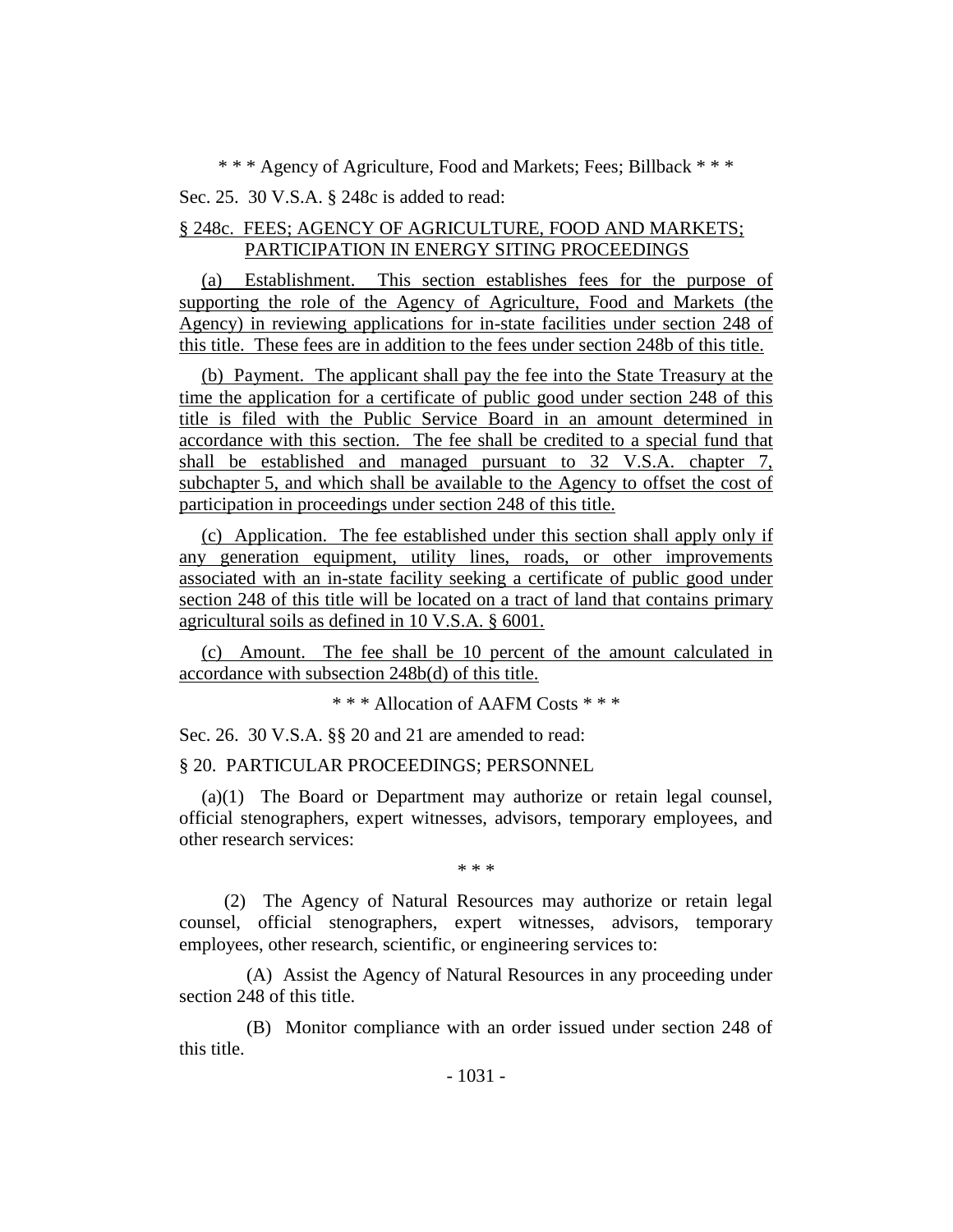(C) Assist the Board or Department in any proceedings described in subdivisions (b)(9) (Federal Energy Regulatory Commission) and (11) (Nuclear Regulatory Commission) of this section. Allocation of Agency of Natural Resources costs under this subdivision (C) shall be in the same manner as provided under subdivisions (b)(9) and (11) of this section. The Agency of Natural Resources shall report annually to the Joint Fiscal Committee all costs incurred and expenditures charged under the authority of this subsection with respect to proceedings under subdivision (b)(9) of this section and the purpose for which such costs were incurred and expenditures made.

(3) The Agency of Agriculture, Food and Markets may authorize or retain legal counsel, official stenographers, expert witnesses, advisors, temporary employees, other research, scientific, or engineering services to:

(A) assist the Agency of Agriculture, Food and Markets in any proceeding under section 248 of this title; or

(B) monitor compliance with an order issued under section 248 of this title.

(4) The personnel authorized by this section shall be in addition to the regular personnel of the Board or Department or other State agencies; and in the case of the Department or other State agencies may be retained only with the approval of the Governor and after notice to the applicant or the public service company or companies. The Board or Department shall fix the amount of compensation and expenses to be paid such additional personnel, except that the Agency of Natural Resources or of Agriculture, Food and Markets, respectively, shall fix the amount of compensation and expenses to be paid to additional personnel that it retains under subdivision (2) of this subsection.

\* \* \*

#### § 21. PARTICULAR PROCEEDINGS; ASSESSMENT OF COSTS

(a) The Board, the Department, or the Agency of Natural Resources An agency may allocate the portion of the expense incurred or authorized by it in retaining additional personnel for the particular proceedings authorized in pursuant to section 20 of this title to the applicant or the public service company or companies involved in those proceedings. As used in this section, "agency" means an agency, board, or department of the State enabled to authorize or retain personnel under section 20 of this title.

(1) The Board shall upon petition of an applicant or public service company to which costs are proposed to be allocated, review and determine, after opportunity for hearing, having due regard for the size and complexity of the project, the necessity and reasonableness of such costs, and may amend or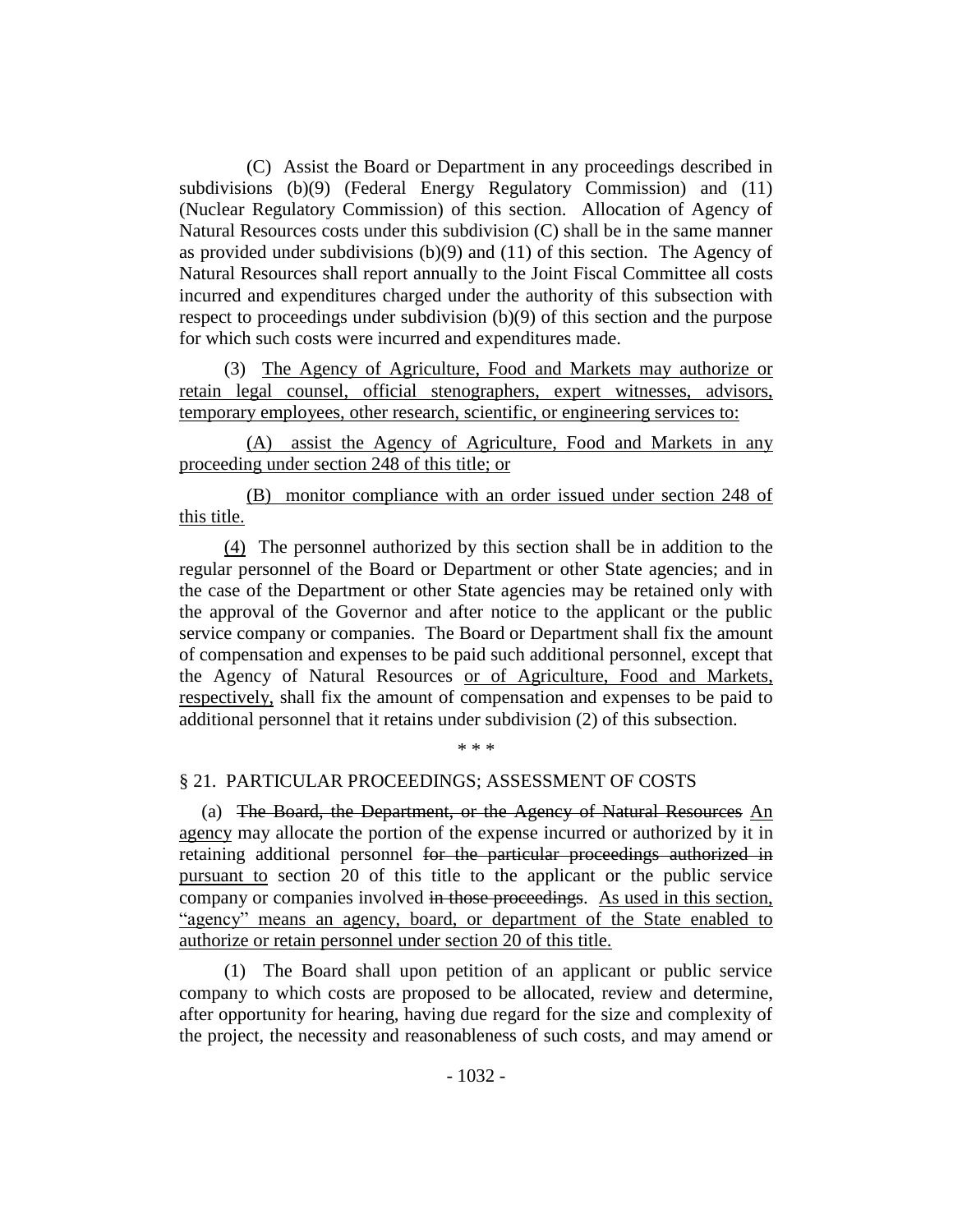revise such allocations. Nothing in this section shall confer authority on the Board to select or decide the personnel, the expenses of whom are being allocated, unless such personnel are retained by the Board. Prior to allocating costs, the Board shall make a determination of the purpose and use of the funds to be raised hereunder, identify the recipient of the funds, provide for allocation of costs among companies to be assessed, indicate an estimated duration of the proceedings, and estimate the total costs to be imposed. With the approval of the Board, such estimates may be revised as necessary. From time to time during the progress of the work of such additional personnel, the Board, the Department, or the Agency of Natural Resources agency retaining the personnel shall render to the company detailed statements showing the amount of money expended or contracted for in the work of such personnel, which statements shall be paid by the applicant or the public service company into the State Treasury at such time and in such manner as the Board, the Department, or the Agency of Natural Resources agency may reasonably direct.

(2) In any proceeding under section 248 of this title, the Agency of Natural Resources may allocate the portion of the expense incurred in retaining additional staff authorized in subsection 21(a) of this title only if the following apply:

(A) the Agency does not have the expertise and the retention of such expertise is required to fulfill the Agency's statutory obligations in the proceeding; and

(B) the Agency allocates only that portion of the cost for such expertise that exceeds the fee paid by the applicant under section 248b of this title.

(b) When regular employees of the Board, the Department, or the Agency of Natural Resources an agency are employed in the particular proceedings described in section 20 of this title, the Board, the Department, or the Agency of Natural Resources agency may also allocate the portion of their costs and expenses to the applicant or the public service company or companies involved in the proceedings. The costs of regular employees shall be computed on the basis of working days within the salary period. The manner of assessment and of making payments shall otherwise be as provided for additional personnel in subsection (a) of this section. However, with respect to proceedings under section 248 of this title, the Agency of Natural Resources shall not allocate the costs of regular employees.

\* \* \*

- 1033 -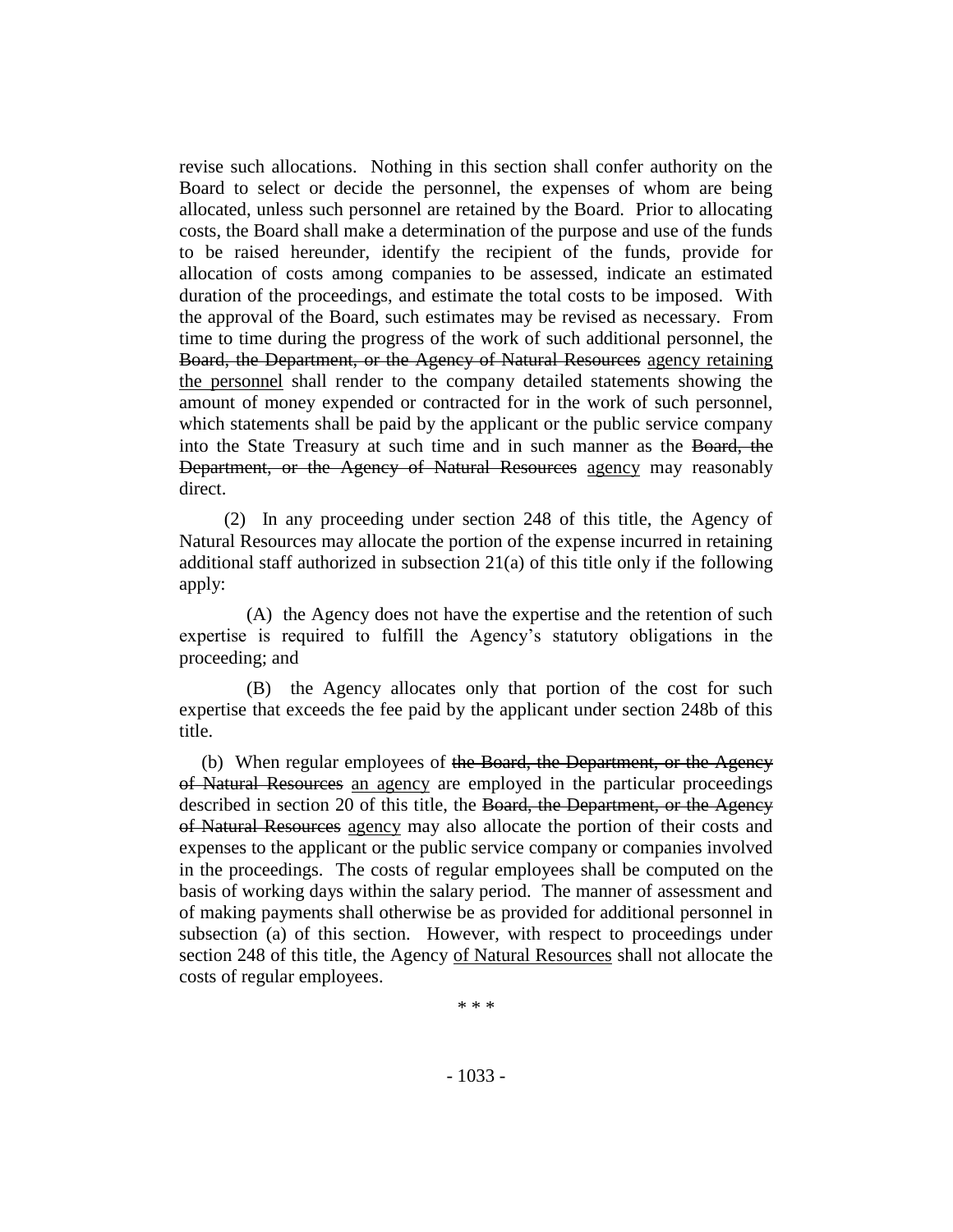(d) The Agency of Natural Resources may allocate expenses under this section only for costs in excess of the amount specified in 3 V.S.A.  $§$  2809(d)(1)(A).

(e) On Annually on or before January 15, 2011, and annually thereafter, the Agency of Natural Resources and of Agriculture, Food and Markets each shall report to the Senate and House Committees on Natural Resources and Energy, the Senate Committee on Agriculture, and the House Committee on Agriculture and Forests Products the total amount of expenses allocated under this section during the previous fiscal year. The report shall include the name of each applicant or public service company to whom expenses were allocated and the amount allocated to each applicant or company.

\* \* \*

\* \* \* Effective Dates \* \* \*

#### Sec. 27. EFFECTIVE DATES

This act shall take effect on July 1, 2016, except that:

(1) This section and Sec. 11 (initial implementation; certification standards) shall take effect on passage. The following in Secs. 2, 9, and 10 shall apply on passage to the activities of the Department of Public Service under Sec. 11: 24 V.S.A. § 4302(c) and 30 V.S.A. §§ 202(b)(6) and  $202b(a)(3)$ .

(2) Sec. 17 (net metering systems) shall take effect on January 2, 2017, and shall amend 30 V.S.A. § 8010 as amended by 2015 Acts and Resolves No. 56, Sec. 12.

(Committee vote: 5-0-0)

## **Reported favorably with recommendation of amendment by Senator Ashe for the Committee on Finance.**

The Committee recommends that the bill be amended as recommended by the Committee on Natural Resources & Energy with the following amendments thereto:

First: In Sec. 4, 24 V.S.A. § 4345a, by striking out subdivision (14) in its entirety and inserting in lieu thereof a new subdivision (14) to read:

(14) With respect to proceedings under 30 V.S.A. § 248:

(A) have the right to appear and participate; and

(B) Appear appear before the Public Service Board to aid the Board in making determinations under  $30 \text{ V.S.A.}$  § 248 that statute when requested by the Board.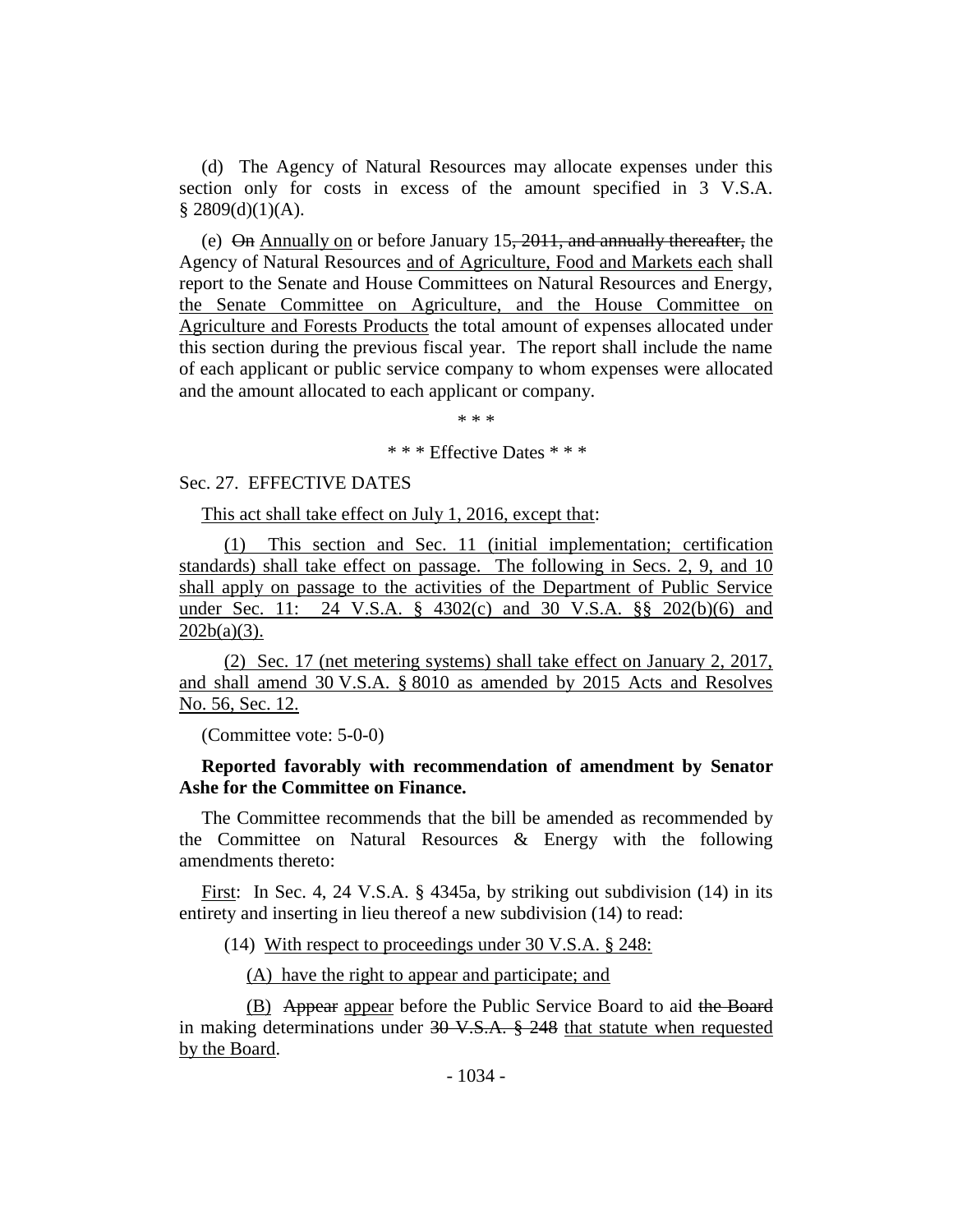Second: By striking out Sec. 5 (clarification of existing law) in its entirety and inserting in lieu thereof:

Sec. 5. [Deleted.]

Third: In Sec. 7, 24 V.S.A. § 4352, in subsection (b) (municipal plan certification), in the third sentence, by striking out the second occurrence of "regional" and inserting in lieu thereof municipal

Fourth: In Sec. 9, 30 V.S.A. § 202, after the last ellipsis, by inserting a subsection (j) to read:

(j) For the purpose of assisting in the development of land use plans under 24 V.S.A. chapter 117, the Director shall, on request, provide municipal and regional planning commissions with publically available information detailing the location of electric transmission and distribution infrastructure in the relevant municipality or region and the capacity of that infrastructure to accept additional electric generation facilities without modification. In providing this information, the Director shall be entitled to the assistance of the electric utilities that own electric transmission or distribution systems, or both, located in Vermont, including the ability to obtain from those utilities such data as the Director considers necessary to discharge his or her duties under this subsection.

Fifth: In Sec. 11, initial implementation; certification standards, in subsection (b), in the second sentence, after "these" by striking out "policies and procedures" and inserting in lieu thereof recommendations and standards

Sixth: After Sec. 11, by inserting a Sec. 11a to read:

Sec. 11a. TRAINING

Following publication of the recommendations and standards under Sec. 11(a) of this act, the Department of Public Service shall conduct a series of training sessions in locations across the State for municipal and regional planning commissions to assist them in the development of land use plans that are eligible for certification under Sec. 7 of this act, 24 V.S.A. § 4352. The Department shall develop and present these workshops in collaboration with the Vermont League of Cities and Towns and the Vermont Association of Planning and Development Agencies. The Department shall ensure that all municipal and regional planning commissions receive prior notice of the workshops.

Seventh: After Sec. 11a, by inserting a Sec. 11b to read:

Sec. 11b. PLANNING SUPPORT; ALLOCATION OF COSTS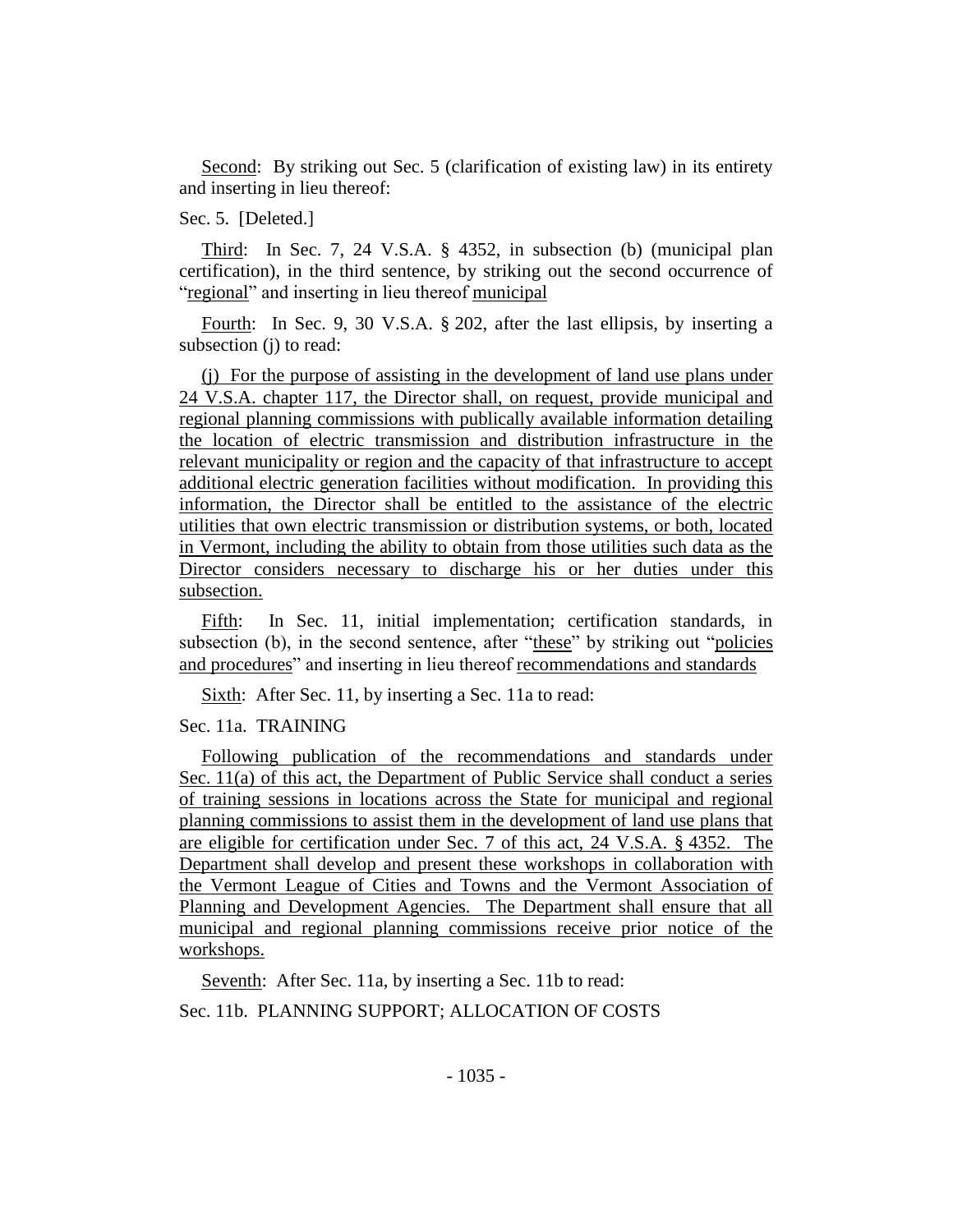(a) For three fiscal years commencing on July 1, 2016, the Commissioner of Public Service, in consultation with the Commissioner of Housing and Community Development, annually shall disburse an amount not to exceed \$300,000.00 to regional planning commissions established under 24 V.S.A. chapter 117 and to municipalities for one or more of the following purposes:

(1) implementation of Secs. 2 (purpose; goals); 6 (elements of a regional plan), 7 (certification of energy compliance), and 8 (the plan for a municipality) of this act;

(2) the implementation by a regional planning commission of 24 V.S.A. § 4345a (studies and recommendations on energy);

(3) participation in the development of recommendations and standards pursuant to Secs. 9 (electrical energy plan), 10 (comprehensive energy plan), and 11 (initial implementation; certification standards) of this act; and

(4) assistance by a regional planning commission to the Department of Public Service (the Department) in providing training under Sec. 11a (training) of this act or to municipalities in the implementation of this act.

(b) In disbursing funds under this section, the Commissioners shall consider the need and size of a municipality or region and the availability, if any, of other assistance, expertise, or funds to a municipality or region to implement this act.

(c) The Commissioner of Public Service shall allocate costs under subsection (a) of this section to the electric distribution utilities subject to its supervision under Title 30 of the Vermont Statutes Annotated based on their pro rata share of total Vermont retail kilowatt-hour sales for the previous fiscal year. Each of these utilities shall pay its allocation into the State Treasury at such time and in such manner as the Commissioner may direct.

Eighth: In Sec. 12, 30 V.S.A. § 248(b), after the ellipsis, by inserting subdivision (5) to read:

(5) With respect to an in-state facility, will not have an undue adverse effect on esthetics, historic sites, air and water purity, the natural environment, the use of natural resources, and the public health and safety, with due consideration having been given to the criteria specified in 10 V.S.A. §§ 1424a(d) and  $6086(a)(1)$  through (8) and  $(9)(B)$ ,  $(9)(C)$ , and  $(9)(K)$ , impacts to forest health and integrity, and greenhouse gas impacts.

\* \* \*

Ninth: By striking out Sec. 14 in its entirety and inserting in lieu thereof:

Sec. 14. [Deleted.]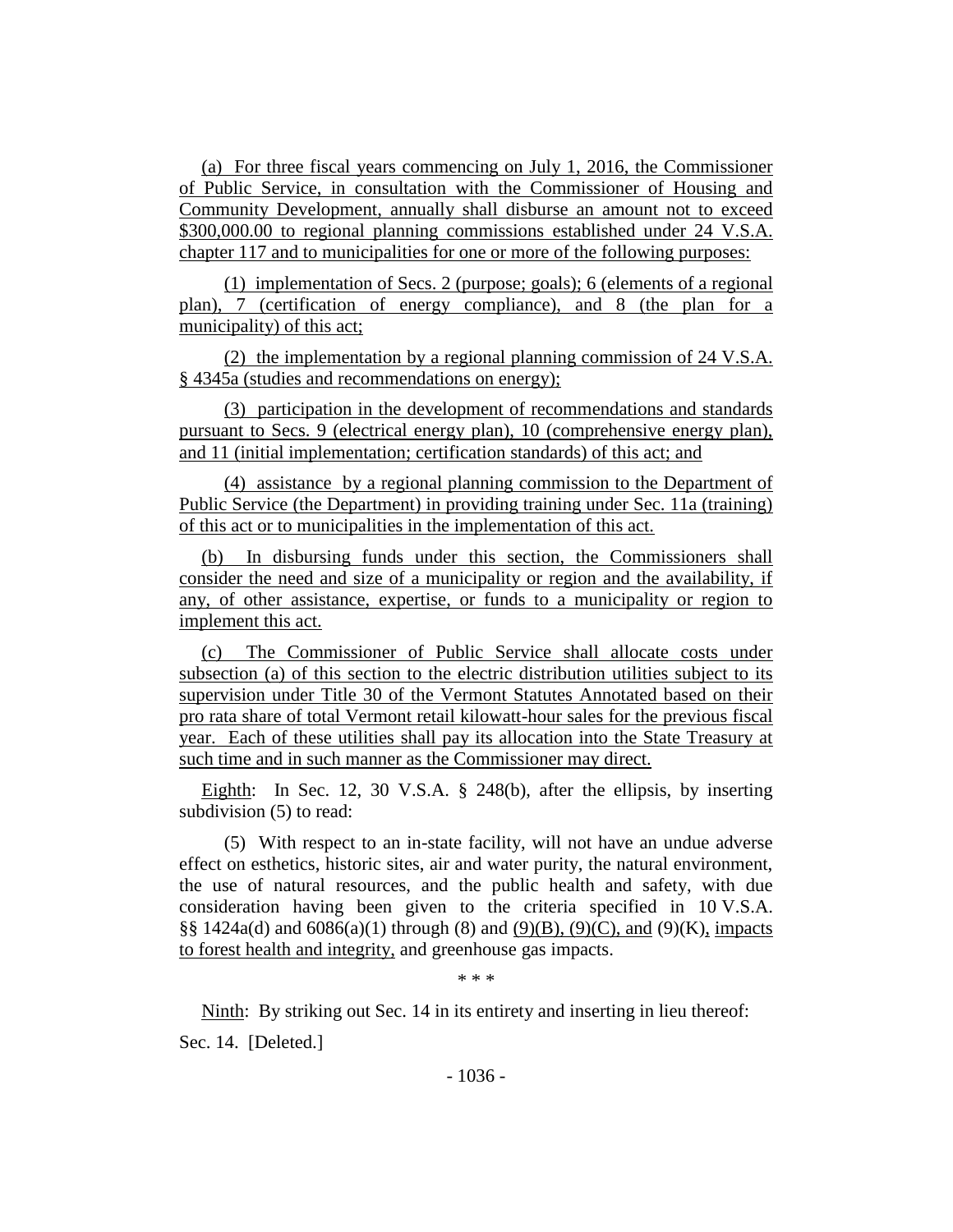Tenth: In Sec. 15, 30 V.S.A. § 8005a, in subsection (c) (cumulative capacity), in subdivision (1) (pace), in subdivision (D) (pilot project; preferred locations), by striking out subdivision (iii) and inserting in lieu thereof a new subdivision (iii) to read:

(iii) To qualify for these allocations, the plant shall not require the construction of a new substation by the interconnecting retail electricity provider or by increasing the capacity of one or more of the provider's existing facilities. To qualify for the allocation to plants wholly located on parking lots or parking lot canopies, the location shall remain in use as a parking lot.

Eleventh: In Sec. 15, 30 V.S.A. § 8005a, in subsection (f) (price), in subdivision (5) (price; preferred location pilots), after subdivision (B), by inserting a subdivision (C) to read:

(C) With respect to the allocation to the new standard offer plants that will be wholly located on parking lots or parking lot canopies, if in a given year the Board receives only one application or multiple applications for plants owned or controlled by the same person as defined in 10 V.S.A. § 6001, the Board shall investigate each application and shall have discretion to reduce the price to be consistent with the standard offer price for plants outside the pilot project using the same generation technology.

Twelfth: In Sec. 20, 30 V.S.A. § 248(a)(4), by striking out subdivision (F) in its entirety and inserting in lieu thereof a new subdivision (F) to read:

(F) The following shall apply to the participation of the Agency of Agriculture, Food and Markets in proceedings held under this subsection:

(i) In any proceeding regarding an electric generation facility that will have a capacity greater than 150 kilowatts and will be sited on a tract containing primary agricultural soils as defined in 10 V.S.A. § 6001, the Agency shall appear as a party and provide evidence and recommendations concerning any findings to be made under subdivision  $(b)(5)$  of this section on those soils, and may provide evidence and recommendations concerning any other matters to be determined by the Board in such a proceeding.

(ii) In a proceeding other than one described in subdivision (i) of this subsection (4)(F), the Agency shall have the right to appear and participate.

Thirteenth: By striking out Sec. 22 in its entirety and inserting in lieu thereof two new Secs. to be Secs. 22 and 22a to read:

Sec. 22. 30 V.S.A. § 248(t) is added to read:

(t) The Board shall adopt rules applicable to in-state facilities approved under this section.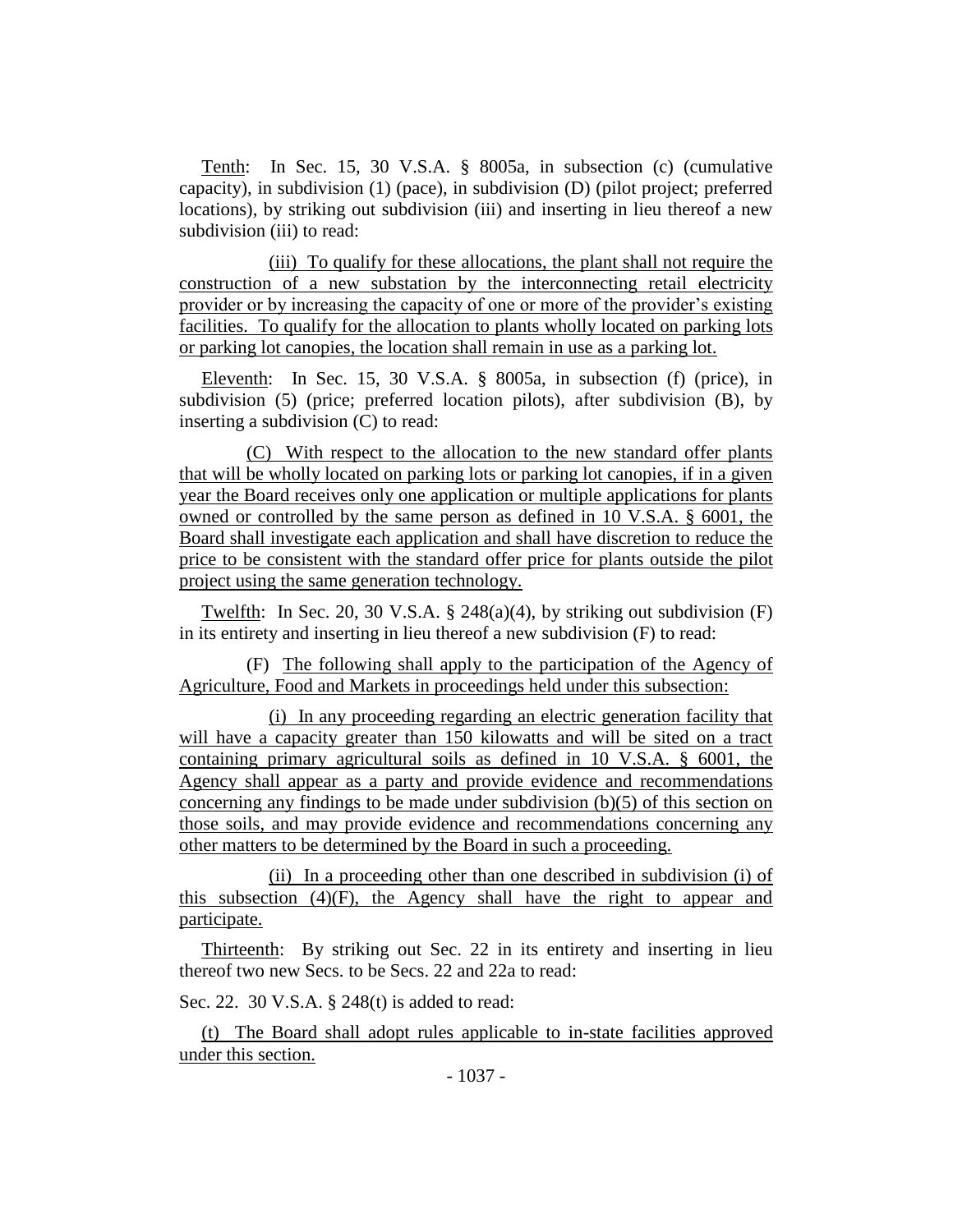(1) With respect to all measures required to be undertaken to mitigate the impacts of such a facility on aesthetics and scenic beauty, the rules shall:

(A) ensure that there is postconstruction inspection to determine whether all required mitigation measures have been undertaken and required plantings have been installed, including such inspection of facilities approved prior to the effective date of this subsection;

(B) ensure that the holder of a certificate for such a facility has an enforceable right to install and maintain all required plantings and manage all vegetation used to demonstrate the facility will not have an undue adverse effect on aesthetics;

(C) after installation of all required plantings, require annual submission for a period to be determined by the Board of documentation that the plantings have been maintained in accordance with the approved plans; and

(D) ensure that the holder of a certificate for such a facility has an ongoing duty to maintain the plantings in accordance with the approved plans and replace dead or diseased plantings as soon as seasonably possible.

(2) With respect to decommissioning of electric generation facilities, the rules:

(A) shall ensure that all such facilities with a plant capacity as defined in section 8002 of this title greater than 150 kilowatts are subject to a decommissioning plan approved by the Board;

(B) shall ensure that all such facilities above a plant capacity to be determined by the Board post a bond or offer other security or financial assurance acceptable to the Board that is sufficient to finance the decommissioning activities in full; and

(C) may allow net metering systems as defined in this title to pool or otherwise aggregate the provision of security or other financial assurance to finance those decommissioning activities.

## Sec. 22a. RULES; PETITION

(a) On or before August 1, 2016, the Department of Public Service shall file a petition for rulemaking with the Public Service Board containing proposed rules to implement Sec. 22 of this act, 30 V.S.A. § 248(t).

(b) On or before October 15, 2016, the Public Service Board shall file proposed rules to implement Sec. 22 of this act with the Secretary of State under 3 V.S.A. § 838. The Board shall finally adopt such rules on or before June 15, 2017, unless such deadline is extended by the Legislative Committee on Administrative Rules pursuant to 3 V.S.A. § 843(c).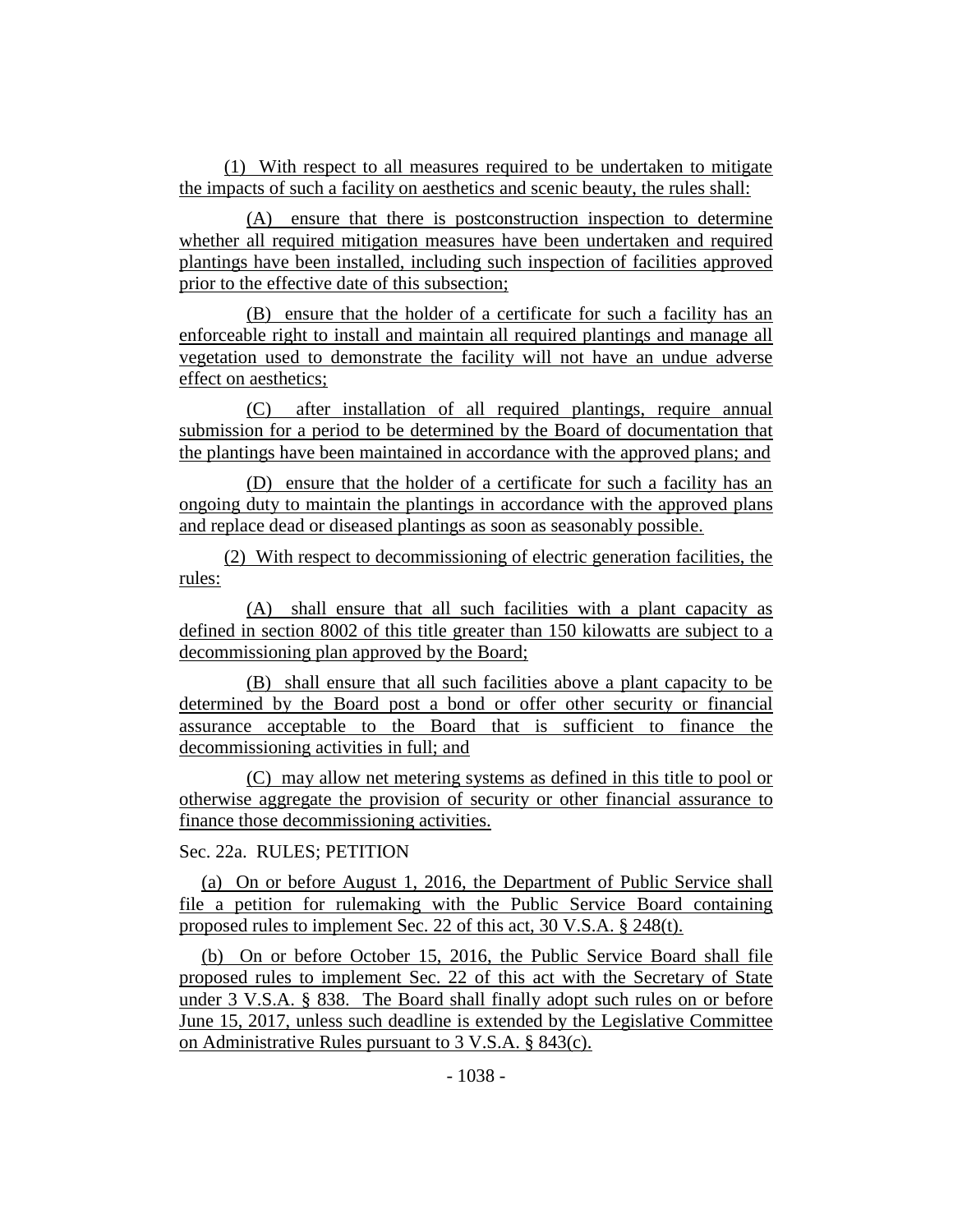Fourteenth: In Sec. 23, in the catchline, by striking out "248(v)" and inserting in lieu thereof: 248(u), and in subsection (v), by redesignating the subsection to be subsection (u).

Fifteenth: After Sec. 23, by inserting a Sec. 23a to read:

Sec. 23a. 30 V.S.A. § 248(v) is added to read:

(v) Notwithstanding any contrary provision of the law, primary agricultural soils as defined in 10 V.S.A. § 6001 located on the site of a solar electric generation facility approved under this section shall remain classified as such soils, and the review of any change in use of the site subsequent to the construction of the facility shall treat the soils as if the facility had never been constructed. Each certificate of public good issued by the Board for a ground-mounted solar generation facility shall state the contents of this subsection.

Sixteenth: After Sec. 23a, by inserting Secs. 23b and 23c to read:

Sec. 23b. 30 V.S.A. § 248(w) is added to read:

 $(w)(1)$  The Board shall require any in-state wind electric generation facility receiving a certificate of public good to install radar-controlled obstruction lights on all wind turbines for which the Federal Aviation Administration (FAA) requires obstruction lights, provided the FAA allows the use of radar-controlled lighting technology. Nothing in this subdivision shall allow the Board to approve obstruction lights that do not meet FAA standards.

(2) The purpose of this subsection is to reduce the visual impact of wind turbine obstruction lights on the environment and nearby properties. The General Assembly finds that wind turbine obstruction lights that remain illuminated through the night create light pollution, and may attract birds and bats. Radar-controlled obstruction lights are only illuminated when aircraft are detected in the area, and therefore the use of these lights will reduce the negative environmental impacts of obstruction lights.

## Sec. 23c. EXISTING WIND FACILITIES; RADAR-CONTROLLED LIGHTING

The Department of Public Service shall actively encourage the installation of radar-controlled obstruction lights that meet the standards of the Federal Aviation Administration (FAA) at each wind generation facility in existence as of the effective date of this section for which the FAA requires obstruction lighting. The Department shall work directly with the owner and operator of each such facility to encourage this installation.

Seventeenth: After Sec. 23c, by inserting a Sec. 23d to read: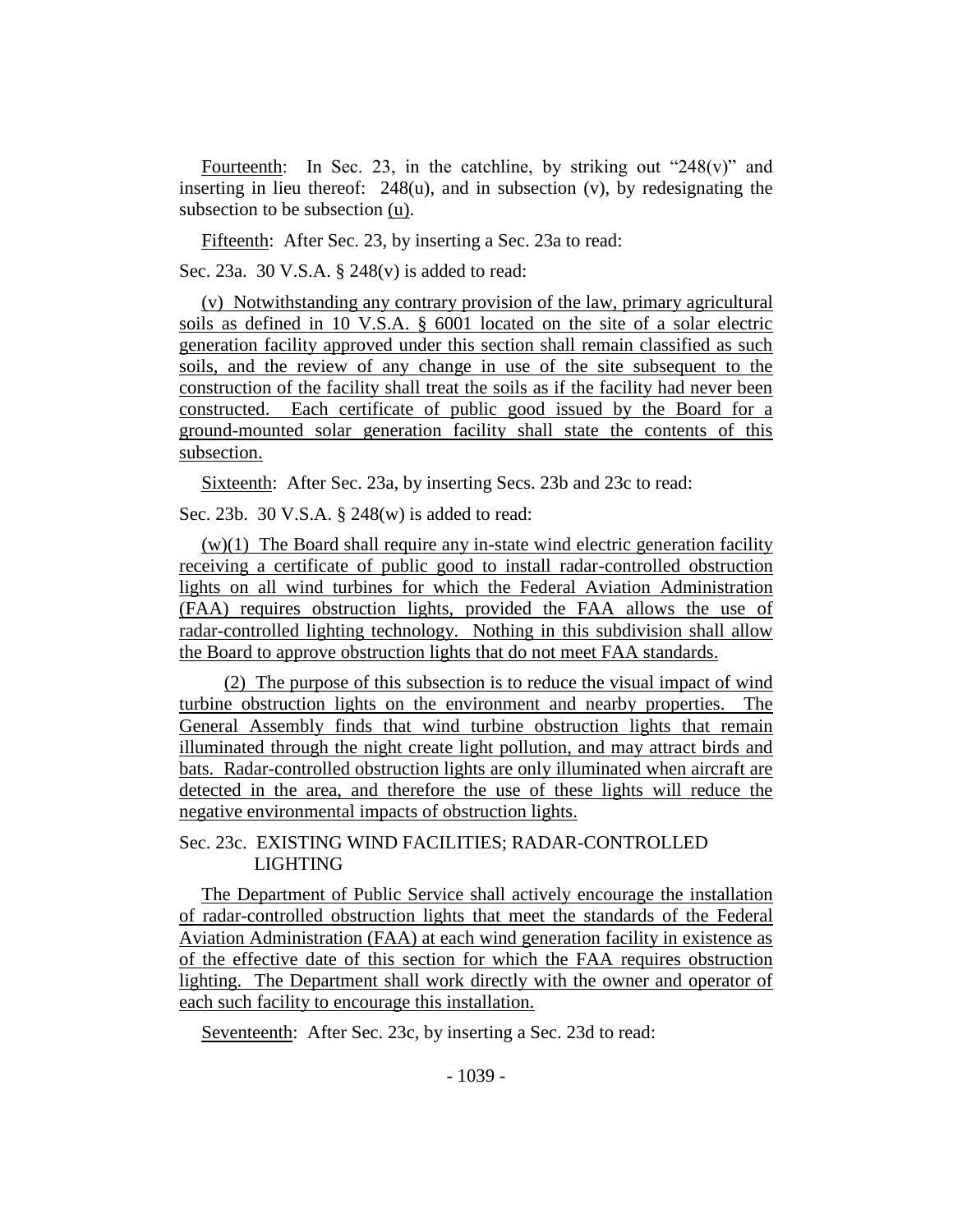Sec. 23d. 30 V.S.A. § 248(x) is added to read:

(x) When a certificate of public good under this section or amendment to such a certificate is issued for an in-state electric generation facility, the certificate holder within 45 days shall record a notice of the certificate or amended certificate, on a form prescribed by the Board, in the land records of each municipality in which a facility subject to the certificate is located and shall submit proof of this recording to the Board. The recording under this subsection shall be indexed as though the certificate holder were the grantor of a deed. The prescribed form shall not exceed one page and shall require identification of the land on which the facility is to be located by reference to the conveyance to the current landowner, the number of the certificate, and the name of each person to which the certificate was issued, and shall include information on how to contact the Board to view the certificate and supporting documents.

Eighteenth: After Sec. 24, by striking out the reader guide preceding Sec. 25 (fees) and Sec. 25 (fees) in its entirety and by renumbering Sec. 26 to be Sec. 25

Nineteenth: After Sec. 25, by inserting a reader guide and a Sec. 26 to read:

\* \* \* Regulated Energy Utility Expansion Funds \* \* \*

Sec. 26. 30 V.S.A. § 218d(d) is amended to read:

(d) Alternative regulation may include such changes or additions to, waivers of, or alternatives to, traditional rate-making procedures, standards, and mechanisms, including substantive changes to rate base-rate of return rate setting, as the board Board finds will promote the public good and will support the required findings in subsection (a) of this section. In addition, the Board shall not allow a company to set aside funds collected from ratepayers for the purpose of supporting a future expansion or upgrade of its transmission or distribution network except after notice and opportunity for hearing and only if all of the following apply:

(1) There is a cost estimate for the expansion or upgrade that the company demonstrates is consistent with the principles of least cost integrated planning as defined in section 218c of this title.

(2) The amount of such funds does not exceed 10 percent of the estimated cost of the expansion or upgrade.

(3) Interest earned on the funds is credited to the ratepayers.

(4) The funds are not disbursed to the company until after expansion or upgrade is in service.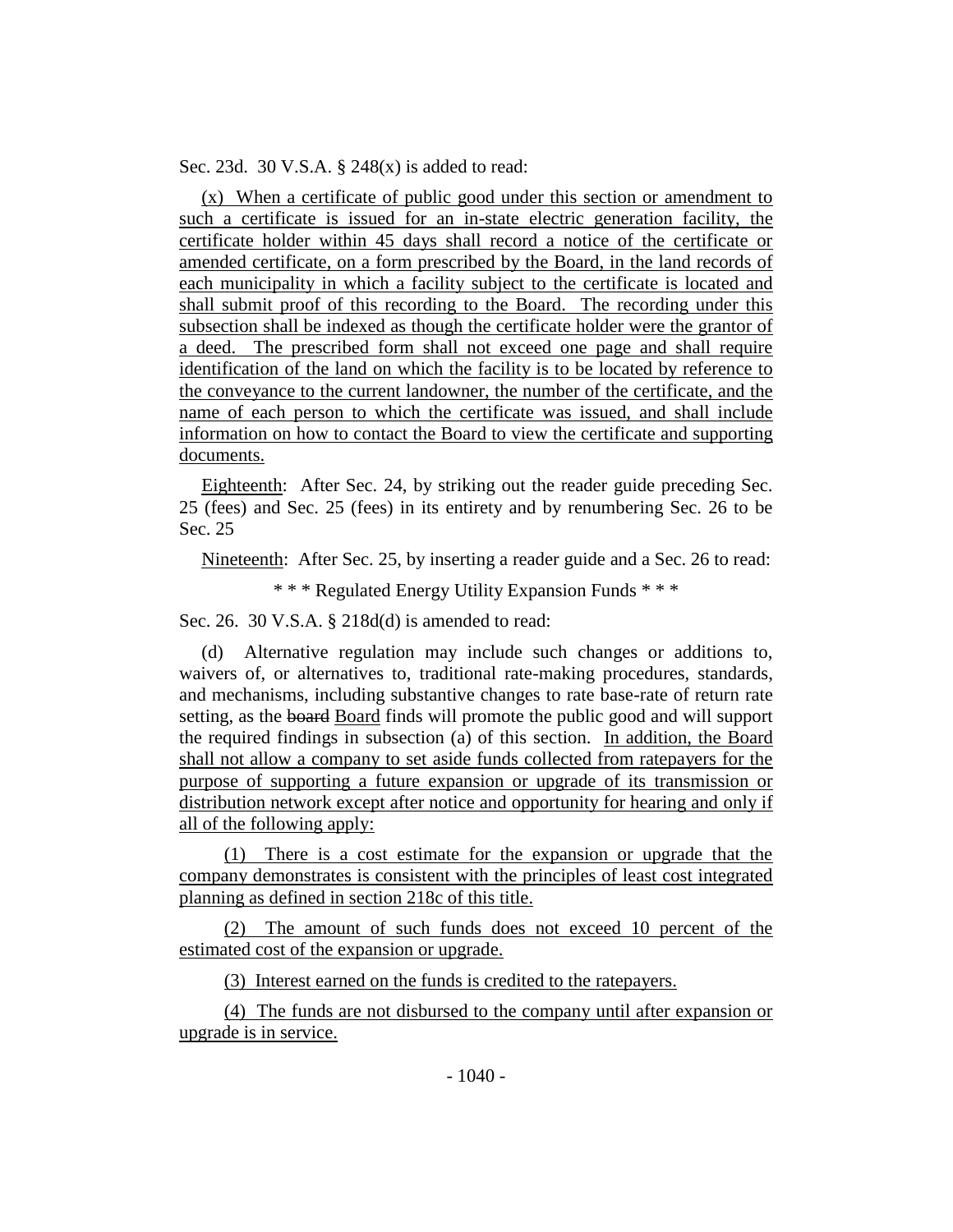(5) The funds are not used to defray any portion of the costs of expansion or upgrade in excess of the cost estimate described in subdivision (1) of this subsection.

Twentieth: After Sec. 26, by inserting a reader guide and a Sec. 26a to read as follows:

> \* \* \* Municipal Electric Utilities; Hydro Facilities; Renewable Energy Standard \* \* \*

Sec. 26a. 30 V.S.A. § 8005(a)(1) is amended to read:

(1) Total renewable energy.

(A) Purpose; establishment. To encourage the economic and environmental benefits of renewable energy, this subdivision establishes, for the RES, minimum total amounts of renewable energy within the supply portfolio of each retail electricity provider. To satisfy this requirement, a provider may use renewable energy with environmental attributes attached or any class of tradeable renewable energy credits generated by any renewable energy plant whose energy is capable of delivery in New England.

(B) Required amounts. The amounts of total renewable energy required by this subsection shall be 55 percent of each retail electricity provider's annual retail electric sales during the year beginning on January 1, 2017, increasing by an additional four percent each third January 1 thereafter, until reaching 75 percent on and after January 1, 2032.

\* \* \*

(D) Municipal providers; petition. On petition by a provider that is a municipal electric utility serving not more than 6,000 customers, the Board may reduce the provider's required amount under this subdivision (1) for a period of up to three years. The Board may approve one such period only for a municipal provider. The Board may reduce this required amount if it finds that:

(i) the terms or conditions of an environmental permit or certification necessitate a reduction in the electrical energy generated by an instate hydroelectric facility that the provider owns and that this reduction will require the provider to purchase other renewable energy with environmental attributes attached or tradeable renewable energy credits in order to meet this required amount; and

(ii) this purchase will:

(I) cause the provider to increase significantly its retail rates; or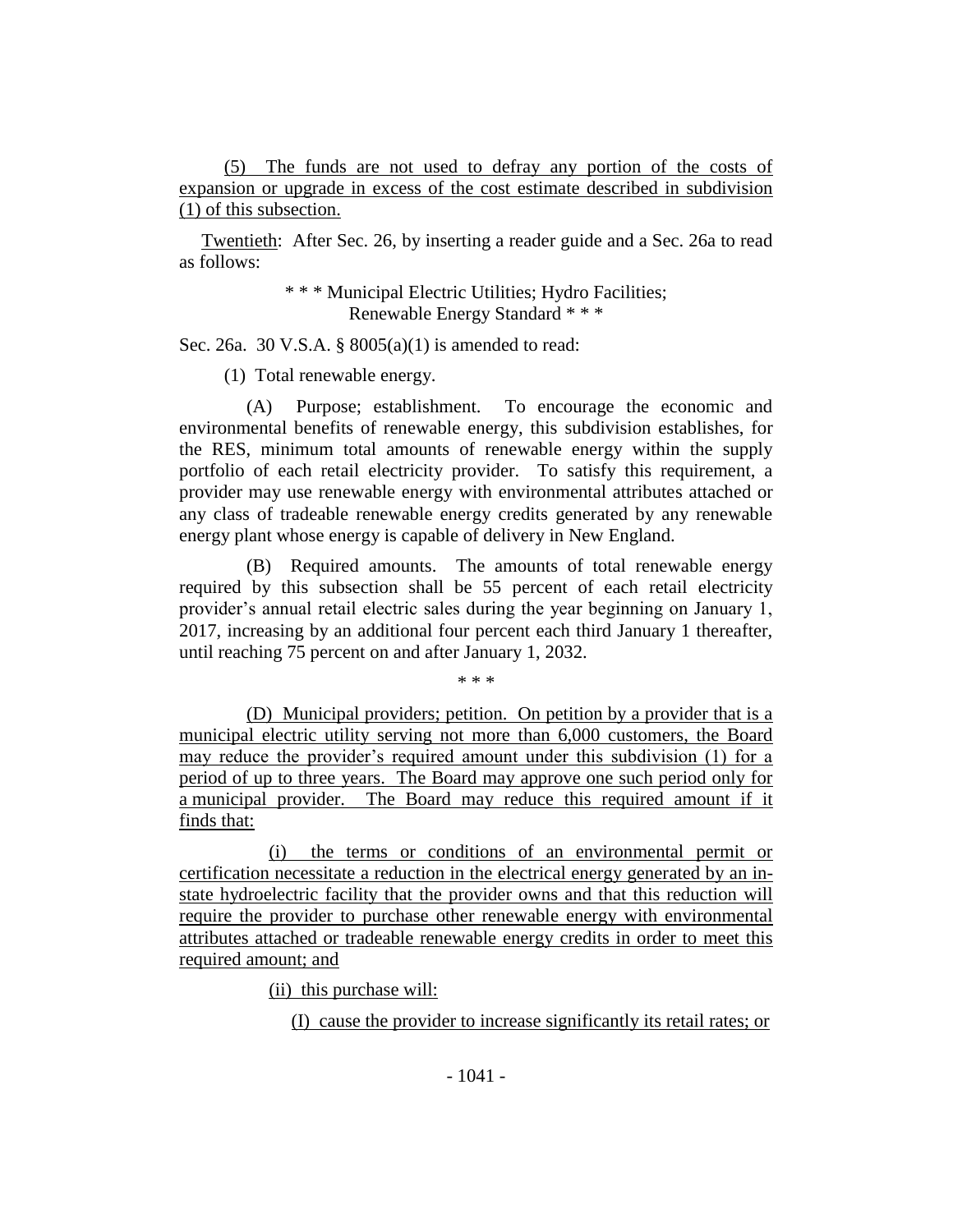(II) materially impair the provider's ability to meet the public's need for energy services after safety concerns are addressed, in the manner set forth in subdivision  $218c(a)(1)(least-cost integrated planning)$  of this title;

Twenty-first: After Sec. 26a, by inserting a reader guide and a Sec. 26b to read as follows:

\* \* \* Access to Public Service Board Process \* \* \*

# Sec. 26b. ACCESS TO PUBLIC SERVICE BOARD WORKING GROUP: REPORT

(a) Creation. There is created an Access to Public Service Board Working Group (the Working Group) to be composed of the following five members:

(1) One member of the Public Service Board (PSB), appointed by the Chair of the PSB.

(2) The Commissioner of Public Service or designee.

(3) A judicial officer of the State, appointed by the Chief Justice of the Supreme Court.

(4) A House member of the Joint Energy Committee established under 2 V.S.A. 17, appointed by the Speaker of the House; and

(5) A Senate member of the Joint Energy Committee established under 2 V.S.A. 17, appointed by the Committee on Committees.

(c) Powers and duties; term.

(1) The Working Group shall review the current processes for citizen participation in PSB proceedings and shall make recommendations to promote increased ease of citizen participation in those proceedings.

(2) On or before December 15, 2016, the Working Group shall submit its written recommendations to the House and Senate Committees on Energy and Natural Resources, the Senate Committee on Finance, and the Joint Energy Committee.

(3) The Working Group shall have the administrative, technical, and legal assistance of the staff of the PSB.

(4) The appointed member of the PSB shall call the first meeting of the Working Group to occur on or before July 1, 2016. At the first meeting, the Working Group shall elect a chair from among its members.

(5) The Working Group shall cease to exist on February 1, 2017.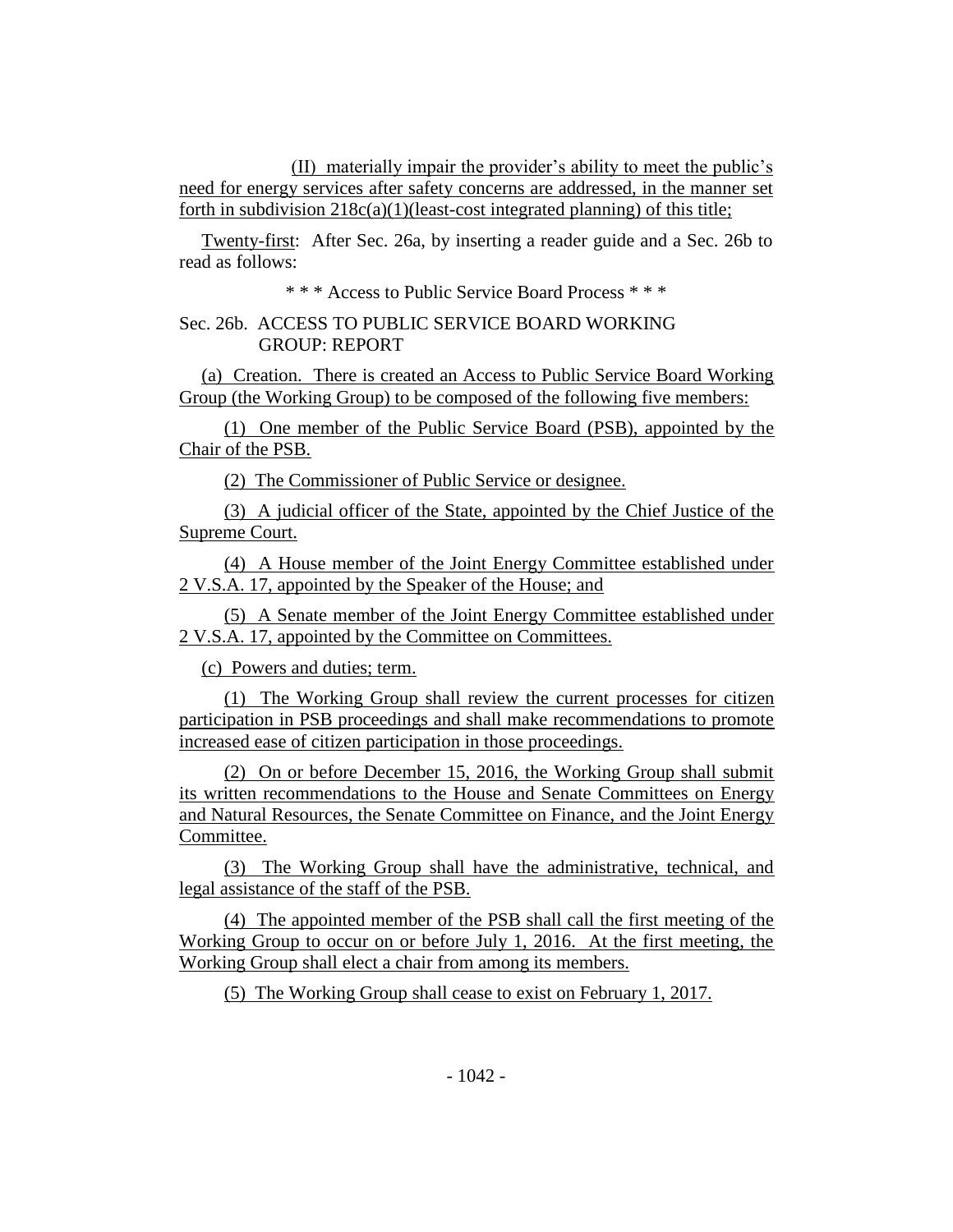Twenty-second: In Sec. 27 (effective dates), by inserting subdivisions (3), (4), and (5) to read:

(3) Sec. 22a (rules; petition) shall take effect on passage and Sec. 22 (rules) shall apply to the implementation of Sec. 22a.

(4) Secs. 23b (wind generation; obstruction lighting), 23c (existing facilities; obstruction lighting), and 26b (Access to Public Service Board Working Group) shall take effect on passage.

(5) In Sec. 18, 30 V.S.A.  $\S$  3(h)(3) (posting online; filings and orders) shall take effect on July 1, 2017.

(Committee vote: 6-1-0)

## **Reported favorably with recommendation of amendment by Senator Sears for the Committee on Appropriations.**

The Committee recommends that the bill be amended as recommended by the Committees on Natural Resources & Energy and Finance with the following amendment thereto:

In Sec. 11b, planning support; allocation of costs, in subsection (a), in the first sentence, by striking out "For three fiscal years commencing on July 1, 2016" and inserting in lieu thereof During fiscal year 2017 and, after "Community Development," by striking out "annually"

(Committee vote: 5-0-2)

## **S. 243.**

An act relating to combating opioid abuse in Vermont.

## **Reported favorably with recommendation of amendment by Senator Lyons for the Committee on Health & Welfare.**

The Committee recommends that the bill be amended by striking out all after the enacting clause and inserting in lieu thereof the following:

\* \* \* Vermont Prescription Monitoring System \* \* \*

Sec. 1. 18 V.S.A. § 4284 is amended to read:

#### § 4284. PROTECTION AND DISCLOSURE OF INFORMATION

\* \* \*

(g) Following consultation with the Unified Pain Management System Controlled Substances and Pain Management Advisory Council and an opportunity for input from stakeholders, the Department shall develop a policy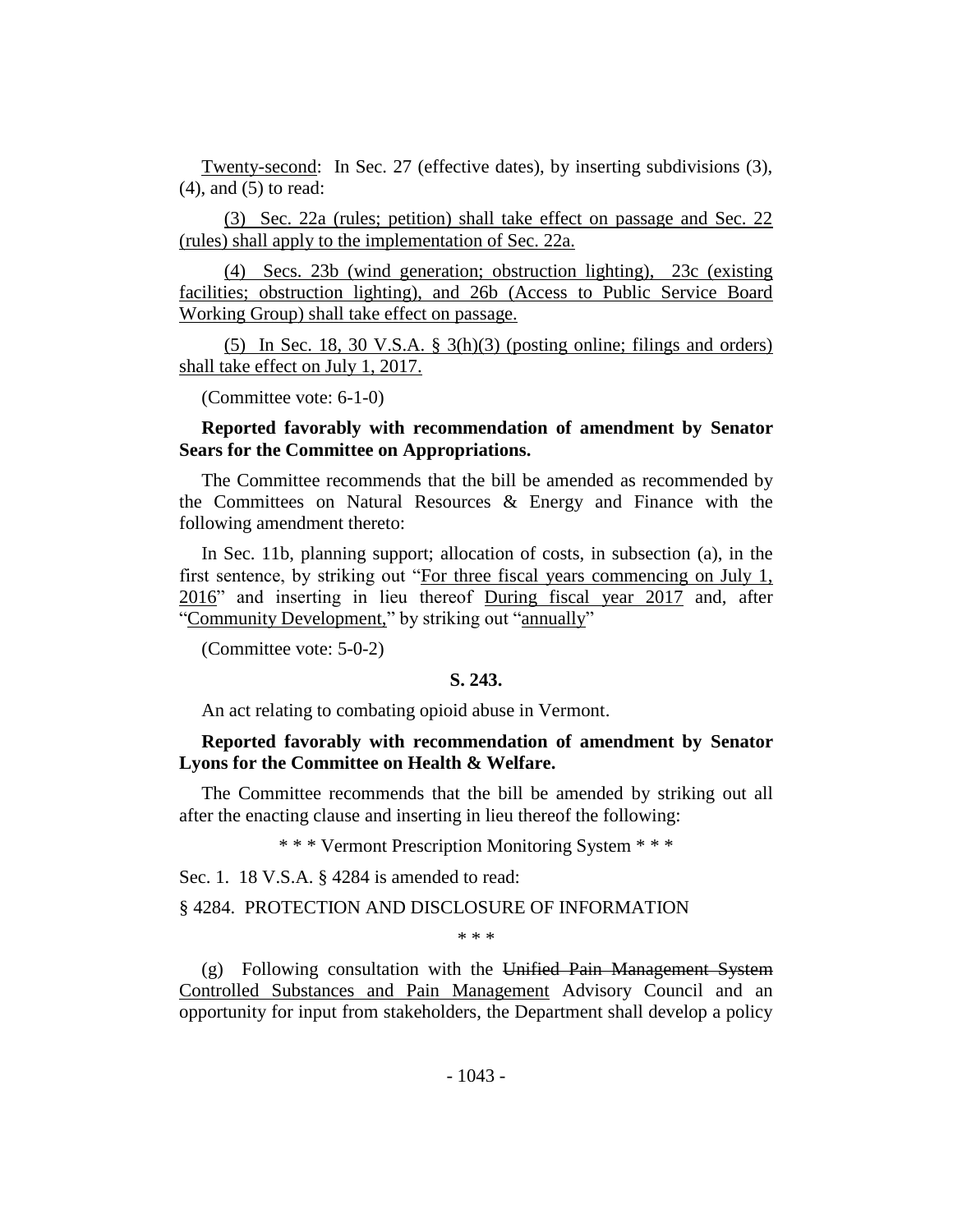that will enable it to use information from VPMS to determine if individual prescribers and dispensers are using VPMS appropriately.

(h) Following consultation with the Unified Pain Management System Controlled Substances and Pain Management Advisory Council and an opportunity for input from stakeholders, the Department shall develop a policy that will enable it to evaluate the prescription of regulated drugs by prescribers.

\* \* \*

## Sec. 2. 18 V.S.A. § 4289 is amended to read:

## § 4289. STANDARDS AND GUIDELINES FOR HEALTH CARE PROVIDERS AND DISPENSERS

(a) Each professional licensing authority for health care providers shall develop evidence-based standards to guide health care providers in the appropriate prescription of Schedules II, III, and IV controlled substances for treatment of acute pain, chronic pain and for other medical conditions to be determined by the licensing authority. The standards developed by the licensing authorities shall be consistent with rules adopted by the Department of Health. The licensing authorities shall submit their standards to the Commissioner of Health, who shall review for consistency across health care providers and notify the applicable licensing authority of any inconsistencies identified.

(b)(1) Each health care provider who prescribes any Schedule II, III, or IV controlled substances shall register with the VPMS by November 15, 2013.

(2) If the VPMS shows that a patient has filled a prescription for a controlled substance written by a health care provider who is not a registered user of VPMS, the Commissioner of Health shall notify the applicable licensing authority and the provider by mail of the provider's registration requirement pursuant to subdivision (1) of this subsection.

(3) The Commissioner of Health shall develop additional procedures to ensure that all health care providers who prescribe controlled substances are registered in compliance with subdivision (1) of this subsection.

(c) Each dispenser who dispenses any Schedule II, III, or IV controlled substances shall register with the VPMS and shall query the VPMS in accordance with rules adopted by the Commissioner of Health.

(d) Health Except in the event of electronic or technological failure, health care providers shall query the VPMS with respect to an individual patient in the following circumstances: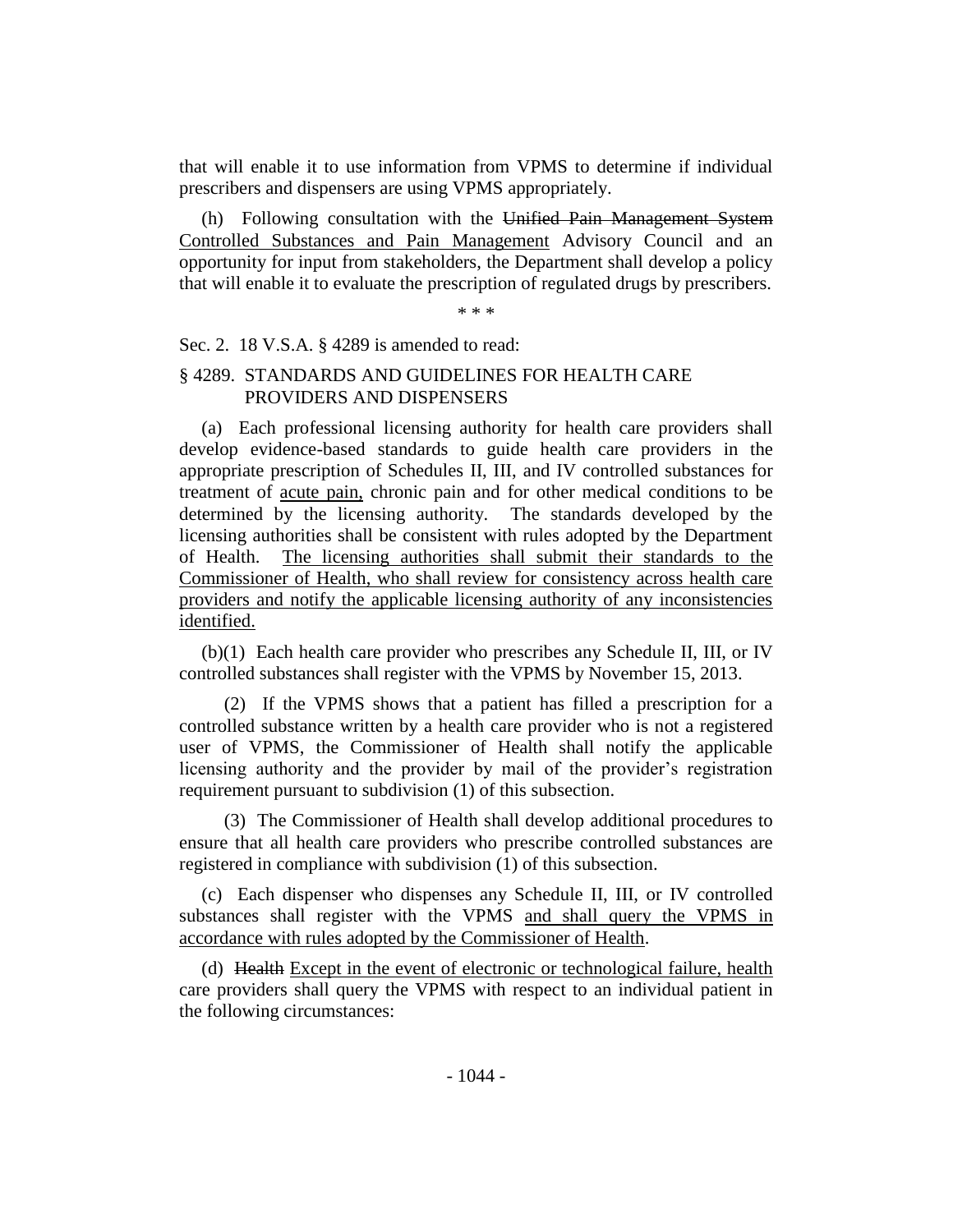(1) at least annually for patients who are receiving ongoing treatment with an opioid Schedule II, III, or IV controlled substance;

(2) when starting a patient on a Schedule II, III, or IV controlled substance for nonpalliative long-term pain therapy of 90 days or more;

(3) the first time the provider prescribes an opioid Schedule II, III, or IV controlled substance written to treat chronic pain; and

(4) prior to writing a replacement prescription for a Schedule II, III, or IV controlled substance pursuant to section 4290 of this title.

(e) The Commissioner of Health shall, after consultation with the Unified Pain Management System Controlled Substances and Pain Management Advisory Council, adopt rules necessary to effect the purposes of this section. The Commissioner and the Council shall consider additional circumstances under which health care providers should be required to query the VPMS, including whether health care providers should be required to query the VPMS prior to writing a prescription for any opioid Schedule II, III, or IV controlled substance or when a patient requests renewal of a prescription for an opioid Schedule II, III, or IV controlled substance written to treat acute pain, and the Commissioner may adopt rules accordingly.

(f) Each professional licensing authority for dispensers shall adopt standards, consistent with rules adopted by the Department of Health under this section, regarding the frequency and circumstances under which its respective licensees shall:

(1) query the VPMS; and

(2) report to the VPMS, which shall be no less than once every seven days daily.

(g) Each professional licensing authority for health care providers and dispensers shall consider the statutory requirements, rules, and standards adopted pursuant to this section in disciplinary proceedings when determining whether a licensee has complied with the applicable standard of care.

> \* \* \* Expanding Access to Substance Abuse Treatment with Buprenorphine \* \* \*

Sec. 3. 18 V.S.A. chapter 93 is amended to read:

CHAPTER 93. TREATMENT OF OPIOID ADDICTION

Subchapter 1. Regional Opioid Addiction Treatment System

§ 4751. PURPOSE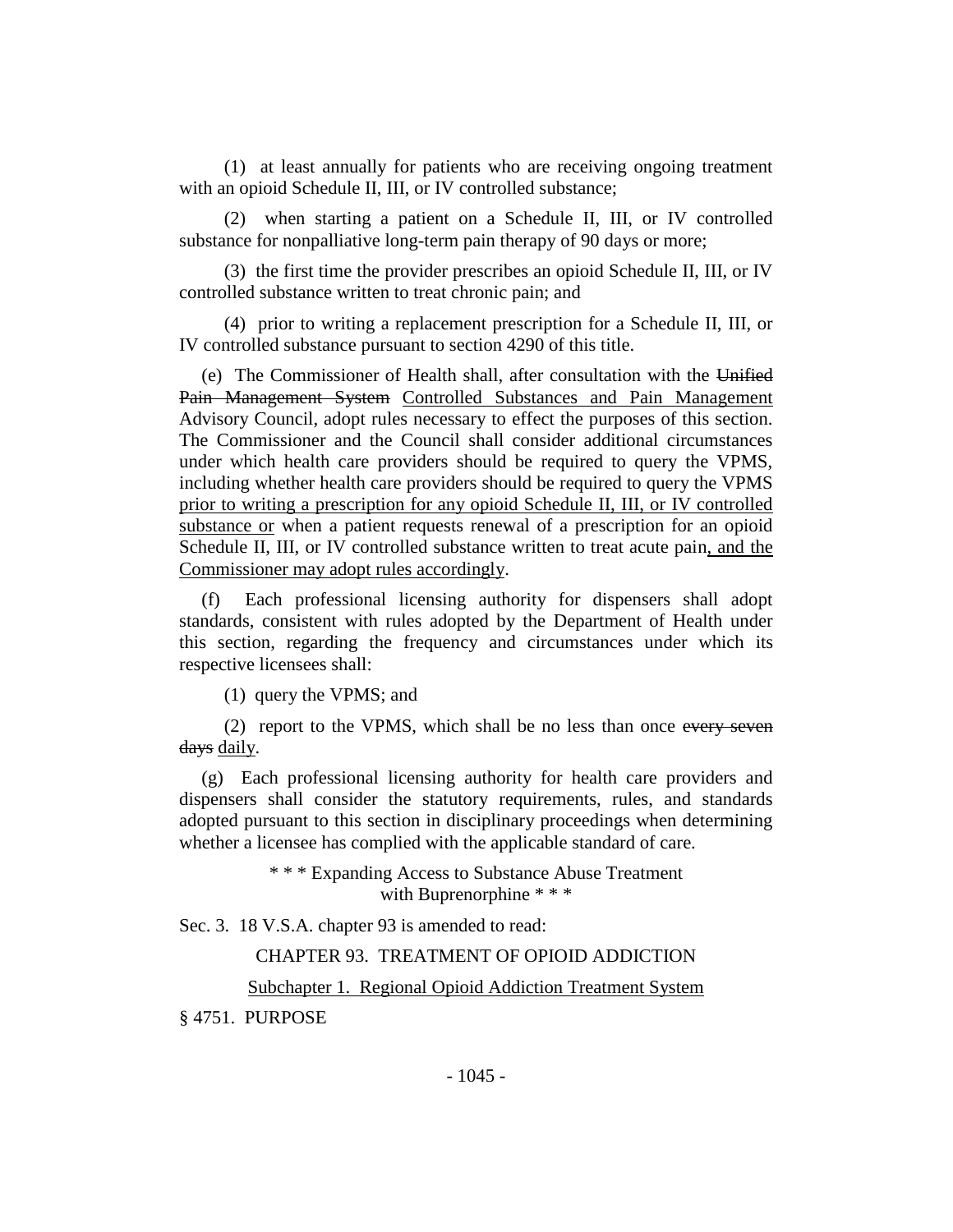It is the purpose of this chapter subchapter to authorize the department of health Department of Health to establish a regional system of opioid addiction treatment.

\* \* \*

## Subchapter 2. Opioid Addiction Treatment Care Coordination

## § 4771. CARE COORDINATION

(a) In addition to participation in the regional system of opioid addiction treatment established pursuant to subchapter 1 of this chapter, health care providers may coordinate patient care in order to provide to the maximum number of patients high quality opioid addiction treatment with buprenorphine or a drug containing buprenorphine.

(b) Care for patients with opioid addiction may be provided by a care coordination team comprising the patient's primary care provider, a qualified addiction medicine physician or nurse practitioner as described in subsection (c) of this section, and members of a medication-assisted treatment team affiliated with the Blueprint for Health.

(c)(1) A primary care provider participating in the care coordination team and prescribing buprenorphine or a drug containing buprenorphine pursuant to this section shall meet federal requirements for prescribing buprenorphine or a drug containing buprenorphine to treat opioid addiction and shall see the patient he or she is treating for opioid addiction for an office visit at least once every three months.

(2)(A) A qualified addiction medicine physician participating in a care coordination team pursuant to this section shall be a physician who is board-certified in addiction medicine or satisfies one or more of the following conditions:

(i) has completed not fewer than 24 hours of classroom or interactive training in the treatment and management of opioid-dependent patients for substance use disorders provided by the American Society of Addiction Medicine, the American Academy of Addiction Psychiatry, the American Medical Association, the American Osteopathic Association, the American Psychiatric Association, or any other organization that the Commissioner of Health deems appropriate; or

(ii) has such other training and experience as the Commissioner of Health determines will demonstrate the ability of the physician to treat and manage opioid dependent patients.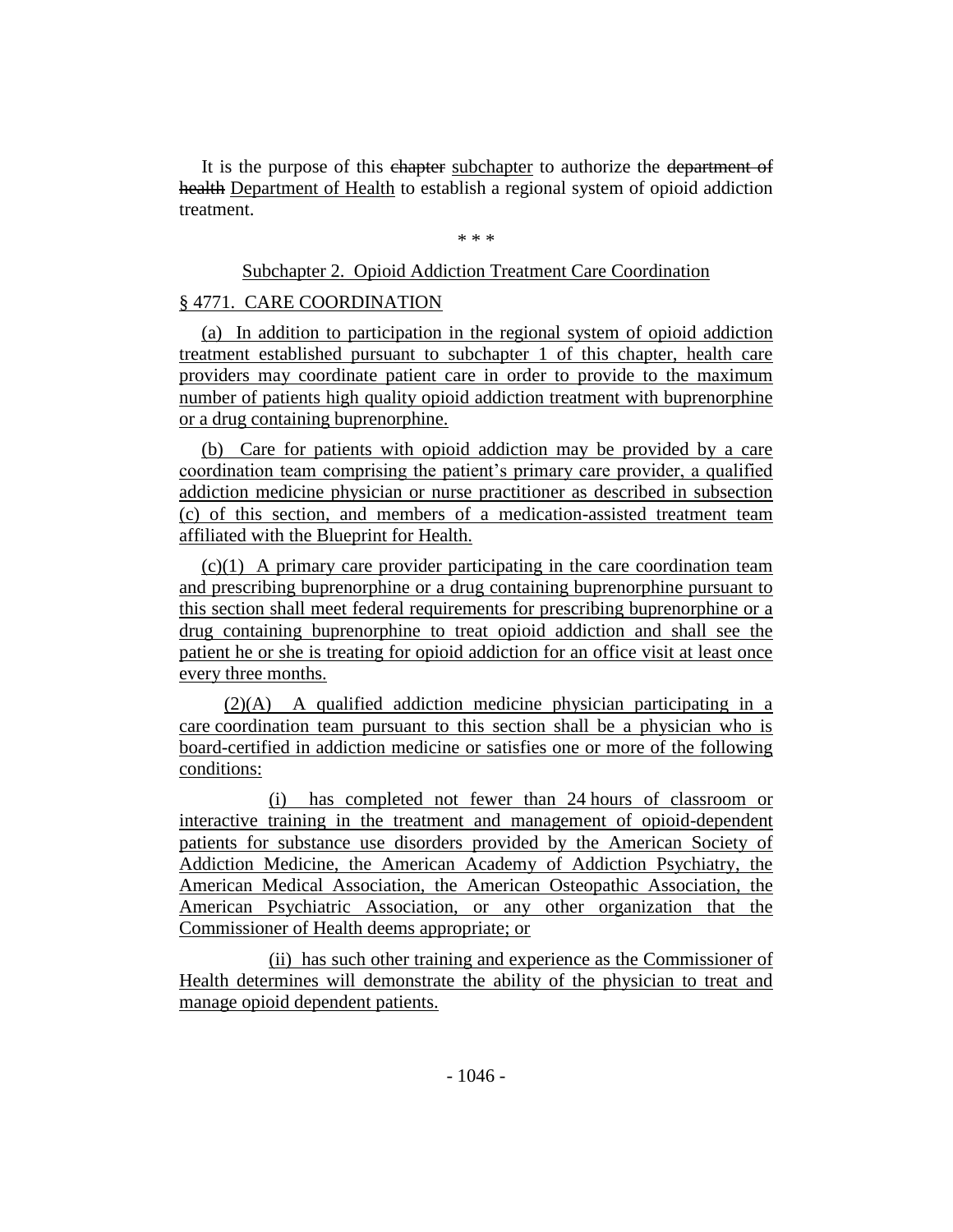(B) The qualified physician shall see the patient for addiction-related treatment other than the prescription of buprenorphine or a drug containing buprenorphine and shall advise the patient's primary care physician.

(3)(A) A qualified addiction medicine nurse practitioner participating in a care coordination team pursuant to this section shall be an advanced practice registered nurse who is certified as a nurse practitioner and who satisfies one or more of the following conditions:

(i) has completed not fewer than 24 hours of classroom or interactive training in the treatment and management of opioid-dependent patients for substance use disorders provided by the American Society of Addiction Medicine, the American Academy of Addiction Psychiatry, the American Medical Association, the American Osteopathic Association, the American Psychiatric Association, or any other organization that the Commissioner of Health deems appropriate; or

(ii) has such other training and experience as the Commissioner of Health determines will demonstrate the ability of the nurse practitioner to treat and manage opioid dependent patients.

(B) The qualified nurse practitioner shall see the patient for addiction-related treatment other than the prescription of buprenorphine or a drug containing buprenorphine and shall advise the patient's primary care physician.

(d) The primary care provider, qualified addiction medicine physician or nurse practitioner, and medication-assisted treatment team members shall coordinate the patient's care and shall communicate with one another as often as needed to ensure that the patient receives the highest quality of care.

(e) The Director of the Blueprint for Health shall recommend to the Commissioner of Vermont Health Access whether to increase payments to primary care providers participating in the Blueprint who choose to engage in care coordination by prescribing buprenorphine or a drug containing buprenorphine for patients with opioid addiction pursuant to this section.

# Sec. 4. TELEMEDICINE FOR TREATMENT OF SUBSTANCE USE DISORDER; PILOT

(a)The Green Mountain Care Board and Department of Vermont Health Access shall develop a pilot program to enable a patient taking buprenorphine or a drug containing buprenorphine for a substance use disorder to receive treatment from an addiction medicine specialist delivered through telemedicine at a health care facility that is capable of providing a secure telemedicine connection and whose location is convenient to the patient. The Board and the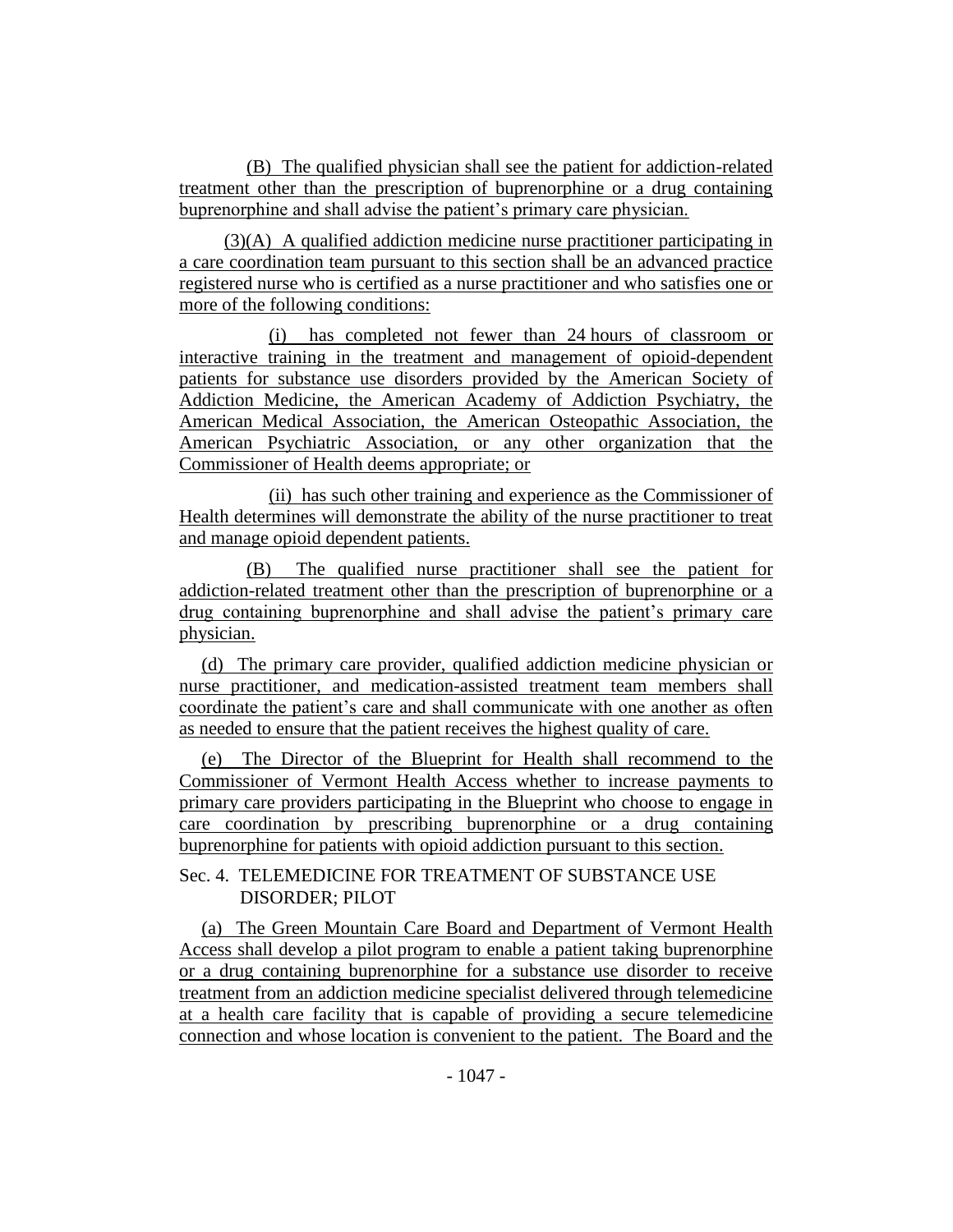Department shall ensure that both the specialist and the hosting facility are reimbursed for services rendered.

(b)(1) Patients beginning treatment for a substance use disorder with buprenorphine or a drug containing buprenorphine shall not receive treatment through telemedicine. A patient may receive treatment through telemedicine only after a period of stabilization on the buprenorphine or drug containing buprenorphine, as measured by an addiction medicine specialist using an assessment tool approved by the Department of Health.

(2) Notwithstanding the provisions of subdivision (1) of this subsection, patients whose care has been transferred from a regional specialty addictions treatment center may begin receiving treatment through telemedicine immediately upon the transfer of care to an office-based opioid treatment provider.

(c) On or before January 15, 2017 and annually thereafter, the Board and the Department shall provide a progress report on the pilot program to the House Committees on Health Care and on Human Services and the Senate Committee on Health and Welfare.

\* \* \* Expanding Role of Pharmacies and Pharmacists \* \* \*

Sec. 5. 26 V.S.A. § 2022 is amended to read:

## § 2022. DEFINITIONS

As used in this chapter:

\* \* \*

 $(14)(A)$  "Practice of pharmacy" means:

(i) the interpretation and evaluation of prescription orders;

(ii) the compounding, dispensing, and labeling of drugs and legend devices (except labeling by a manufacturer, packer, or distributor of nonprescription drugs and commercially packaged legend drugs and legend devices);

(iii) the participation in drug selection and drug utilization reviews;

(iv) the proper and safe storage of drugs and legend devices and the maintenance of proper records therefor;

(v) the responsibility for advising, where necessary or where regulated, of therapeutic values, content, hazards, and use of drugs and legend devices; and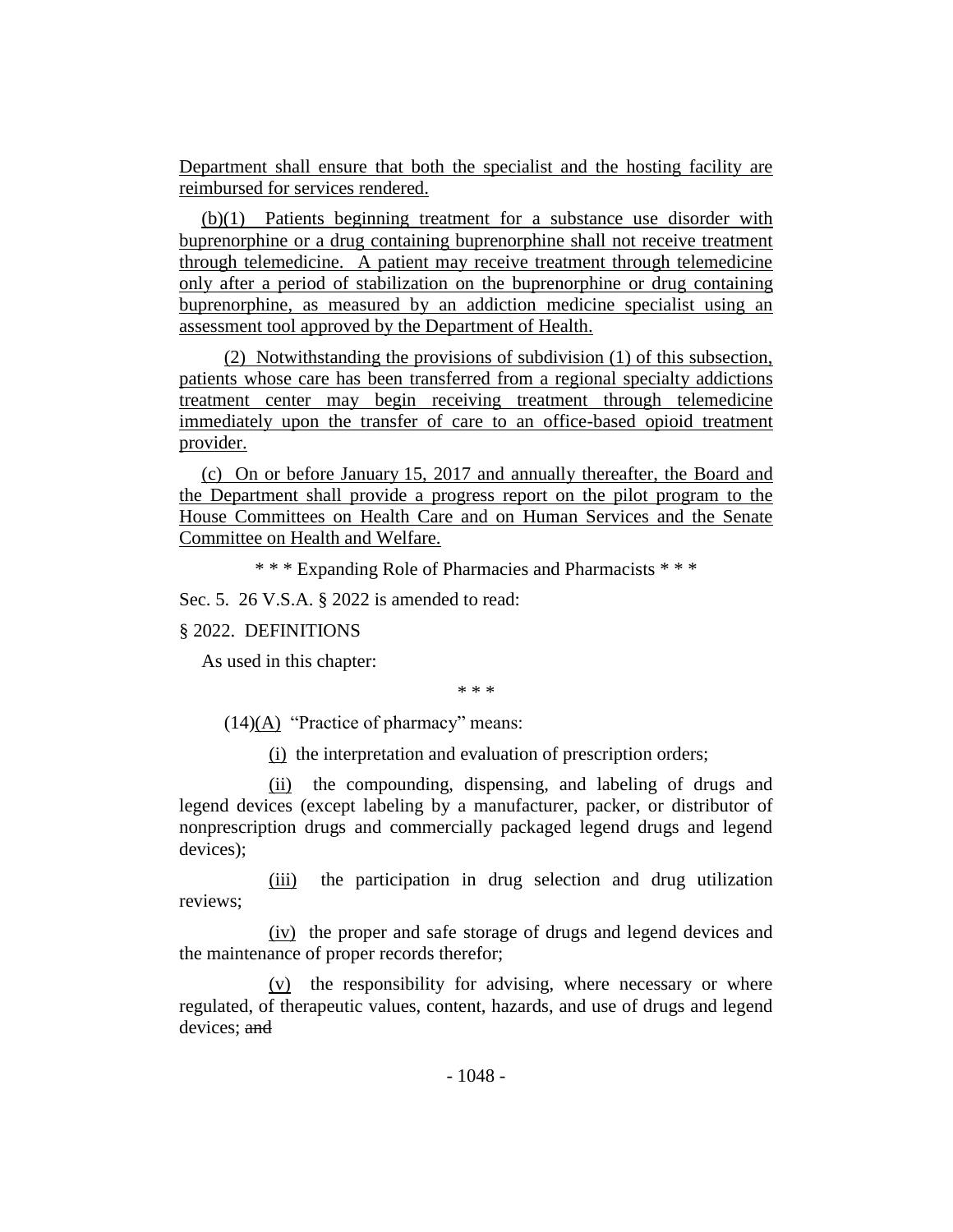(vi) the providing of patient care services within the pharmacist's authorized scope of practice;

(vii) the optimizing of drug therapy through the practice of clinical pharmacy; and

(viii) the offering or performing of those acts, services, operations, or transactions necessary in the conduct, operation, management, and control of pharmacy.

(B) "Practice of clinical pharmacy" means:

(i) the health science discipline in which, in conjunction with the patient's other practitioners, a pharmacist provides patient care to optimize medication therapy and to promote disease prevention and the patient's health and wellness;

(ii) the provision of patient care services within the pharmacist's authorized scope of practice, including medication therapy management, comprehensive medication review, and postdiagnostic disease state management services; or

(iii) the practice of pharmacy by a pharmacist pursuant to a collaborative practice agreement.

(C) A rule shall not be adopted by the Board under this chapter that shall require the sale and distribution of nonprescription drugs by a licensed pharmacist or under the supervision of a licensed pharmacist or otherwise interfere with the sale and distribution of such medicines.

.<br>ماه - ماه - ماه

(19) "Collaborative practice agreement" means a written agreement between a pharmacist and a health care facility or prescribing practitioner that permits the pharmacist to engage in the practice of clinical pharmacy for the benefit of the facility's or practitioner's patients.

Sec. 6. 26 V.S.A. § 2023 is added to read:

§ 2023. CLINICAL PHARMACY

In accordance with rules adopted by the Board, a pharmacist may engage in the practice of clinical pharmacy.

Sec. 7. 8 V.S.A. § 4089*j* is amended to read:

§ 4089j. RETAIL PHARMACIES; FILLING OF PRESCRIPTIONS

(a) A health insurer and pharmacy benefit manager doing business in Vermont shall permit a retail pharmacist licensed under 26 V.S.A. chapter 36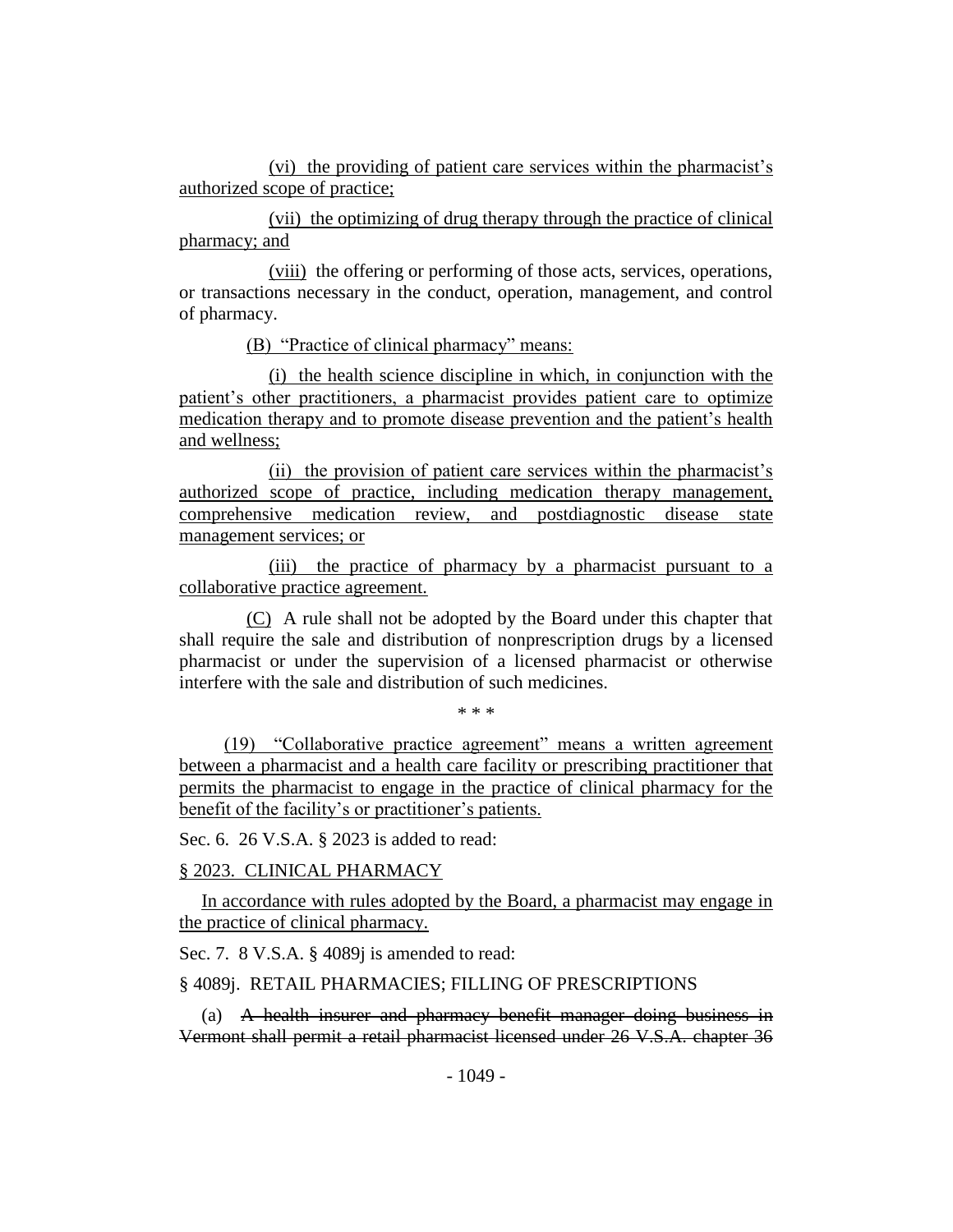to fill prescriptions in the same manner and at the same level of reimbursement as they are filled by mail order pharmacies with respect to the quantity of drugs or days' supply of drugs dispensed under each prescription.

(b) As used in this section:

(1) "Health insurer" is defined by shall have the same meaning as in 18 V.S.A. § 9402 and shall also include Medicaid and any other public health care assistance program.

(2) "Pharmacy benefit manager" means an entity that performs pharmacy benefit management. "Pharmacy benefit management" means an arrangement for the procurement of prescription drugs at negotiated dispensing rates, the administration or management of prescription drug benefits provided by a health insurance plan for the benefit of beneficiaries, or any of the following services provided with regard to the administration of pharmacy benefits:

(A) mail service pharmacy;

(B) claims processing, retail network management, and payment of claims to pharmacies for prescription drugs dispensed to beneficiaries;

(C) clinical formulary development and management services;

(D) rebate contracting and administration;

(E) certain patient compliance, therapeutic intervention, and generic substitution programs; and

(F) disease management programs.

(3) "Health care provider" means a person, partnership, or corporation, other than a facility or institution, that is licensed, certified, or otherwise authorized by law to provide professional health care service in this State to an individual during that individual's medical care, treatment, or confinement.

(b) A health insurer and pharmacy benefit manager doing business in Vermont shall permit a retail pharmacist licensed under 26 V.S.A. chapter 36 to fill prescriptions in the same manner and at the same level of reimbursement as they are filled by mail order pharmacies with respect to the quantity of drugs or days' supply of drugs dispensed under each prescription.

(c) This section shall apply to Medicaid and any other public health care assistance program. Notwithstanding any provision of a health insurance plan to the contrary, if a health insurance plan provides for payment or reimbursement that is within the lawful scope of practice of a pharmacist, the insurer may provide payment or reimbursement for the service when the service is provided by a pharmacist.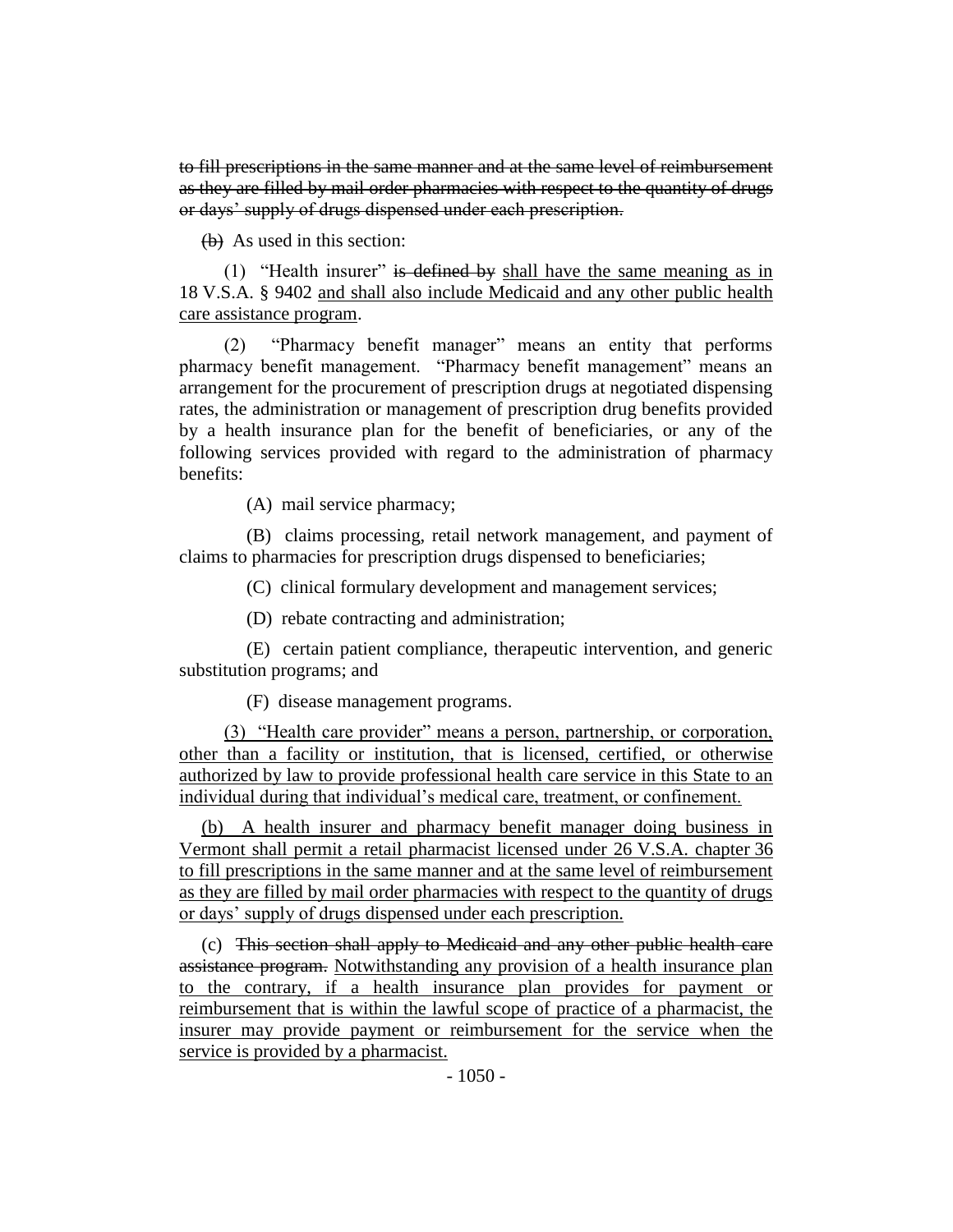## Sec. 8. ROLE OF PHARMACIES IN PREVENTING OPIOID ABUSE; REPORT

(a) The Department of Health, in consultation with the Board of Pharmacy, pharmacists, prescribing health care practitioners, health insurers, pharmacy benefit managers, and other interested stakeholders shall consider the role of pharmacies in preventing opioid misuse, abuse, and diversion. The Department's evaluation shall include a consideration of whether, under what circumstances, and in what amount pharmacists should be reimbursed for counting or otherwise evaluating the quantity of pills, films, patches, and solutions of opioid controlled substances prescribed by a health care provider to his or her patients.

(b) On or before January 15, 2017, the Department shall report to the House Committees on Health Care and on Human Services and the Senate Committee on Health and Welfare its findings and recommendations with respect to the appropriate role of pharmacies in preventing opioid misuse, abuse, and diversion.

\* \* \* Continuing Medical Education \* \* \*

## Sec. 9. CONTINUING EDUCATION; PROFESSIONAL LICENSING BOARDS

(a)On or before December 15, 2016, the professional boards that license physicians, osteopathic physicians, dentists, pharmacists, advanced practice registered nurses, optometrists, and naturopathic physicians shall amend their continuing education rules to require a total of at least two hours of continuing education for each licensing period for all licensees with a registration number from the U.S. Drug Enforcement Administration (DEA), who have a pending application for a DEA number, or who dispense controlled substances on the topics of the abuse and diversion, safe use, and appropriate storage and disposal of controlled substances; the appropriate use of the Vermont Prescription Monitoring System; risk assessment for abuse or addiction; pharmacological and nonpharmacological alternatives to opioids for managing pain; medication tapering; and relevant State and federal laws and regulations concerning the prescription of opioid controlled substances.

(b) The Department of Health shall consult with the Board of Veterinary Medicine and the Agency of Agriculture, Food and Markets to develop recommendations regarding appropriate safe prescribing and disposal of controlled substances prescribed by veterinarians for animals and dispensed to their owners, as well as appropriate continuing education for veterinarians on the topics described in subsection (a) of this section. On or before January 15, 2017, the Department shall report its findings and recommendations to the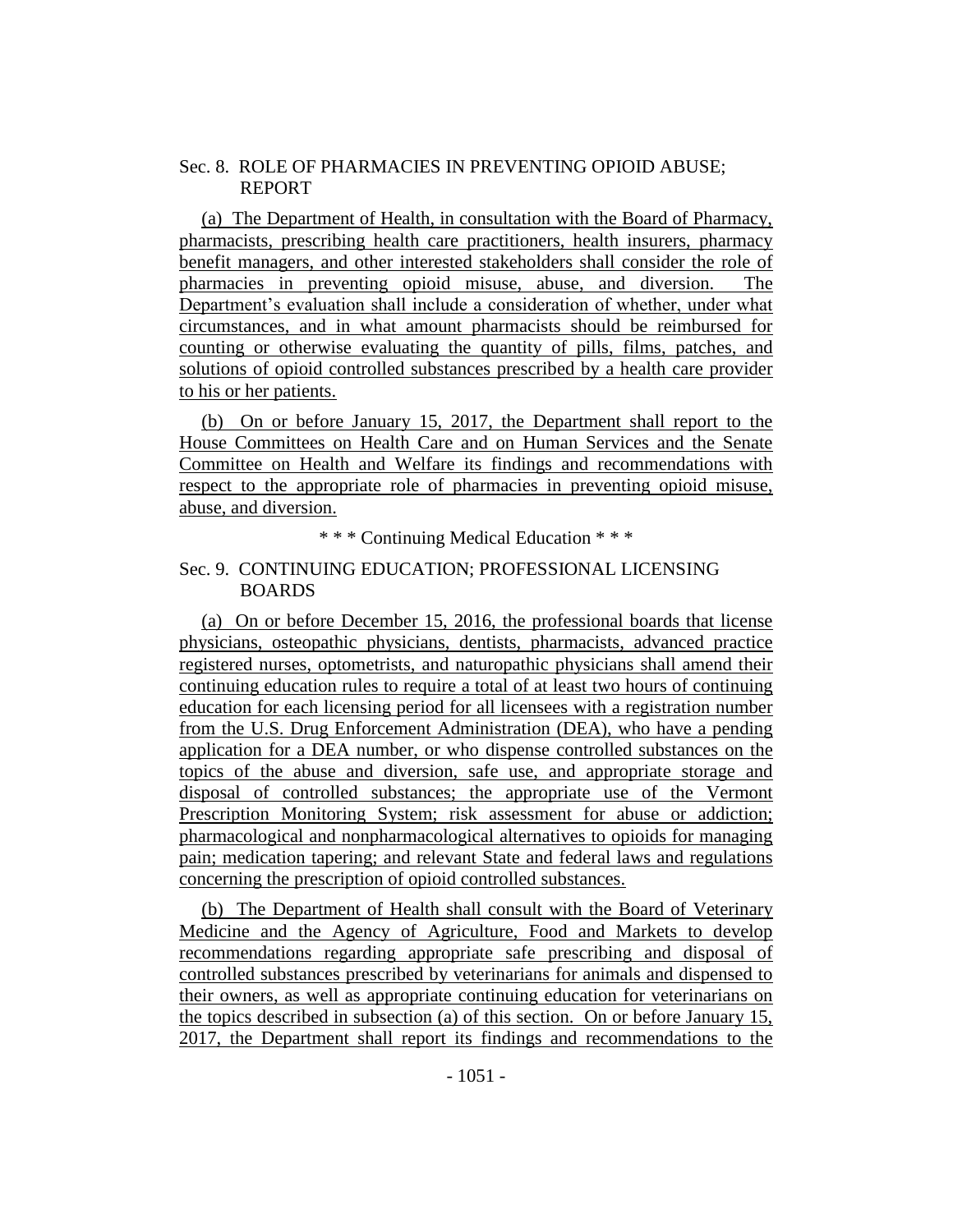House Committees on Agriculture and Forest Products and on Human Services and the Senate Committees on Agriculture and on Health and Welfare.

\* \* \* Medical Education Core Competencies \* \* \*

# Sec. 10. MEDICAL EDUCATION CORE COMPETENCIES; PREVENTION AND MANAGEMENT OF PRESCRIPTION DRUG MISUSE

The Commissioner of Health shall convene medical educators and other stakeholders to develop appropriate curricular interventions and innovations to ensure that students in medical education programs have access to certain core competencies related to safe prescribing practices and to screening, prevention, and intervention for cases of prescription drug misuse and abuse. The goal of the core competencies shall be to support future health care professionals over the course of their medical education to develop skills and a foundational knowledge in the prevention of prescription drug misuse. These competencies should be clear baseline standards for preventing prescription drug misuse, treating patients at risk for substance use disorders, and managing substance use disorders as a chronic disease, as well as developing knowledge in the areas of screening, evaluation, treatment planning, and supportive recovery.

\* \* \* Community Grant Program for Opioid Prevention \* \* \*

## Sec. 11. REGIONAL PREVENTION PARTNERSHIPS

To the extent funds are available, the Department of Health shall establish a community grant program for the purpose of supporting local opioid prevention strategies. This program shall support evidence-based approaches and shall be based on a comprehensive community plan, including community education and initiatives designed to increase awareness or implement local programs, or both. Partnerships involving schools, local government, and hospitals shall receive priority.

\* \* \* Pharmaceutical Manufacturer Fee \* \* \*

Sec. 12. 33 V.S.A. § 2004 is amended to read:

## § 2004. MANUFACTURER FEE

(a) Annually, each pharmaceutical manufacturer or labeler of prescription drugs that are paid for by the Department of Vermont Health Access for individuals participating in Medicaid, Dr. Dynasaur, or VPharm shall pay a fee to the Agency of Human Services. The fee shall be  $0.5$  1.235 percent of the previous calendar year's prescription drug spending by the Department and shall be assessed based on manufacturer labeler codes as used in the Medicaid rebate program.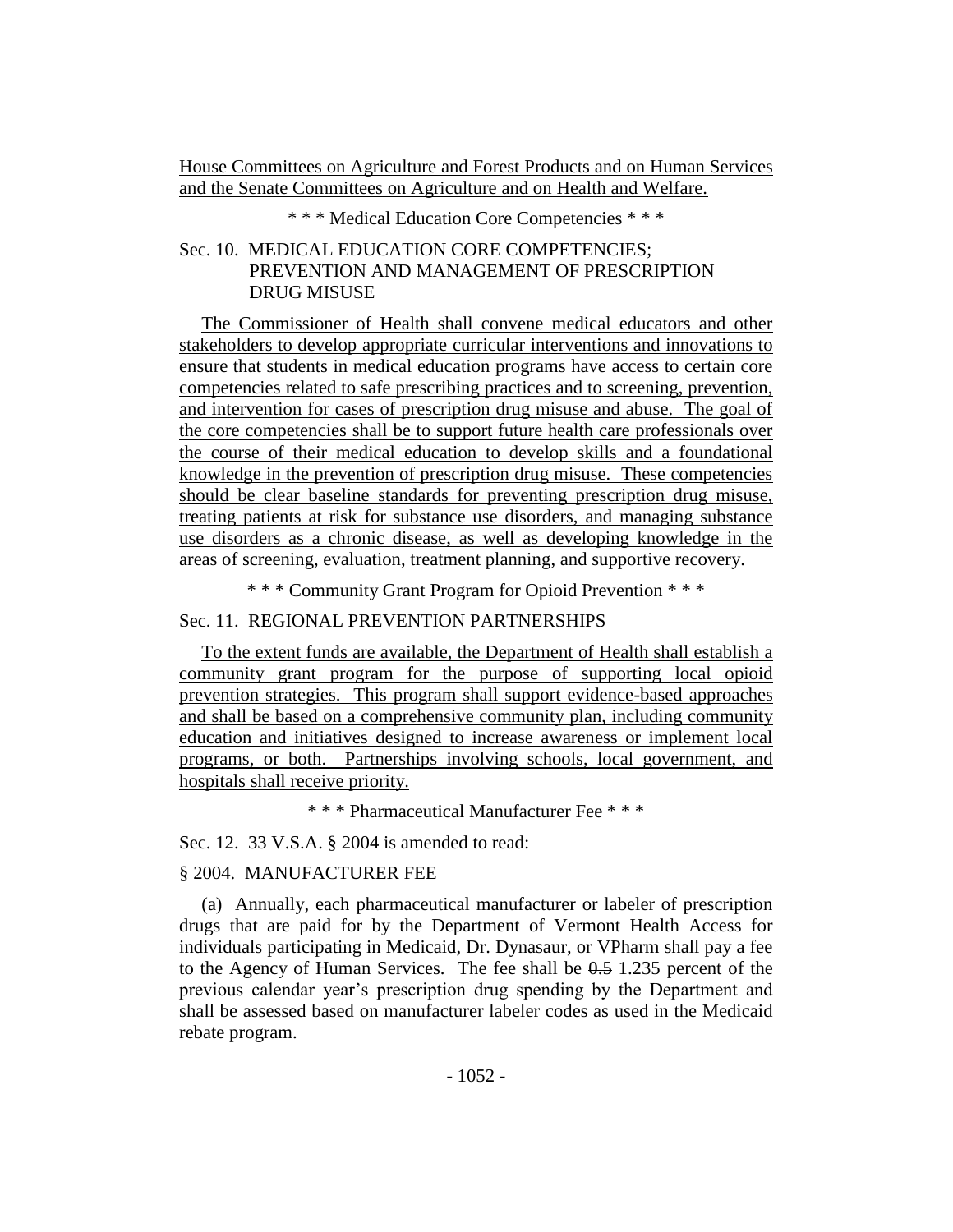(b) Fees collected under this section shall fund collection and analysis of information on pharmaceutical marketing activities under 18 V.S.A. §§ 4632 and 4633, analysis of prescription drug data needed by the Office of the Attorney General for enforcement activities, the Vermont Prescription Monitoring System established in 18 V.S.A. chapter 84A, the evidence-based education program established in 18 V.S.A. chapter 91, subchapter 2, statewide unused prescription drug disposal initiatives, nonpharmacological approaches to pain management, a hospital antimicrobial program for the purpose of reducing hospital-acquired infections, the purchase and distribution of naloxone to emergency medical services personnel, and any opioid-antagonist education, training, and distribution program operated by the Department of Health or its agents. The fees shall be collected in the Evidence-Based Education and Advertising Fund established in section 2004a of this title.

(c) The Secretary of Human Services or designee shall make rules for the implementation of this section.

Sec. 13. 33 V.S.A. § 2004a(a) is amended to read:

(a) The Evidence-Based Education and Advertising Fund is established in the State Treasury as a special fund to be a source of financing for activities relating to fund collection and analysis of information on pharmaceutical marketing activities under 18 V.S.A. §§ 4632 and 4633, for analysis of prescription drug data needed by the Office of the Attorney General for enforcement activities, for the Vermont Prescription Monitoring System established in 18 V.S.A. chapter 84A, for the evidence-based education program established in 18 V.S.A. chapter 91, subchapter 2, for statewide unused prescription drug disposal initiatives, for nonpharmacological approaches to pain management, for a hospital antimicrobial program for the purpose of reducing hospital-acquired infections, for the purchase and distribution of naloxone to emergency medical services personnel, and for the support of any opioid-antagonist education, training, and distribution program operated by the Department of Health or its agents. Monies deposited into the Fund shall be used for the purposes described in this section.

\* \* \* Controlled Substances and Pain Management Advisory Council \* \* \*

Sec. 14. 18 V.S.A. § 4255 is added to read:

## § 4255. CONTROLLED SUBSTANCES AND PAIN MANAGEMENT ADVISORY COUNCIL

(a) There is hereby created a Controlled Substances and Pain Management Advisory Council for the purpose of advising the Commissioner of Health on matters related to the Vermont Prescription Monitoring System and to the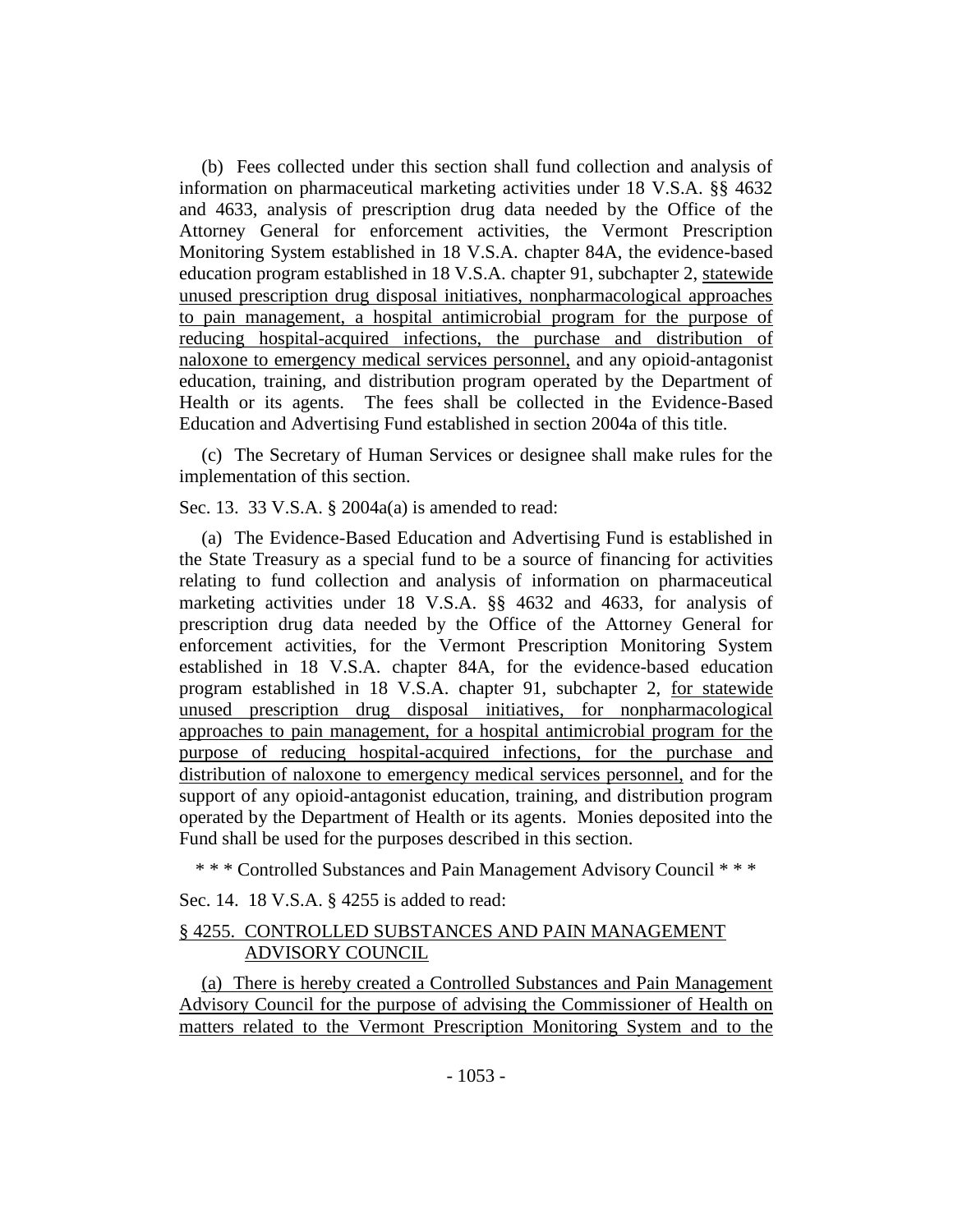appropriate use of controlled substances in treating acute and chronic pain and in preventing prescription drug abuse, misuse, and diversion.

(b)(1) The Controlled Substances and Pain Management Advisory Council shall consist of the following members:

(A) the Commissioner of Health or designee, who shall serve as chair;

(B) the Deputy Commissioner of Health for Alcohol and Drug Abuse Programs or designee;

(C) the Commissioner of Mental Health or designee;

(D) the Commissioner of Public Safety or designee;

(E) the Vermont Attorney General or designee;

(F) the Director of the Blueprint for Health or designee;

(G) the Medical Director of the Department of Vermont Health Access;

(H) the Chair of the Board of Medical Practice or designee, who shall be a clinician;

(I) a representative of the Vermont State Dental Society, who shall be a dentist;

(J) a representative of the Vermont Board of Pharmacy, who shall be a pharmacist;

(K) a faculty member of the academic detailing program at the University of Vermont's College of Medicine;

(L) a faculty member of the University of Vermont's College of Medicine with expertise in the treatment of addiction or chronic pain management;

(M) a representative of the Vermont Medical Society, who shall be a primary care clinician;

(N) a representative of the American Academy of Family Physicians, Vermont chapter, who shall be a primary care clinician;

(O) a representative from the Vermont Board of Osteopathic Physicians, who shall be an osteopath;

(P) a representative of the Federally Qualified Health Centers, who shall be a primary care clinician selected by the Bi-State Primary Care Association;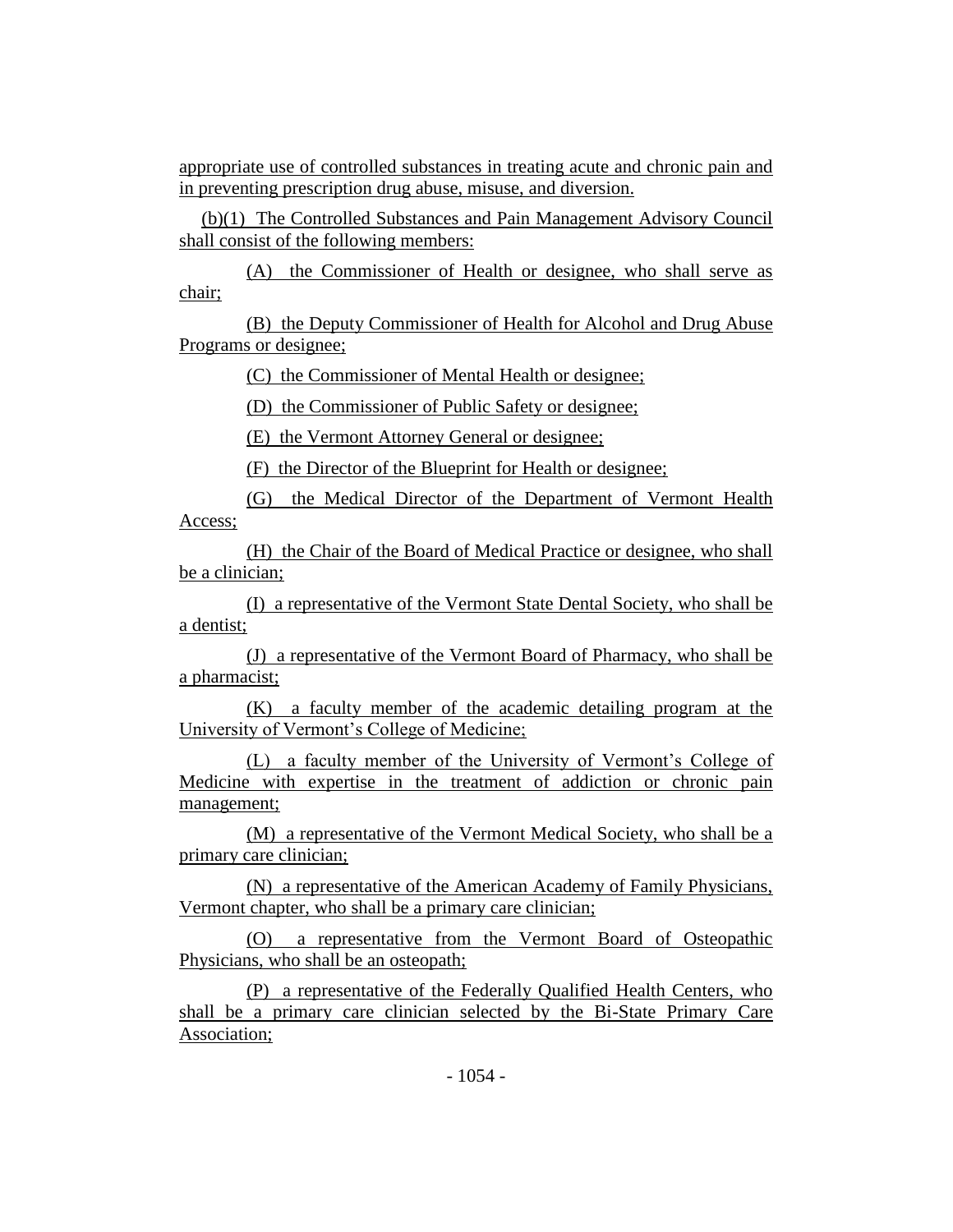(Q) a representative of the Vermont Ethics Network;

(R) a representative of the Hospice and Palliative Care Council of Vermont;

(S) a representative of the Office of the Health Care Advocate;

(T) a clinician who works in the emergency department of a hospital, to be selected by the Vermont Association of Hospitals and Health Systems in consultation with any nonmember hospitals;

(U) a member of the Vermont Board of Nursing Subcommittee on APRN Practice, who shall be an advanced practice registered nurse;

(V) a representative from the Vermont Assembly of Home Health and Hospice Agencies;

(W) a psychologist licensed pursuant to 26 V.S.A. chapter 55 who has experience in treating chronic pain, to be selected by the Board of Psychological Examiners;

(X) a drug and alcohol abuse counselor licensed pursuant to 33 V.S.A. chapter 8, to be selected by the Deputy Commissioner of Health for Alcohol and Drug Abuse Programs;

(Y) a retail pharmacist, to be selected by the Vermont Pharmacists Association;

(Z) an advanced practice registered nurse full-time faculty member from the University of Vermont's College of Nursing and Health Sciences;

(AA) a licensed acupuncturist with experience in pain management, to be selected by the Vermont Acupuncture Association;

(BB) a representative of the Vermont Substance Abuse Treatment Providers Association;

(CC) a consumer representative who is either a consumer in recovery from prescription drug abuse or a consumer receiving medical treatment for chronic noncancer-related pain; and

(DD) up to three adjunct members appointed by the Commissioner in consultation with the Opioid Prescribing Task Force.

(2) In addition to the members appointed pursuant to subdivision (1) of this subsection (b), the Council shall consult with specialists and other individuals as appropriate to the topic under consideration.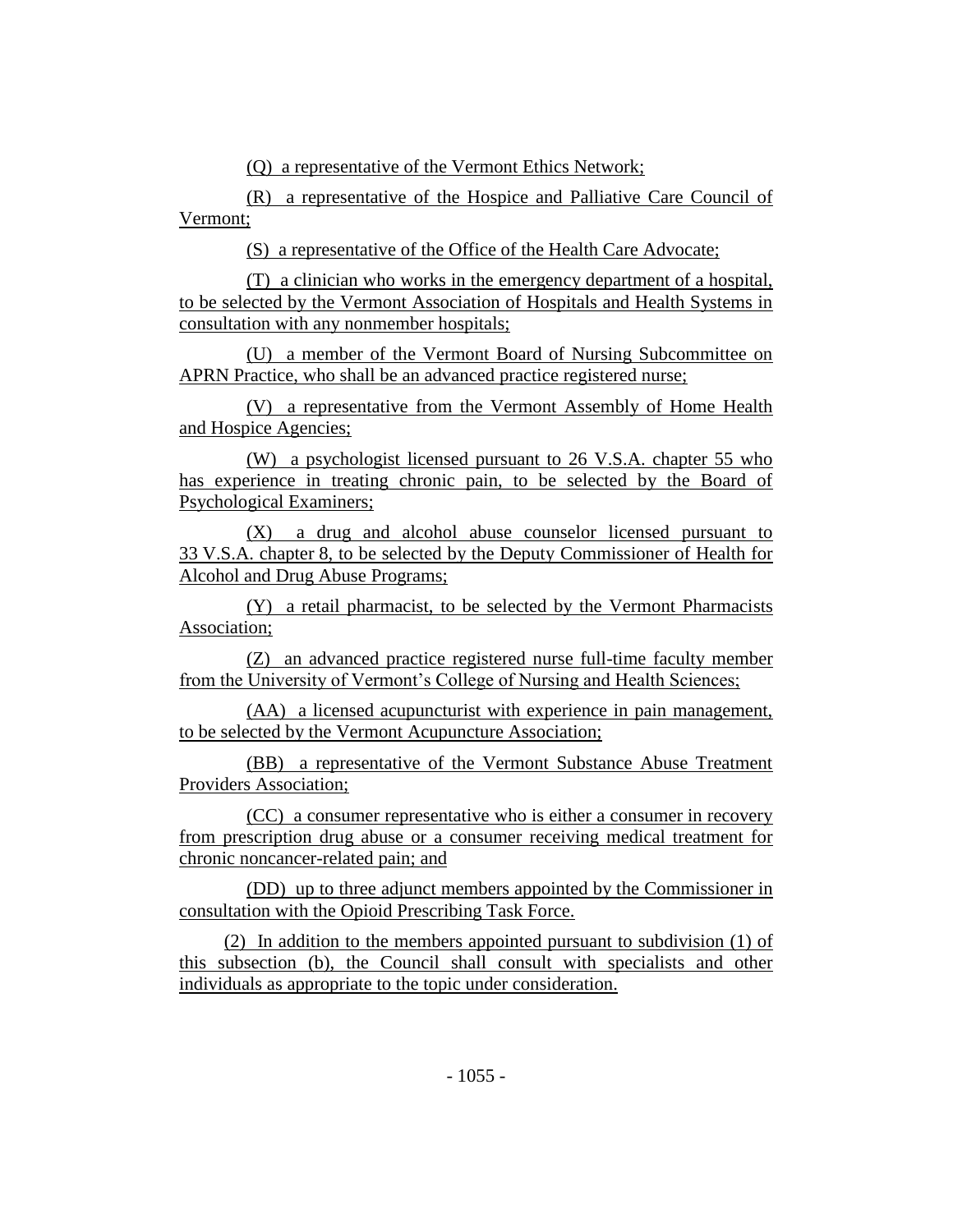(c) Advisory Council members who are not employed by the State or whose participation is not supported through their employment or association shall be entitled to a per diem and expenses as provided by 32 V.S.A. § 1010.

(d)(1) The Advisory Council shall provide advice to the Commissioner concerning rules for the appropriate use of controlled substances in treating acute pain and chronic noncancer pain; the appropriate use of the Vermont Prescription Monitoring System; and the prevention of prescription drug abuse, misuse, and diversion.

(2) The Advisory Council shall evaluate the use of nonpharmacological approaches to treatment for pain, including the appropriateness, efficacy, and cost-effectiveness of using complementary and alternative therapies such as chiropractic, acupuncture, and massage.

(e) The Commissioner of Health may adopt rules pursuant to 3 V.S.A. chapter 25 regarding the appropriate use of controlled substances in treating acute pain and chronic noncancer pain; the appropriate use of the Vermont Prescription Monitoring System; and the prevention of prescription drug abuse, misuse, and diversion, after seeking the advice of the Council.

# \* \* \* Acupuncture \* \* \*

# Sec. 15.ACUPUNCTURE AS ALTERNATIVE TREATMENT FOR PAIN MANAGEMENT AND SUBSTANCE USE DISORDER; REPORTS

(a) The Director of Health Care Reform in the Agency of Administration, in consultation with the Departments of Health and of Human Resources, shall review Vermont State employees' experience with acupuncture for treatment of pain. On or before December 1, 2016, the Director shall report his or her findings to the House Committees on Health Care and on Human Services and the Senate Committee on Health and Welfare.

(b) Each nonprofit hospital and medical service corporation licensed to do business in this State and providing coverage for pain management shall evaluate the evidence supporting the use of acupuncture as a modality for treating and managing pain in its enrollees, including the experience of other states in which acupuncture is covered by health insurance plans. On or before January 15, 2017, each such corporation shall report to the House Committees on Health Care and on Human Services and the Senate Committee on Health and Welfare its assessment of whether its insurance plans should provide coverage for acupuncture when used to treat or manage pain.

(c) On or before January 15, 2017, the Department of Health, Division of Alcohol and Drug Abuse Programs shall make available to its preferred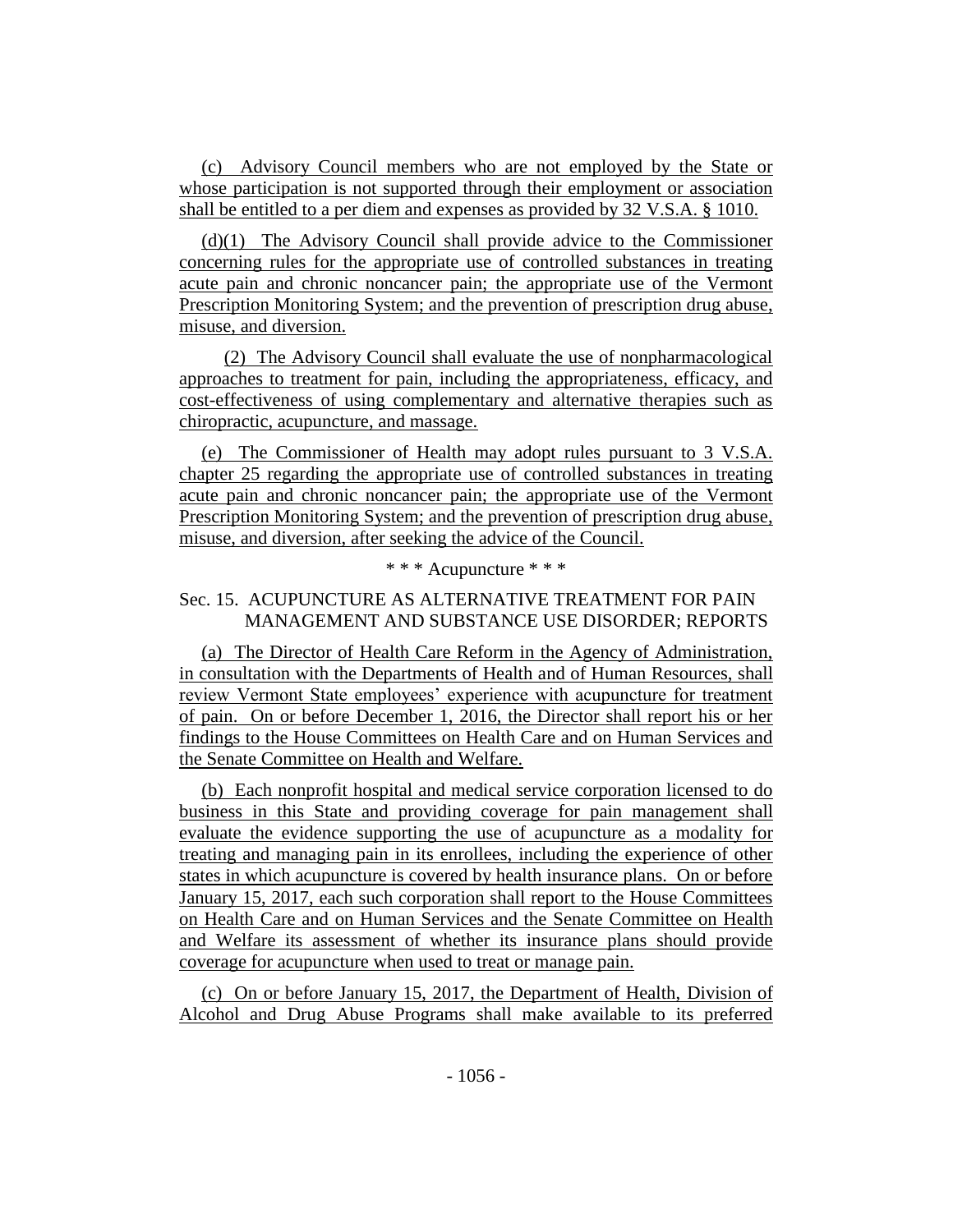provider network evidence-based best practices related to the use of acupuncture to treat substance use disorder.

# Sec. 15a. ACUPUNCTURE; MEDICAID PILOT PROJECT

(a) The Department of Vermont Health Access shall develop a pilot project to offer acupuncture services to Medicaid-eligible Vermonters with a diagnosis of chronic pain. The project would provide acupuncture services for a defined period of time to determine if acupuncture treatment as an alternative or adjunctive to prescribing opioids is as effective or more effective than opioids alone for returning individuals to social, occupational, and psychological function. The project shall include:

(1) an advisory group of pain management specialists and acupuncture providers familiar with the current science on evidence-based use of acupuncture to treat or manage chronic pain;

(2) specific patient eligibility requirements regarding the specific cause or site of chronic pain for which the evidence indicates acupuncture may be an appropriate treatment; and

(3) input and involvement from the Department of Health to promote consistency with other State policy initiatives designed to reduce the reliance on opioid medications in treating or managing chronic pain.

(b) On or before January 15, 2017, the Department of Vermont Health Access shall provide a progress report on the pilot project to the House Committees on Health Care and on Human Services and the Senate Committee on Health and Welfare that includes an implementation plan for the pilot project described in this section. In addition, the Department shall consider any appropriate role for acupuncture in treating substance use disorder, including consulting with health care providers using acupuncture in this manner, and shall make recommendations in its progress report regarding the use of acupuncture in treating Medicaid beneficiaries with substance use disorder.

\* \* \* Rulemaking \* \* \*

# Sec. 16. PRESCRIBING OPIOIDS FOR ACUTE AND CHRONIC PAIN; RULEMAKING

(a) The Commissioner of Health, after consultation with the Controlled Substances and Pain Management Advisory Council, shall adopt rules governing the prescription of opioids. The rules may include numeric and temporal limitations on the number of pills prescribed, including a maximum number of pills to be prescribed following minor medical procedures, consistent with evidence-informed best practices for effective pain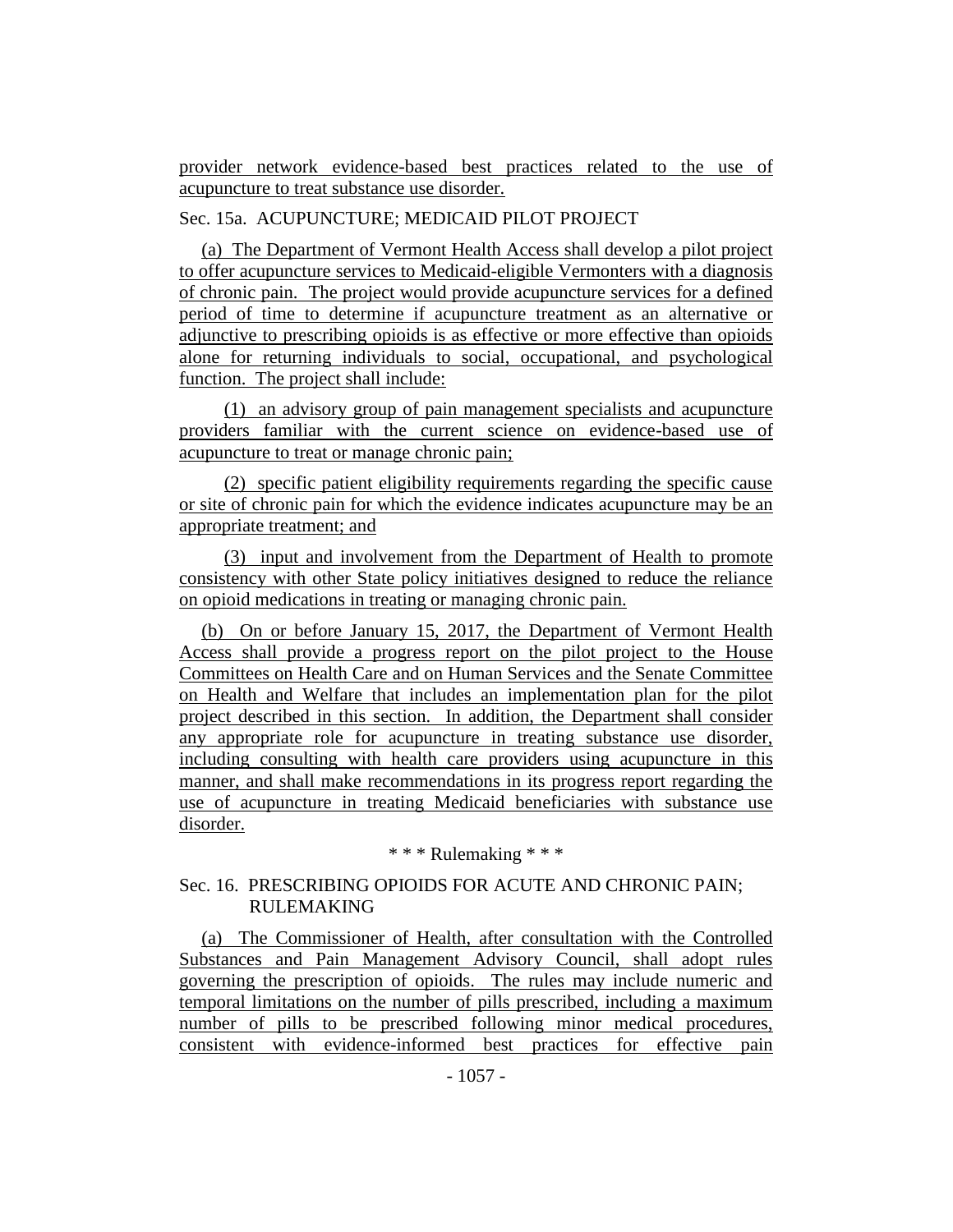management. The rules may require the contemporaneous prescription of naloxone in certain circumstances, and shall require informed consent for patients that explains the risks associated with taking opioids, including addiction, physical dependence, side effects, tolerance, overdose, and death. The rules shall also require prescribers prescribing opioids to patients to provide information concerning the safe storage and disposal of controlled substances.

\* \* \* Appropriations\* \* \*

## Sec. 17. APPROPRIATIONS

(a) The sum of \$250,000.00 is appropriated from the Evidence-Based Education and Advertising Fund to the Department of Health in fiscal year 2017 for the purpose of funding the evidence-based education program established in 18 V.S.A. chapter 91, subchapter 2, including evidence-based information about safe prescribing of controlled substances and alternatives to opioids for treating pain.

(b) The sum of \$625,000.00 is appropriated from the Evidence-Based Education and Advertising Fund to the Department of Health in fiscal year 2017 for the purpose of funding statewide unused prescription drug disposal initiatives, of which \$100,000.00 shall be used for a MedSafe collection and disposal program and program coordinator, \$50,000.00 shall be used for unused medication envelopes for a mail-back program, \$225,000.00 shall be used for a public information campaign on the safe disposal of controlled substances, and \$250,000.00 shall be used for a public information campaign on the responsible use of prescription drugs.

(c) The sum of \$150,000.00 is appropriated from the Evidence-Based Education and Advertising Fund to the Department of Health in fiscal year 2017 for the purpose of purchasing and distributing opioid antagonist rescue kits.

(d) The sum of \$250,000.00 is appropriated from the Evidence-Based Education and Advertising Fund to the Department of Health in fiscal year 2017 for the purpose of establishing a hospital antimicrobial program to reduce hospital-acquired infections.

(e) The sum of \$32,000.00 is appropriated from the Evidence-Based Education and Advertising Fund to the Department of Health in fiscal year 2017 for the purpose of purchasing and distributing naloxone to emergency medical services personnel throughout the State.

(f) The sum of \$200,000.00 is appropriated from the Evidence-Based Education and Advertising Fund to the Department of Vermont Health Access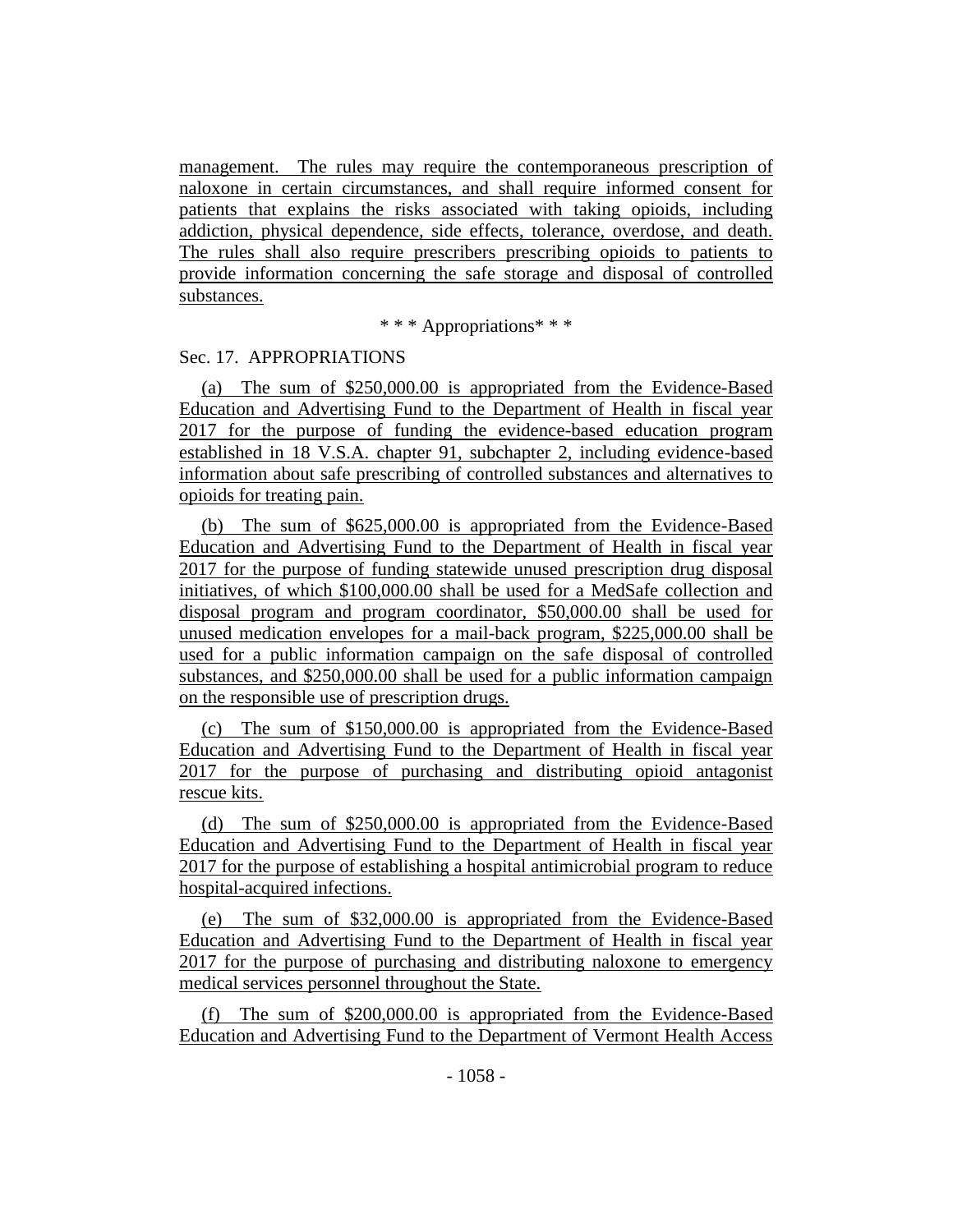in fiscal year 2017 for the purpose of implementing the pilot project established in Sec. 15a to evaluate the use of acupuncture in treating chronic pain in Medicaid beneficiaries.

## Sec. 18. REPEAL

2013 Acts and Resolves No. 75, Sec. 14, as amended by 2014 Acts and Resolves No. 199, Sec. 60 (Unified Pain Management System Advisory Council) is repealed.

\* \* \* Effective Dates \* \* \*

#### Sec. 19. EFFECTIVE DATES

(a) Secs. 1–2 (VPMS), 3 (opioid addiction treatment care coordination), 13 (use of Evidence-Based Education and Advertising Fund), 14 (Controlled Substances and Pain Management Advisory Council), 17 (appropriations), and 18 (repeal) shall take effect on July 1, 2016, except that in Sec. 2, 18 V.S.A. § 4289(f)(2) (dispenser reporting to VPMS) shall take effect 30 days following notice and a determination by the Commissioner of Health that daily reporting is practicable.

(b) Secs. 4 (telemedicine pilot), 5–7 (clinical pharmacy), 8 (role of pharmacies; report), 10 (medical education), 11 (regional partnerships), 15–15a (acupuncture studies), 16 (rulemaking), and this section shall take effect on passage.

(c) Sec. 9 (continuing education) shall take effect on July 1, 2016 and shall apply beginning with licensing periods beginning on or after that date.

(d) Notwithstanding 1 V.S.A. § 214, Sec. 12 (manufacturer fee) shall take effect on passage and shall apply retroactive to January 1, 2016.

(Committee vote: 5-0-0)

## **Reported favorably with recommendation of amendment by Senator Ayer for the Committee on Finance.**

The Committee recommends that the bill be amended as recommended by the Committee on Health & Welfare with the following amendment thereto:

In Sec. 12, 33 V.S.A. § 2004, by adding a new subsection to be subsection (d) to read as follows:

(d) A pharmaceutical manufacturer that fails to pay a fee as required under this section shall be assessed penalties and interest in the same amounts and under the same terms as apply to late payment of income taxes pursuant to 32 V.S.A. chapter 151. The Department shall maintain on its website a list of the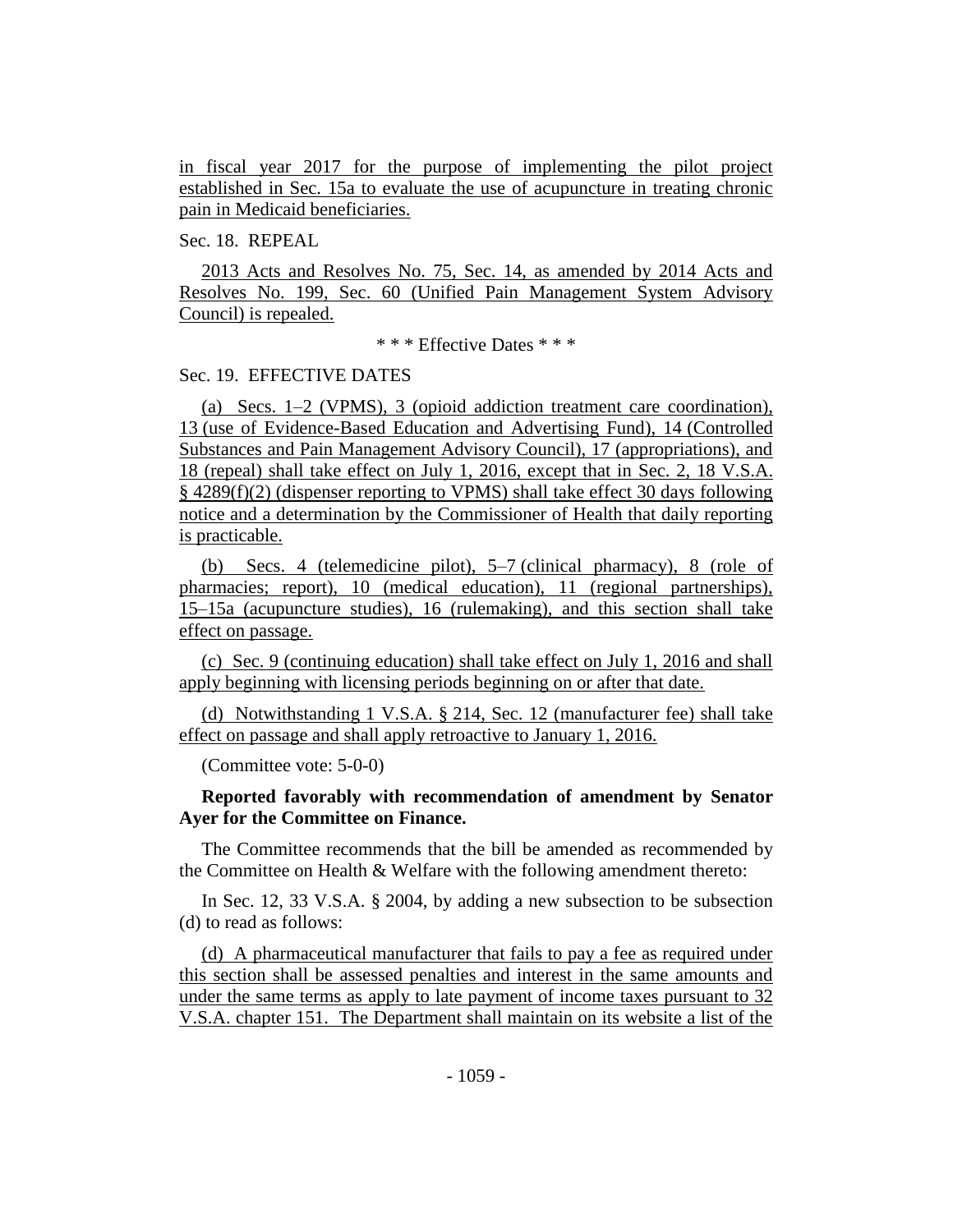manufacturers who have failed to provide timely payment as required under this section.

(Committee vote: 7-0-0)

## **Reported favorably by Senator Kitchel for the Committee on Appropriations.**

The Committee recommends that the bill ought to pass when amended as recommended by the Committees on Health and Welfare and Finance.

(Committee vote: 5-0-2)

## **Amendment to the recommendation of amendment of the Committees on Health & Welfare and Finance to S. 243 to be offered by Senators Ayer, Collamore, Lyons, McCormack, and Pollina**

Senators Ayer, Collamore, Lyons, McCormack, and Pollina move that the report of the Committee on Health and Welfare, as amended by the Committee on Finance, be further amended as follows:

First: In Sec. 2, 18 V.S.A. § 4289, by striking out subsection (f) in its entirety and inserting in lieu thereof a new subsection (f) to read as follows:

(f)(1) Each professional licensing authority for dispensers shall adopt standards, consistent with rules adopted by the Department of Health under this section, regarding the frequency and circumstances under which its respective licensees shall:

(1) query the VPMS; and.

(2) report to the VPMS, which shall be no less than once every seven days Pharmacies and other dispensers shall report each dispensed prescription for a Schedule II, III, or IV controlled substance to the VPMS within 24 hours or one business day after dispensing.

Second: In Sec. 12, 33 V.S.A. § 2004, by striking out subsections (a) and (b) in their entirety and inserting in lieu thereof the following:

(a) Annually, each pharmaceutical manufacturer or labeler of prescription drugs that are paid for by the Department of Vermont Health Access for individuals participating in Medicaid, Dr. Dynasaur, or VPharm shall pay a fee to the Agency of Human Services. The fee shall be  $0.5$  1.5 percent of the previous calendar year's prescription drug spending by the Department and shall be assessed based on manufacturer labeler codes as used in the Medicaid rebate program.

(b) Fees collected under this section shall fund collection and analysis of information on pharmaceutical marketing activities under 18 V.S.A. §§ 4632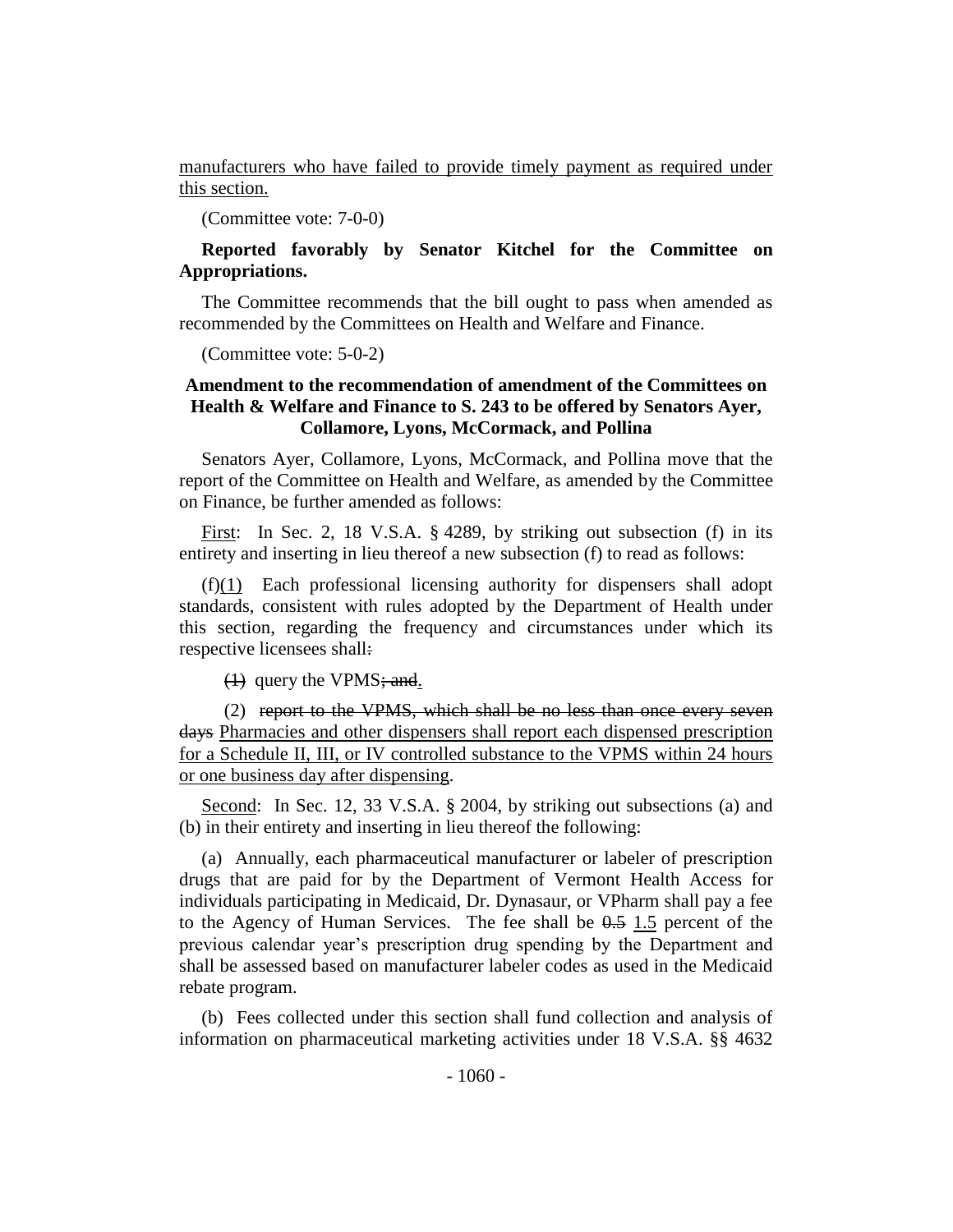and  $4633$ ; analysis of prescription drug data needed by the Office of the Attorney General for enforcement activities,; the Vermont Prescription Monitoring System established in 18 V.S.A. chapter 84A<sub>7</sub>; the evidence-based education program established in 18 V.S.A. chapter 91, subchapter 2,; statewide unused prescription drug disposal initiatives; prevention of prescription drug misuse, abuse, and diversion; treatment of substance use disorder; exploration of nonpharmacological approaches to pain management; a hospital antimicrobial program for the purpose of reducing hospital-acquired infections; the purchase and distribution of naloxone to emergency medical services personnel; and any opioid-antagonist education, training, and distribution program operated by the Department of Health or its agents. The fees shall be collected in the Evidence-Based Education and Advertising Fund established in section 2004a of this title.

Third: By striking out Sec. 13, 33 V.S.A. § 2004a(a), in its entirety and inserting in lieu thereof the following:

Sec. 13. 33 V.S.A. § 2004a(a) is amended to read:

(a) The Evidence-Based Education and Advertising Fund is established in the State Treasury as a special fund to be a source of financing for activities relating to fund collection and analysis of information on pharmaceutical marketing activities under 18 V.S.A. §§ 4632 and 4633,; for analysis of prescription drug data needed by the Office of the Attorney General for enforcement activities,; for the Vermont Prescription Monitoring System established in 18 V.S.A. chapter 84A,; for the evidence-based education program established in 18 V.S.A. chapter 91, subchapter 2,; for statewide unused prescription drug disposal initiatives; for the prevention of prescription drug misuse, abuse, and diversion; for treatment of substance use disorder; for exploration of nonpharmacological approaches to pain management; for a hospital antimicrobial program for the purpose of reducing hospital-acquired infections; for the purchase and distribution of naloxone to emergency medical services personnel; and for the support of any opioid-antagonist education, training, and distribution program operated by the Department of Health or its agents. Monies deposited into the Fund shall be used for the purposes described in this section.

Fourth: In Sec. 17, appropriations, by striking out subsection (f) in its entirety and inserting in lieu thereof the following:

(f) The sum of \$200,000.00 is appropriated from the Evidence-Based Education and Advertising Fund to the Department of Vermont Health Access in fiscal year 2017 for the purpose of exploring nonpharmacological approaches to pain management by implementing the pilot project established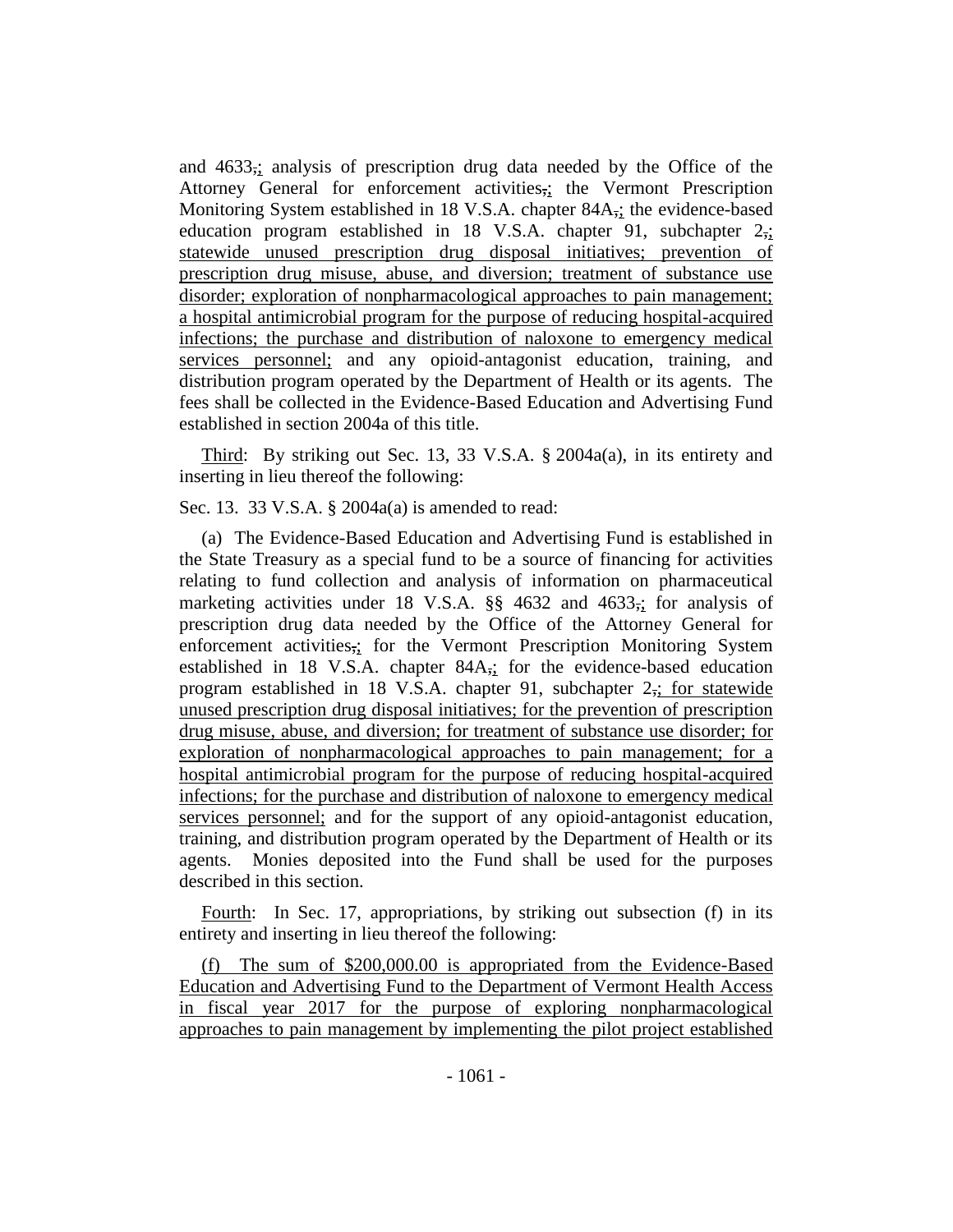in Sec. 15a of this act to evaluate the use of acupuncture in treating chronic pain in Medicaid beneficiaries.

#### **S.R. 9.**

Senate resolution relating to the proposed Trans-Pacific Partnership Agreement.

**Reported favorably with recommendation of amendment by Senator Mullin for the Committee on Economic Development, Housing & General Affairs.**

The Committee recommends that the resolution be amended as follows:

By striking out the first Whereas clause in its entirety and inserting in lieu thereof the following:

*Whereas*, many U.S. trade deals have incorporated rules that skew benefits, requiring working families to bear the brunt of such policies, and

(Committee vote: 5-0-0)

(For text of resolution, see Senate Journal for March 17, 2016, page 591)

## **PUBLIC HEARINGS**

## **SENATE APPROPRIATIONS COMMITTEE H.875 (FY 2017 Budget) ADVOCATES TESTIMONY**

On **Tuesday**, **April 5, 2016** beginning at **1:30 pm**, the Senate Appropriations Committee will be taking testimony from advocates regarding the Fiscal Year 2017 Budget (H.875) in Room 10 of the State House. To schedule time before the Committee contact Becky Buck at the Legislative Joint Fiscal Office located at 1 Baldwin Street; phone: 828-5969 or via email at: rbuck@leg.state.vt.us

#### **FOR INFORMATION ONLY**

#### **CROSS OVER DATES**

The Joint Rules Committee established the following Crossover deadlines:

(1) All **Senate/House** bills must be reported out of the last committee of reference (including the Committees on Appropriations and Finance/Ways and Means, except as provided below in (2) and the exceptions listed below) on or before **Friday, March 11, 2016**, and filed with the Secretary/Clerk so they may be placed on the Calendar for Notice the next legislative day.